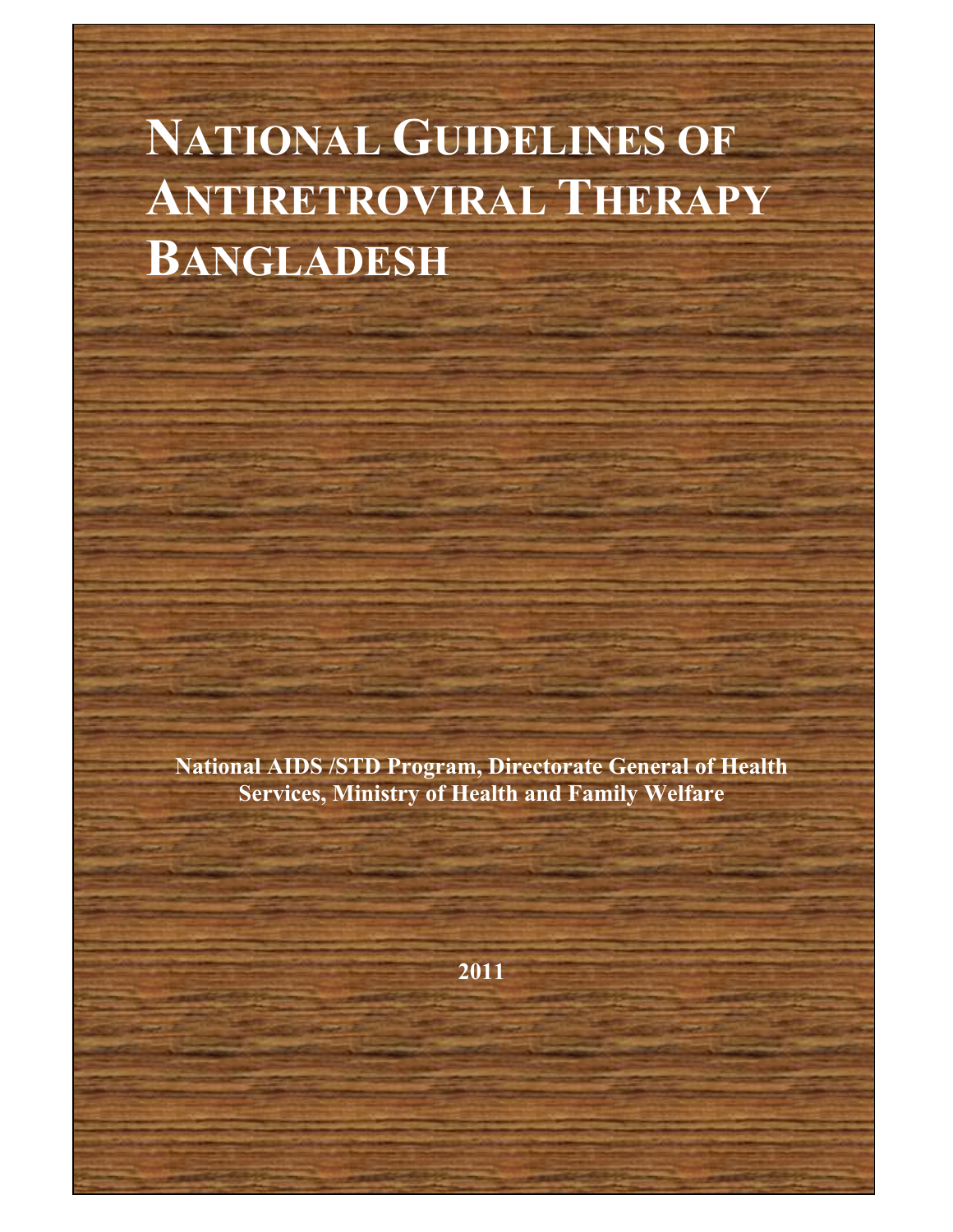#### **ART Advisory ART Advisory Committee**

Services (DGHS) Dr. S.M. Idris Ali, Programme Manager, NASP Prof. Aga Masud Choudhury- Head of Dermatology Department and Venerology, BSMMU Dr. Nizam Uddin Ahmed, Director, HIV Sector and South Asia Program Advisor, Save the Dr. Tasnim Azim, Head, HIV/AIDS Program and Virology Laboratory, ICDDR,B Dr. Halida Hanum Khandaker, Executive Director, CAAP. Prof. Dr. Khondoker Md Shefyetullah, Director General, DGHS, Directorate General of Health Dr. Md.Abdul Waheed, Line Director, NASP, Directorate General of Health Services Senior Consultant, Infectious Diseases Hospital (IDH) Prof. Kazi Zulfiqur Mamon, Microbiology, DMCH Prof. Dr. AQM Sirajul Islam-HIV Clinical Specialist Children USA Dr. Salil Panakadan, Country Coordinator, UNAIDS Mr. Helmut Raelhlmann, Country Representative, Swiss Red Cross Ms. Misti McDowell, Country Director, FHI Ms. Habiba Akhter, Executive Director, Ashar Alo Society and President, PLHIV Network Ms. Mukti, Executive Director, Mukto Akash Bangladesh.

#### **Technical & Financial Support**

World Health Organization (WHO) Save the Children-USA Eminence

#### **Published by: National AIDS/STD Programme (NASP)**

#### **Printed by**

#### **Technical Specialist**

Dr.Durga Prasad Bhandari, World Health Organization (WHO)

#### **Contributors**

 Dr. Mahmud Hasan, Deputy Programme Manager –NASP Prof. Dr. Kazi Zulfikar Mamun.—Dhaka Medical College Dr. Anisur Rahman, Deputy Programme Manager –NASP Dr. Sayedur Rahman, Deputy Programme Manager –NASP Prof. Dr.Abid Hossain Mollah—Dhaka Medical College. Prof. Dr.Nazmul Ahasan—Dhaka Medical College. Dr. Iffat Ara—Dhaka Medical College. Dr. Rabeya Sharmin—Dhaka Medical College. Dr. Parveen Sultana—Technical Specialist, Save the Children-USA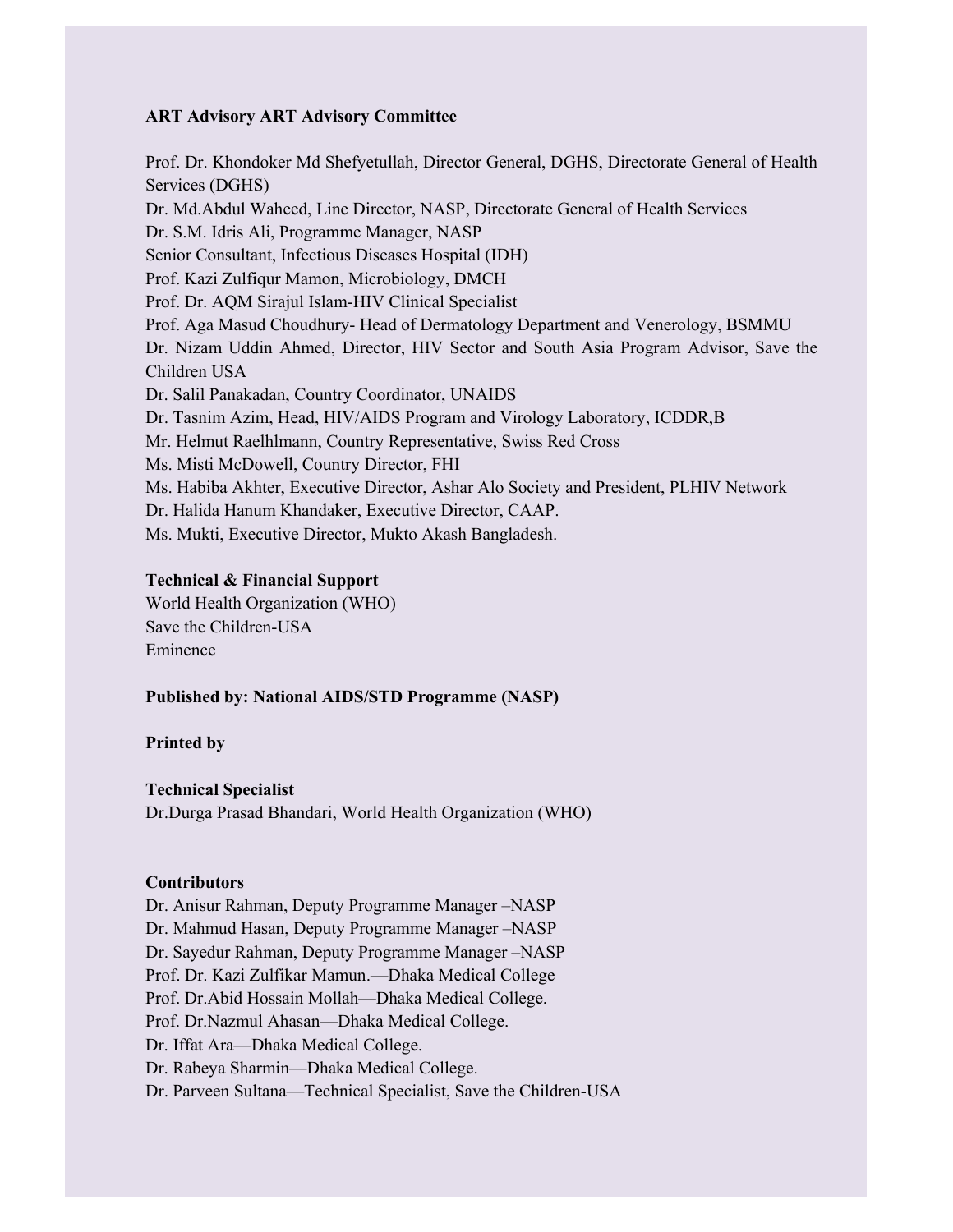Dr. Fadia Sultana-Save the Children-USA

Dr. Fadia Sultana—Save the Children-USA Dr. Samina Choudhury—Save the Children -USA

Bridget Job Jhonson—UNICEF

Dr Nashaba Matin—ICDDR'B

Dr. Shamim Jahan—Family Health International (FHI)

Dr. Md. Shahidul Islam—CAAP

Dr. M. Salim uzzaman- SSMC & Mitford Hospital

Dr. Nilufar Begum—AAS

Dr. Enamul Haque-WHO

Dr. Rabeya Sharmin—DMCH

Dr. Mohsina Ahmed—IDH

Dr. Mostaq Parvez—ICDDR,B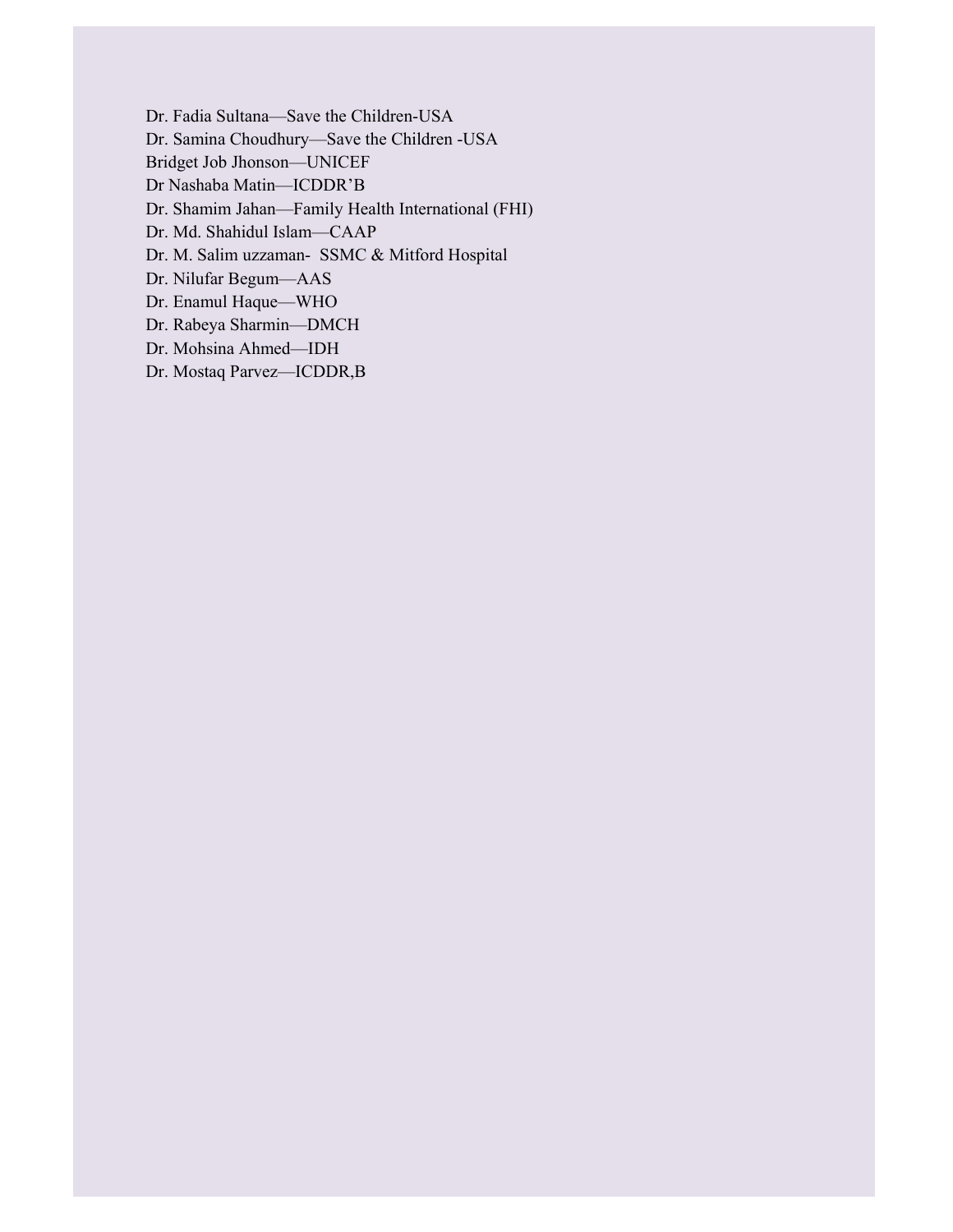### **Table of Contents**

| Note: Please see annex I for WHO Clinical staging of HIV in children and annex II for diagnostic criteria of |  |
|--------------------------------------------------------------------------------------------------------------|--|
|                                                                                                              |  |
|                                                                                                              |  |
|                                                                                                              |  |
|                                                                                                              |  |
|                                                                                                              |  |
|                                                                                                              |  |
|                                                                                                              |  |
|                                                                                                              |  |
|                                                                                                              |  |
|                                                                                                              |  |
| <b>SECTION 4: ANTIRETROVIRAL DRUGS TREATING PREGNANT WOMEN AND PREVENTING HIV</b>                            |  |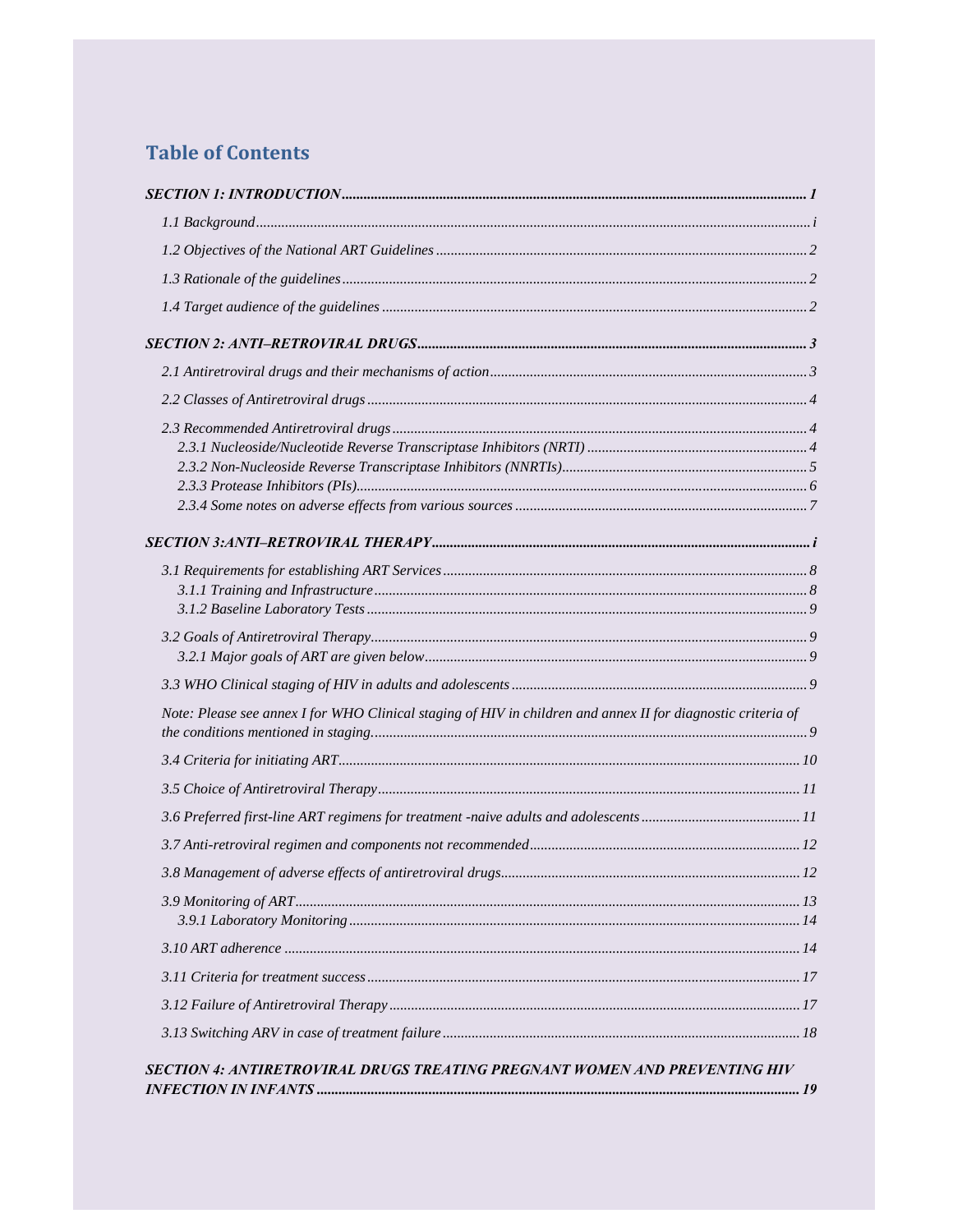| 4.2 Maternal and infant ARV prophylaxis to prevent MTCT for HIV-infected pregnant women who do not need |  |
|---------------------------------------------------------------------------------------------------------|--|
|                                                                                                         |  |
|                                                                                                         |  |
| 4.3.1 Pregnant women who require treatment and have had prior exposure to anti-retroviral drugs for     |  |
|                                                                                                         |  |
|                                                                                                         |  |
|                                                                                                         |  |
|                                                                                                         |  |
|                                                                                                         |  |
|                                                                                                         |  |
|                                                                                                         |  |
|                                                                                                         |  |
|                                                                                                         |  |
|                                                                                                         |  |
|                                                                                                         |  |
|                                                                                                         |  |
|                                                                                                         |  |
|                                                                                                         |  |
|                                                                                                         |  |
|                                                                                                         |  |
|                                                                                                         |  |
|                                                                                                         |  |
|                                                                                                         |  |
|                                                                                                         |  |
|                                                                                                         |  |
|                                                                                                         |  |
|                                                                                                         |  |
|                                                                                                         |  |
|                                                                                                         |  |
|                                                                                                         |  |
|                                                                                                         |  |
|                                                                                                         |  |
|                                                                                                         |  |
|                                                                                                         |  |
|                                                                                                         |  |
|                                                                                                         |  |
|                                                                                                         |  |
|                                                                                                         |  |
|                                                                                                         |  |
|                                                                                                         |  |
|                                                                                                         |  |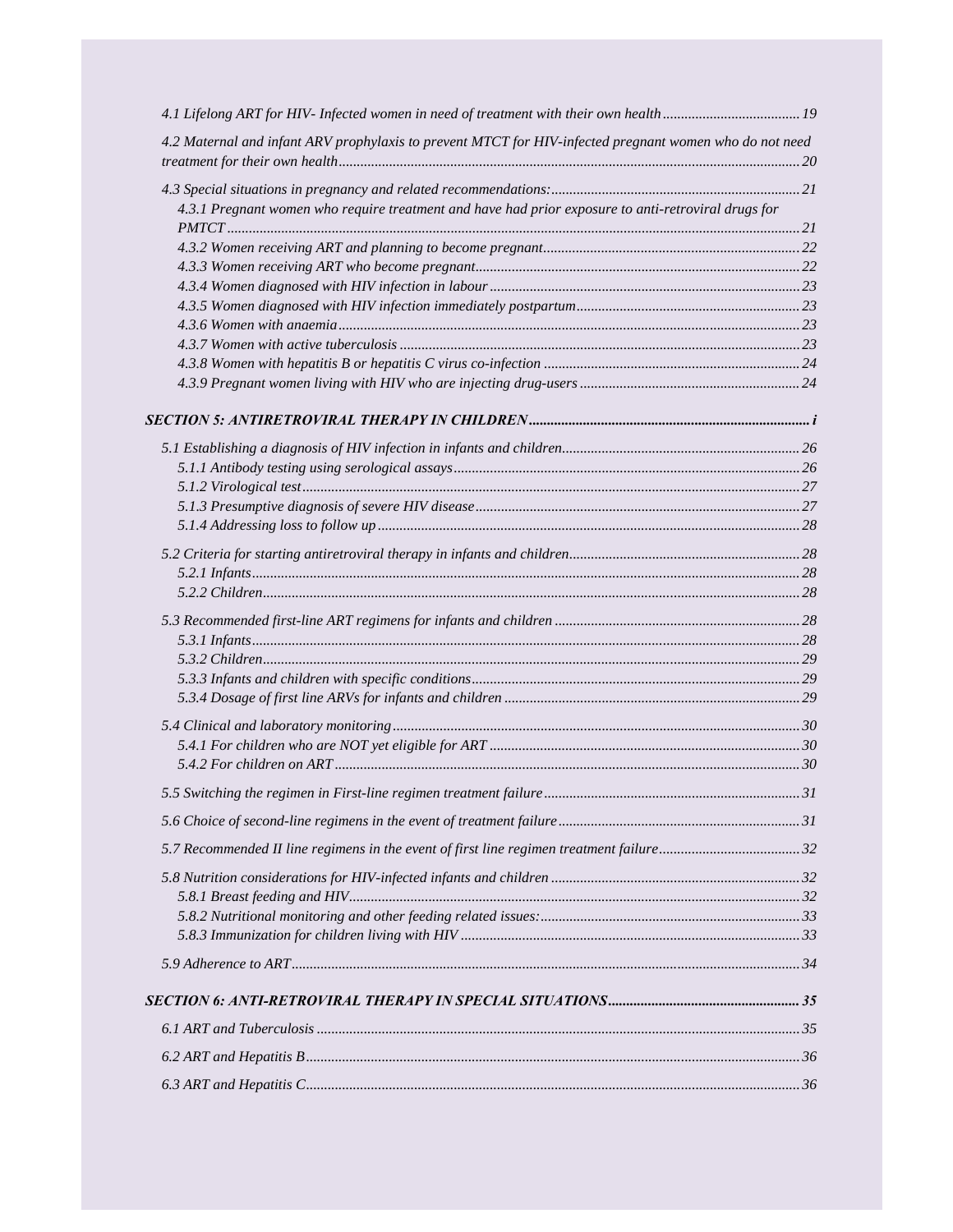| Annex 4 Recommended Routine Immunizations for all Children - Summary of WHO Position Papers (updated |  |
|------------------------------------------------------------------------------------------------------|--|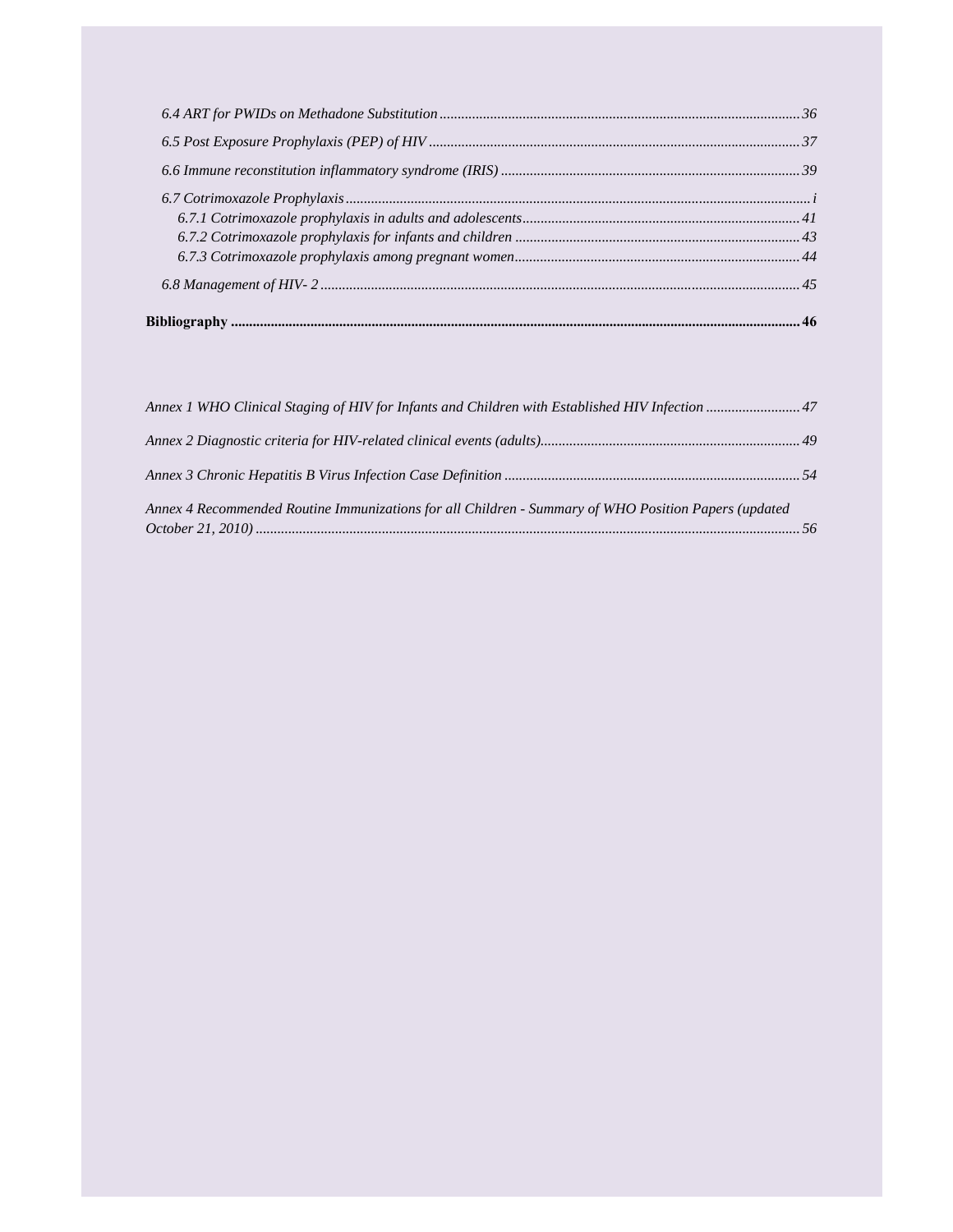### **FOREWORD**

 with HIV. South and South East Asia is the region with second highest number of PLHIV with the According to global report of UNAIDS, 2010 on average 33 million people in the world are living with HIV. Sub Saharan Africa shares the biggest burden of HIV in the world with 22.5 million people living estimated number of 4.1 million. Bangladesh is not the high HIV burden country in the region, however HIV vulnerability is high concern. According to National AIDS and STD Program Bangladesh, the estimated number of HIV positives is 7500. The cumulative numbers of PLHIV reported until December 2010 was 2088 and out of these 574 PLHIV were on ART by May 2011(NASP).

 targeted group, care, support and treatment are also provided to the identified PLHIVs. To ensure guideline was developed in 2006 incorporating 2006 recommendations of WHO. This has streamlined the ART services in the country. Since the development of the ART guidelines in 2006, many new number of HIV positive people requiring care and treatment. In 2010, World Health Organization Bangladesh is taking all the possible measures to halt the epidemic. Along with the prevention in the standard and rational treatment NASP took initiative to develop National ART guideline. The first ART developments have occurred in the field of HIV. In Bangladesh, the pattern of HIV epidemic has also changed. The incidence rate along with identification rate has also increased, thus increasing the updated the guidelines to include new evidences and developments in the field of HIV. To provide optimum care to PLHIV in Bangladesh, it was an immediate need of the country to adopt the new guidelines by revising the existing one and allowing the care providers to treat PLHIV with the updated internationally accepted regimens.

 This revised guideline includes all the recommendations made by WHO in 2010. It includes the areas, which were not addressed fully by the previous version. Extensive sections on Antiretroviral Drugs, Prevention of Mother to Child Transmission, Pediatric ART, special situations, cotrimoxazole prophylaxis have been added and are the highlights of the revised version.

 policy makers and donors will also equally be benefitted from these guidelines, as these will serve as We hope, clinical service providers as well as the beneficiaries both will be benefitted from the clear instructions provided in these sections of the guideline. We also expect that program mangers, senior framework of the ART services in the country.

 of ARV service delivery. NASP would like to acknowledge the efforts of technical experts of the ART This is also worthy of mentioning that National AIDS and STD Program followed a fully participatory process to revise the guideline. A technical working group was formed under the guidance of National ART Advisory Committee. This working group was comprised of technical experts working in the field Guideline Committee. Our sincere thanks go to all the reviewers who provided their valuable comments on the draft of the guidelines, which helped to bring this document to the current shape. We would also like to express our acknowledgements to World Health Organization, Save the Children USA, Eminence Bangladesh and implementing partners along with PLHIV- Self Help Group for providing technical support for the revision of the guideline.

> Dr. Md. Abdul Waheed Line Director National AIDS / STD Program Directorate General of Health Services Ministry of Health and Family Welfare, Bangladesh

National nnnvii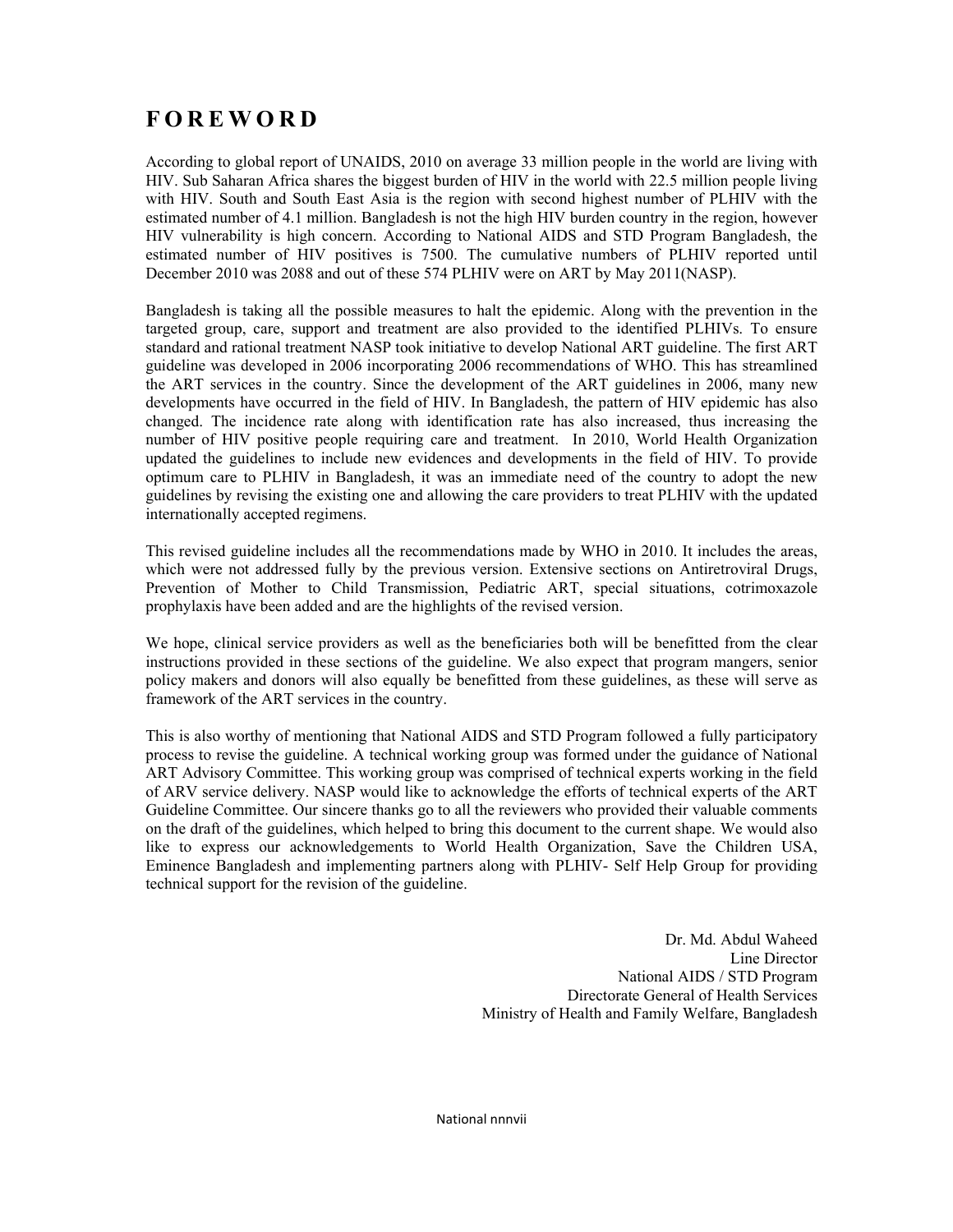## **List of acronyms**

| 3TC           | Lamivudine                                                      |
|---------------|-----------------------------------------------------------------|
| AВ            | Antibody                                                        |
| ABC           | Abacavir                                                        |
| AIDS          | Acquired Immunodeficiency Syndrome                              |
| ALT           | Alanine Aminotransferase                                        |
| ANC           | <b>Antenatal Clinic</b>                                         |
| ART           | Antiretroviral Therapy                                          |
| ARV           | Antiretroviral                                                  |
| AST           | Aspartate Aminotransferase                                      |
| ATV           | Atazanavir                                                      |
| AZT           | Zidovudine (Also Known As ZDV)                                  |
| BID           | <b>Twice Daily</b>                                              |
| BMI           | Body Mass Index                                                 |
| bPI           | <b>Boosted Protease Inhibitor</b>                               |
| CD4 cell      | T-Lymphocyte Bearing CD4 Receptor, Cluster Of Differentiation 4 |
| <b>CMV</b>    | Cytomegalovirus                                                 |
| CNS.          | Central Nervous System                                          |
| CXR.          | Chest X-Ray                                                     |
| DBS.          | Dried Blood Spot                                                |
| DNA           | Deoxyribonucleic Acid                                           |
| DRV           | Darunavir                                                       |
| EFV           | Efavirenz                                                       |
| EIA           | Enzyme Immunoassay                                              |
| <b>EPTB</b>   | Extrapulmonary Tuberculosis                                     |
| <b>ETV</b>    | Etravirine                                                      |
| FBC           | <b>Full Blood Count</b>                                         |
| FDC           | Fixed-Dose Combination                                          |
| FPV.          | Fos-Amprenavir                                                  |
| <b>FSW</b>    | Female Sex Worker                                               |
| <b>FTC</b>    | Emtricitabine                                                   |
| GI            | Gastrointestinal                                                |
| Hb            | Haemoglobin                                                     |
| <b>HBV</b>    | Hepatitis B Virus                                               |
| <b>HCV</b>    | Hepatitis C Virus                                               |
| HDL           | High-Density Lipoprotein                                        |
| <b>HIV</b>    | Human Immunodeficiency Virus                                    |
| <b>HIVDR</b>  | <b>HIV Drug Resistance</b>                                      |
| <b>HIVRNA</b> | Human Immunodeficiency Virus Ribonucleic Acid                   |
| <b>HSV</b>    | Herpes Simplex Virus                                            |
| <b>IDV</b>    | Indinavir                                                       |
| INH.          | Isoniazid                                                       |
| IRIS          | Immune Reconstitution Inflammatory Syndrome                     |
|               | National nnnviii                                                |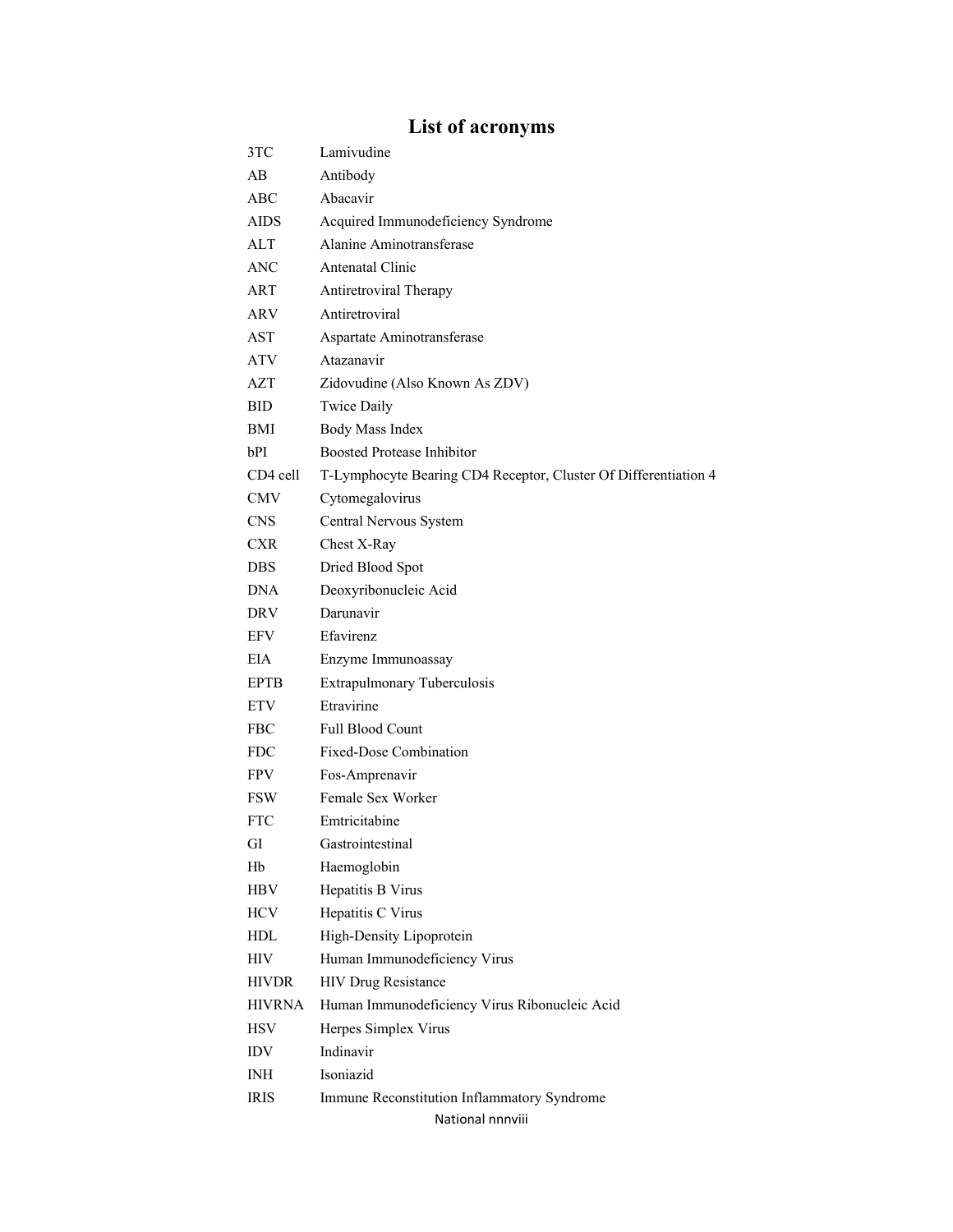| LPV           | Lopinavir                                           |
|---------------|-----------------------------------------------------|
| LPV/r         | Lopinavir/Ritonavir                                 |
| MSM           | Men Who Have Sex With Men                           |
| MTCT          | Mother-To-Child Transmission (Of HIV)               |
| NASP          | National AIDS And STD Program, Bangladesh           |
| <b>NNRTI</b>  | Non-Nucleoside Reverse Transcriptase Inhibitor      |
| <b>NRTI</b>   | Nucleoside Reverse Transcriptase Inhibitor          |
| NVP           | Nevirapine                                          |
| ΟI            | Opportunistic Infection                             |
| OST           | <b>Opioid Substitution Treatment</b>                |
| <b>PCP</b>    | Pneumocystis Jiroveci Pneumonia                     |
| PGL           | Persistent Generalized Lymphadenopathy              |
| РI            | Protease Inhibitor                                  |
| <b>PLHIV</b>  | People Living With HIV                              |
| PML           | Progressive Multifocal Leukoencephalopathy          |
| <b>PMTCT</b>  | Prevention Of Mother-To-Child Transmission (Of HIV) |
| <b>PWID</b>   | People Who Inject Drugs                             |
| $\mathbf{r}$  | Low-Dose Ritonavir                                  |
| RAL           | Raltegravir                                         |
| <b>RBV</b>    | Ribavirin                                           |
| <b>RNA</b>    | Ribonucleic Acid                                    |
| <b>RT</b>     | Reverse Transcriptase                               |
| <b>RTI</b>    | Reverse Transcriptase Inhibitor                     |
| <b>RTV</b>    | Ritonavir                                           |
| Sd-NVP        | Single-Dose Nevirapine                              |
| SJS           | Stevens-Johnson Syndrome                            |
| SQV           | Saquinavir                                          |
| TВ            | Tuberculosis                                        |
| <b>TDF</b>    | Tenofovir Disoproxil Fumarate                       |
| TEN           | Toxic Epidermal Necrolysis                          |
| TLC           | Total Lymphocyte Count                              |
| <b>UNAIDS</b> | Joint United Nations Programme on HIV/AIDS          |
| VL            | Viral Load                                          |
| WBC           | White Blood Cell Count                              |
| WHO           | World Health Organization                           |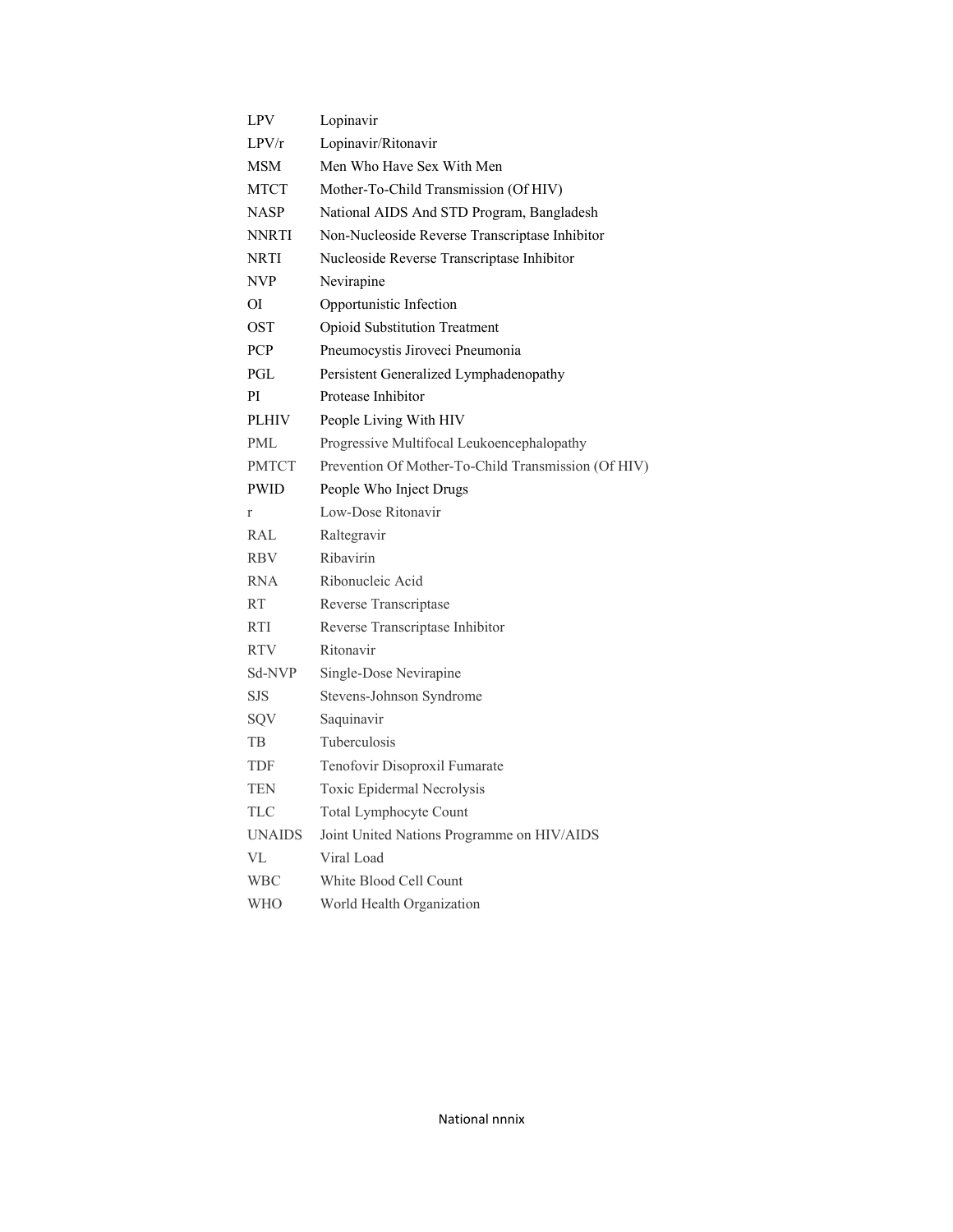### **SUMMARY OF THE RECOMMENDATIONS**

The table presents the summary of the recommendations included in the guidelines. This may not contain all the information necessary to make clinical decision, therefore, all the users are requested to through the main portions of the guideline before making any clinical decision.

### **Summary of the major recommendations**

| <b>Situation</b>                                                                        | <b>Criteria</b> /definitions                                                                                                                                                                                                                    |  |  |
|-----------------------------------------------------------------------------------------|-------------------------------------------------------------------------------------------------------------------------------------------------------------------------------------------------------------------------------------------------|--|--|
| <b>Initiation</b><br>of ART<br>in<br>adults and<br>adolescents<br>including<br>pregnant | Any HIV positive individuals with CD4 count $\leq$ 350 cells/mm <sup>3</sup><br>$\bullet$<br>or any HIV positive individual with WHO clinical staging 3 or<br>4 irrespective of CD4 cell count                                                  |  |  |
| women                                                                                   | TB and hepatitis B co-infections : ART is started irrespective<br>$\bullet$<br>of CD4 cell count in all HIV positive with active TB disease or<br><b>HBV</b> infection requiring treatment                                                      |  |  |
| Initiation of ART<br>in l<br>infants and children (18                                   | All HIV infected children up to 24 months of age irrespective<br>$\bullet$<br>of CD4 count or WHO clinical stage                                                                                                                                |  |  |
| years and below)                                                                        | In the absence of virological tests, any child less than 18<br>$\bullet$<br>months of age who has been given a presumptive clinical<br>diagnosis of HIV infection                                                                               |  |  |
|                                                                                         | All HIV infected children 24 to 59 months with CD4 count of<br>$\leq$ 750 cells/mm3 or %CD4+ $\leq$ 25, whichever is lower,<br>irrespective of WHO clinical stage.                                                                              |  |  |
|                                                                                         | All HIV-infected children more than 5 years of age with a CD4<br>count of <350 cells/mm3 (as in adults), irrespective of WHO<br>clinical stage.                                                                                                 |  |  |
|                                                                                         | All HIV-infected children with WHO clinical stages 3 and 4,<br>irrespective of CD4 count.                                                                                                                                                       |  |  |
| <b>Laboratory monitoring</b>                                                            | Baseline tests: CD4 count, Hb for AZT, creatinine clearance<br>$\bullet$<br>for TDF, ALT for NVP                                                                                                                                                |  |  |
|                                                                                         | During ART: CD4 count, Hb for AZT, creatinine clearance<br>$\bullet$<br>for TDF, ALT for NVP preferably in every 6 months                                                                                                                       |  |  |
| <b>Failure of ART</b>                                                                   | Clinical failure : emergence of new or recurrent WHO stage 4<br>$\bullet$<br>condition or certain WHO clinical stage 3 conditions (e.g.<br>pulmonary TB, severe bacterial infections)                                                           |  |  |
|                                                                                         | Immunological failure: fall of CD4 count to baseline (or below)<br>$\bullet$<br>OR 50% fall from on-treatment peak value OR persistent<br>CD4 levels below 100cells/mm3,,without concomitant infection<br>to cause transient CD4 cell decrease. |  |  |
|                                                                                         | Virological failure: Plasma viral load above 5000 copies/ml<br>$\bullet$                                                                                                                                                                        |  |  |
| <b>Switching of ART</b>                                                                 | A single drug should not be changed or added to a failing<br>$\bullet$<br>regimen.                                                                                                                                                              |  |  |
|                                                                                         | The new regimen should have minimum of three active drugs,<br>$\bullet$<br>one of them drawn from at least one new class                                                                                                                        |  |  |
|                                                                                         | The PI class is thus reserved for second-line treatments and<br>$\bullet$                                                                                                                                                                       |  |  |

National nnnx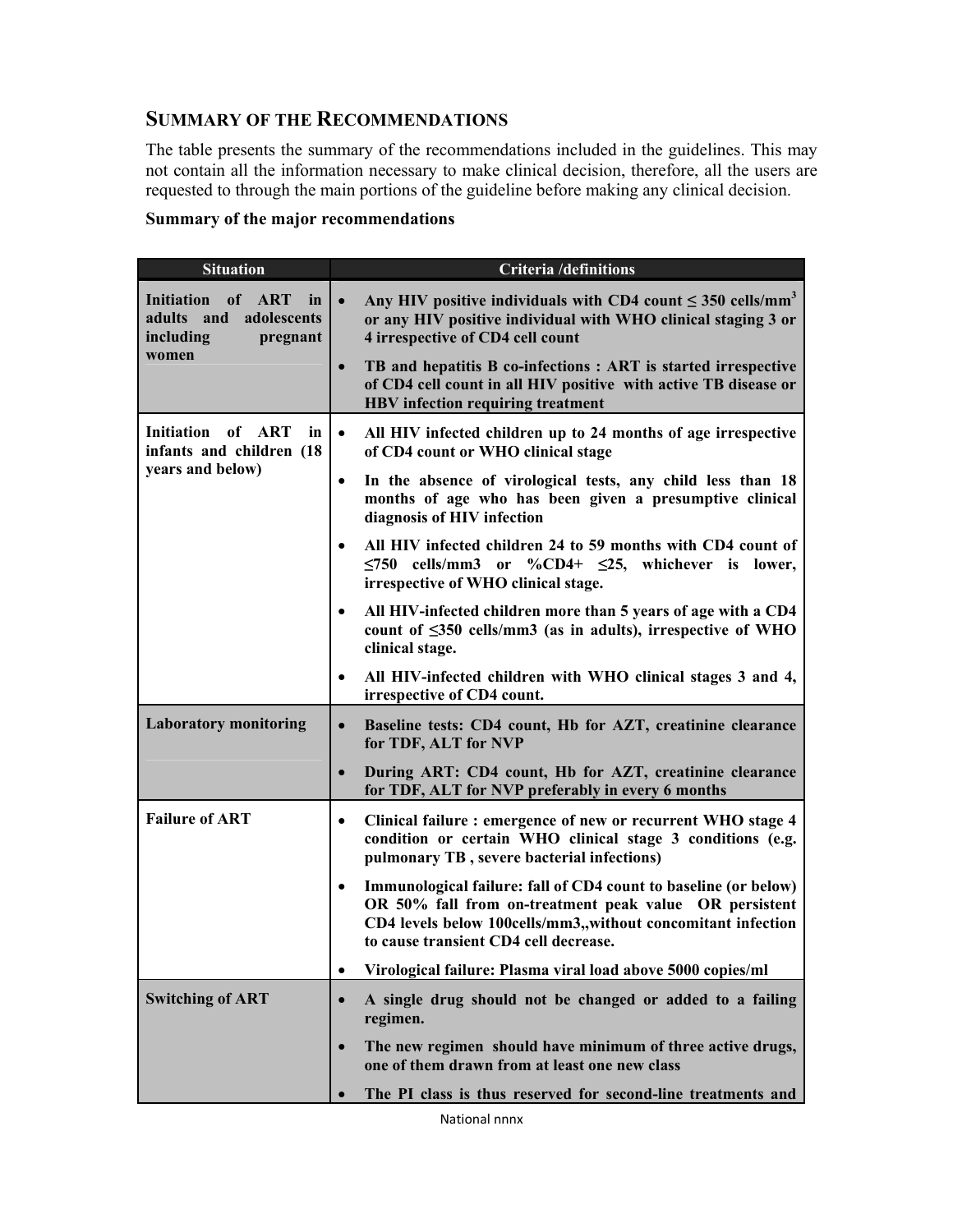|                                                     | ritonavir-boosted protease inhibitors (RTV-PIs) are preferred                                                                                                                                                                      |  |  |
|-----------------------------------------------------|------------------------------------------------------------------------------------------------------------------------------------------------------------------------------------------------------------------------------------|--|--|
| <b>ARV</b> Prophylaxis<br>in                        | <b>Option B</b>                                                                                                                                                                                                                    |  |  |
| <b>PMTCT</b><br>(Pregnant<br>not requiring<br>women | This is preferred option for Bangladesh<br>$\bullet$                                                                                                                                                                               |  |  |
| treatment due to their<br>own health)               | Mother: Triple ARV prophylaxis starting from as early as 14<br>$\bullet$<br>weeks of gestation and continued until delivery, or if<br>breastfeeding, continued until 1 week after all infant exposure<br>to breast milk has ended. |  |  |
|                                                     | Infant: Irrespective of mode of infant feeding, daily NVP or<br>٠<br>twice daily AZT from birth until 4 to 6 weeks of age                                                                                                          |  |  |
|                                                     | <b>Option A</b>                                                                                                                                                                                                                    |  |  |
|                                                     | This option is for HIV positive mother with HBV co infection<br>not requiring treatment                                                                                                                                            |  |  |
|                                                     | It should be started as early as 14 weeks of pregnancy<br>$\bullet$                                                                                                                                                                |  |  |
|                                                     | Mother: Ante partum twice-daily AZT, plus sd-NVP at the<br>٠<br>onset of labour plus twice daily $AZT + 3TC$ during labour<br>and delivery and continued for 7 days postpartum.                                                    |  |  |
|                                                     | Infant (on breastfeeding): Daily administration of NVP from<br>$\bullet$<br>birth until 1 week after all exposure to breast milk has ended,<br>or for 4 to 6 weeks if breastfeeding stops before 6 weeks                           |  |  |
|                                                     | Infants (with no breast-feeding): Daily administration of NVP<br>٠<br>from birth or sd-NVP at birth plus twice-daily AZT from birth<br>until 4 to 6 weeks of age is recommended.                                                   |  |  |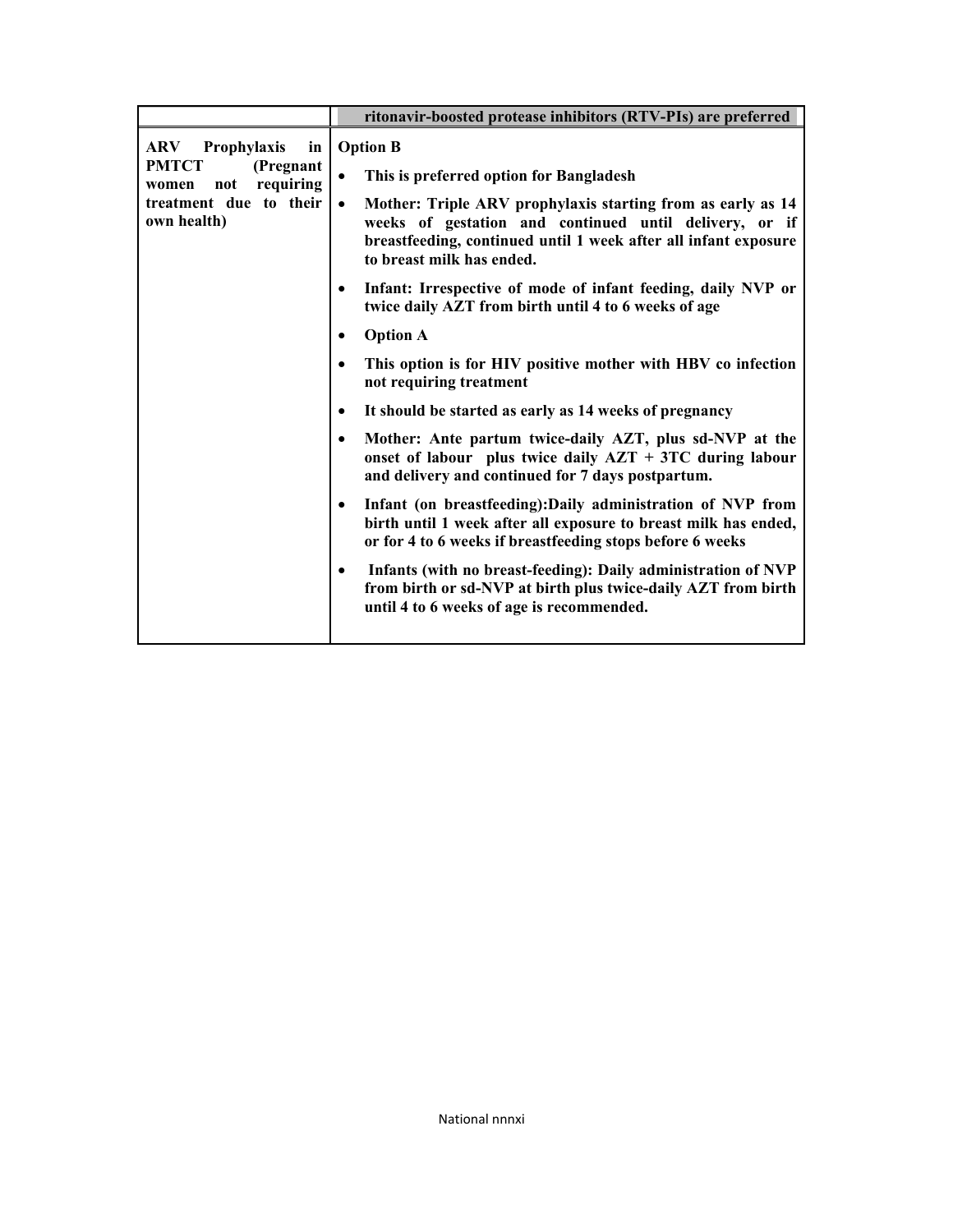### <span id="page-11-0"></span>**SECTION 1: INTRODUCTION**



### **1.1 Background**

 million people living with HIV. Second highest number of HIV is in our part of the world- South and South East Asia where the estimated number of people living with HIV is 4.1 million. According to UNAIDS the global number of people living with HIV is decreasing. It the previous years. Even with the available efforts, it is becoming difficult to tackle HIV in the high burden countries of Asia and Africa due to existing poverty, illiteracy and overall According to global report of UNAIDS 2010 on average 33 million people in the world are living with HIV. Sub Saharan Africa shares the biggest burden of HIV in the world with 22.5 may be due to the efforts of prevention and care programs implemented all over the world in ignorance.

 There have been efforts at the global and regional level for effective control of HIV. Some of the global and regional commitments and initiatives include:

- ART is one of the specific objectives 1. UNAIDS strategy "Getting to Zero" – particularly "zero AIDS-related deaths", where
- 2. 2011 Political Declaration on HIV and AIDS Intensifying Our Efforts to Eliminate HIV and AIDS
- 3. Treatment 2.0 (UNAIDS & WHO)
- 4. 2010 WHO guidelines on ART, PMTCT, Pediatrics

 According to National AIDS and STD Program Bangladesh, the estimated number of HIV positives is 7500 Bangladesh is a low-level epidemic country but with a concentrated epidemic in certain clusters of PWID. Prevalence of other groups of MARP (FSW, MSM, Hijra, and Transgender) and in general population is less than one percent. The cumulative number of PLHIV reported until December 2010 was 2088 and AIDS cases were 850(NASP). Out of these over 574 PLHIV were on ART as of May 2011(NASP). Revision of National ART Guidelines 2006 is one of the efforts of Bangladesh in response to global and regional initiatives.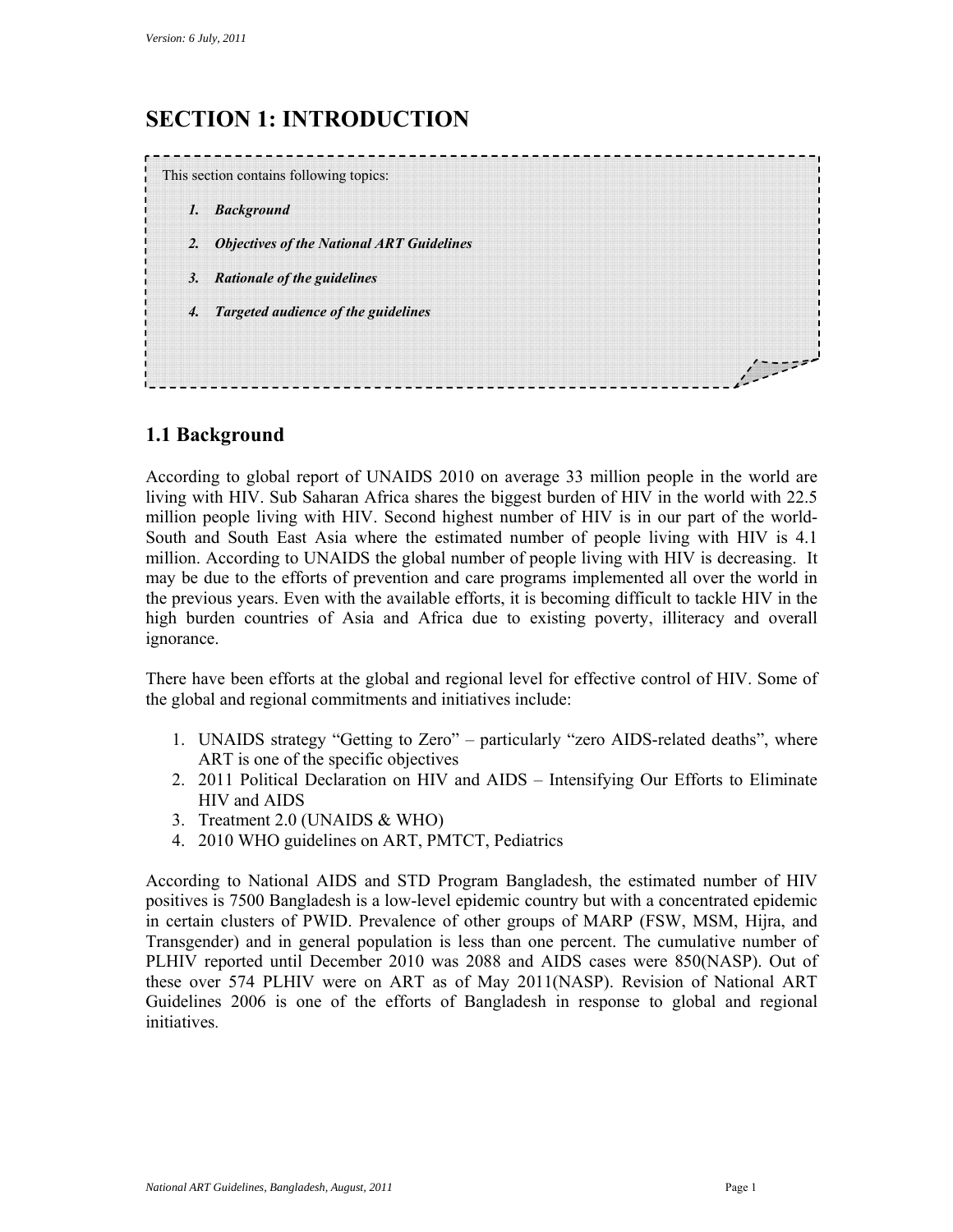### <span id="page-12-0"></span>**1.2 Objectives of the National ART Guidelines**

- approach to the delivery of ART within the context and setting of Bangladesh 1. To provide recommendations based on WHO 2010 guidelines using a public health
- 2. To identify the most potent, effective and feasible first-line and second-line treatment regimens for expanded national response to HIV care in Bangladesh.
- 3. To recommend the optimal timing of ART initiation, preferred first-line and secondline ARV regimens, improved criteria for ART switch and managing HIV in special situations ( pregnancy, pediatric, tuberculosis, hepatitis, occupational exposure etc)

### **1.3 Rationale of the guidelines**

Since the development of the first ART guidelines in the country in 2006, many new developments have occurred in the field of HIV. In Bangladesh, the pattern of HIV epidemic has also changed. The incidence rate in Bangladesh has increased by more than 25% since 2001, increasing the number of HIV positive people requiring care and treatment. World Health Organization updated the guidelines in 2010 to include new evidence and developments in the filed of HIV.

 adopt the new guidelines and allow all the care providers to treat PLHIV with the updated resource mobilization on program implementation to the relevant donors. To provide optimum care to PLHIV in Bangladesh, it was the immediate need of the country to internationally accepted regimens. It is equally important to have updated national recommendations that are in line with recognized international guidelines, so that policy makers and the program mangers can put forward rational and evidence-based proposals for

 demonstrated. This underlines the need of ensuring access to quality treatment for all people The role of the antiretroviral treatment for prevention of HIV transmission has also been living with HIV. The development of current ART guidelines is based on two fundamental principles of HIV care- to provide standardized treatment regimens and to promote more than ninety-five percent adherence to the regimens. This will ensure effective antiretroviral therapy with minimal possibilities of resistance development to ARV, and reduce chances of further HIV transmission

### **1.4 Target audience of the guidelines**

 The target audiences of these guidelines are national treatment advisory board, national AIDS program managers, partners implementing HIV care and treatment, and organizations providing technical and financial support to HIV care and treatment programs in Bangladesh. This document will be useful to clinicians in Bangladesh who are directly taking care of the PLHIV. All the available regimens in Bangladesh are included and updated with the most recent international recommendations. National HIV program managers and other senior policy-makers in Bangladesh can use these guidelines for planning of national HIV care strategies and activities. The treatment guidelines will serve as a framework for selecting the most potent and feasible ARV regimens as components of expanded national responses for the care of HIV-infected individuals.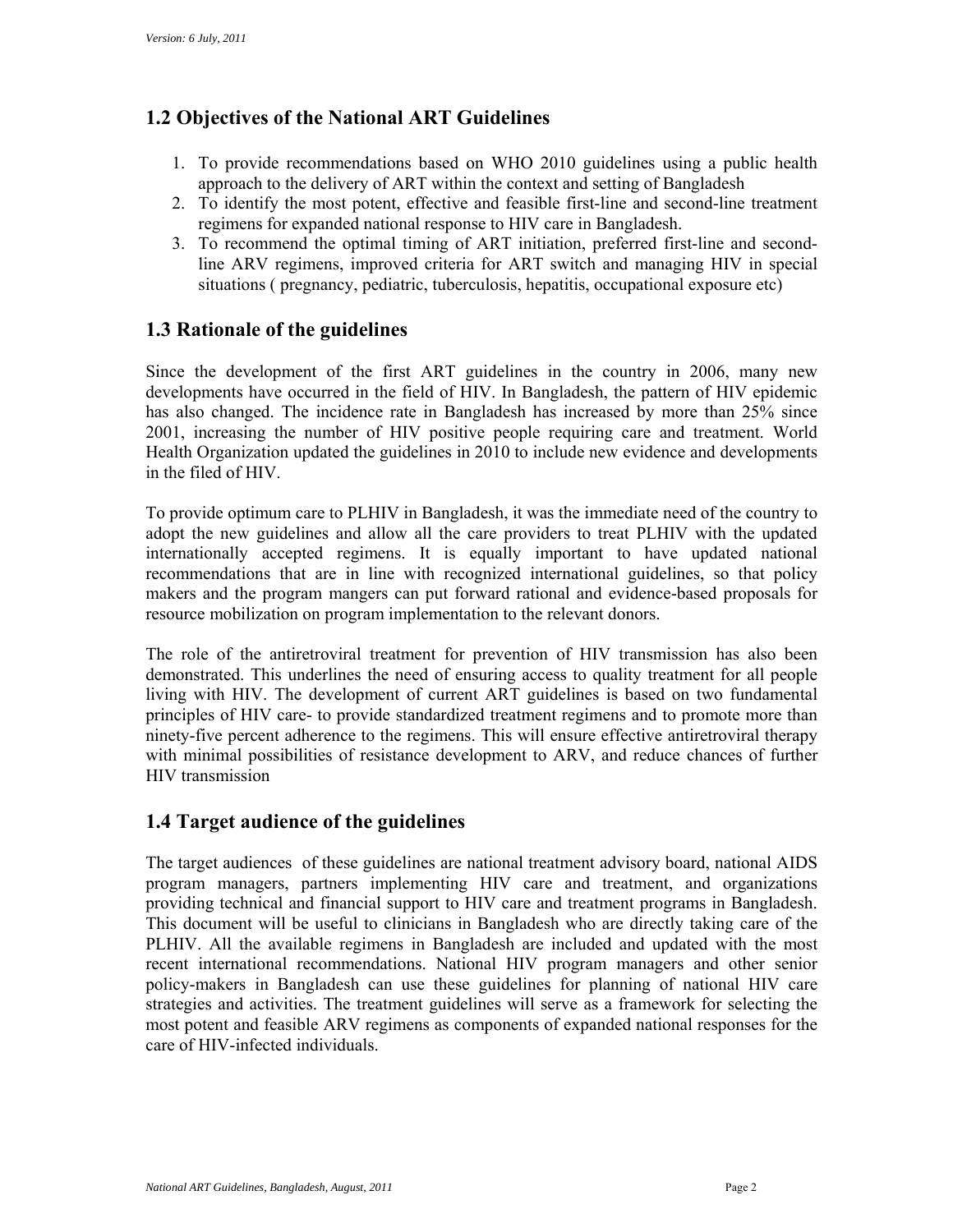### **SECTION 2: ANTI–RETROVIRAL DRUGS**



### **2.1 Antiretroviral drugs and their mechanisms of action**

To understand the mechanism of action of ARV, one needs to understand the basic steps of the viral replication, in other words life cycle of HIV virus. Virus enters into the CD4 (host) cell involving glycoproteins of the virus and receptors of host cells. The process is called fusion. ARVs interfering with the fusion are called fusion inhibitors. This is the new class of ARV and it includes the drugs like T 20 (Enfuviritide), CCR5 entry inhibitors (Marraviroc) and CXCR4 antagonist. These drugs are currently not available in Bangladesh.

 cell. The first process inside the host cell is the reverse transcription in which viral DNA is synthesized from viral RNA. The process involves the reverse trancriptase enzyme. The ARVs interfering with this process are called nucleoside and nucleotide reverse transcriptase After the fusion with the host cell membrane, viral particles including the viral RNA and the enzymes (reverse transcriptase, integrase and protease) enter into the cytoplasm of the host inhibitors (NRTI) and non-nucleoside reverse transcriptase inhibitors (NNRTI). Individual ARVs in these groups include Zidovudine (ZDV), Lamivudine(3TC), Tenofovir (TDF) – examples of NRTI, Nevirapine (NVP), Efavirenz (EFV)- examples of NNRTI. These groups ARV are available in Bangladesh and recommended as first line ARVs.

 The viral DNA synthesized in cytoplasm travels to the nucleus of the host cell, where it integrates with the DNA of the host cell with the help of integrase. Integrase inhibitors are the ARVs that block the process of integration. Example of ARV of this class is raltegravir and it is not available in Bangladesh.

 inhibitors (PI) interrupt this process. The examples of protease inhibitors (PI) are Lopinavir, Bangladesh. After integration, the DNA of the infected cell converts into the viral DNA and starts to produce copies of viral RNA. For the production of viral particles, the RNA copies thus produced need to be cut into particles of exact size with the help of protease. Protease Saqunavir, Ritonavir, Indinavir, Nelfinavir, Atazanvir etc. The boosted PIs (combination of two types of PI) increase the effectiveness, stability of ARV and minimize the side effects. Lopinavir boosted with ritonavir (LPV/r), Saquinavir boosted with ritonavir (SQV/r) and Atazanovir boosted with ritonavir (ATV/r) are some of the boosted PI recommended for

 assemble with the enzymes into a capsule, which eventually leaves the infected cell by the The viral RNA after the action of protease convert into the viral particles. These particles process called budding. The viruses after budding develop into the mature viruses. There are some ARV inhibiting the process of maturation and are called maturation inhibitors. These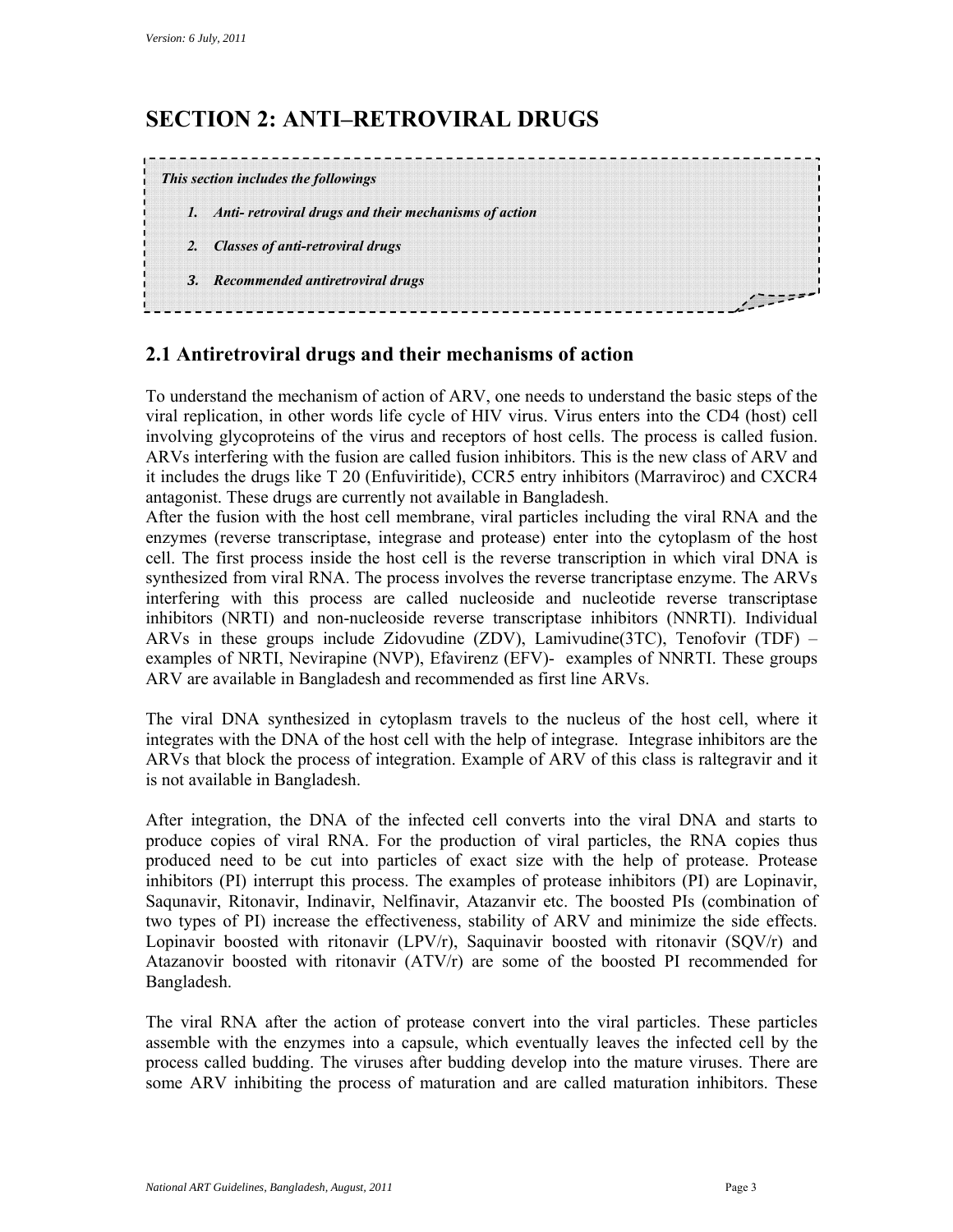ARVs are not available in Bangladesh. The following graphic represents the process viral replication and the action of the ARV in different stages of the replication.



### **2.2 Classes of Antiretroviral drugs**

This classification does not represent all the ARV drugs described above, these are the drugs currently recommended by guideline development team for the use in Bangladesh. Depending on the mechanism of action, ARVs are categorized into following classes:

- 1. Nucleoside and nucleotide analogs (NRTI)
	- B. Nucleoside reverse transcriptase inhibitors
	- C. Nucleotide reverse transcriptase inhibitors
- 2. Non-nucleoside reverse transcriptase inhibitors (NNRTIs)
- 3. Protease inhibitors (PIs)

### **2.3 Recommended Antiretroviral drugs**

### **2.3.1 Nucleoside/Nucleotide Reverse Transcriptase Inhibitors (NRTI)**

 structural analogues of nucleosides and mimic the DNA building blocks there by stopping the Nucleotide analogues work in the same way as nucleosides. All nucleoside analogs have been associated with lactic acidosis as their common side effects. For the details of individual ARV The first effective class of antiretroviral drugs was the Nucleoside analogues. These are viral replication process. The resulting DNA is incomplete and cannot create new virus. of this class, refer the table below: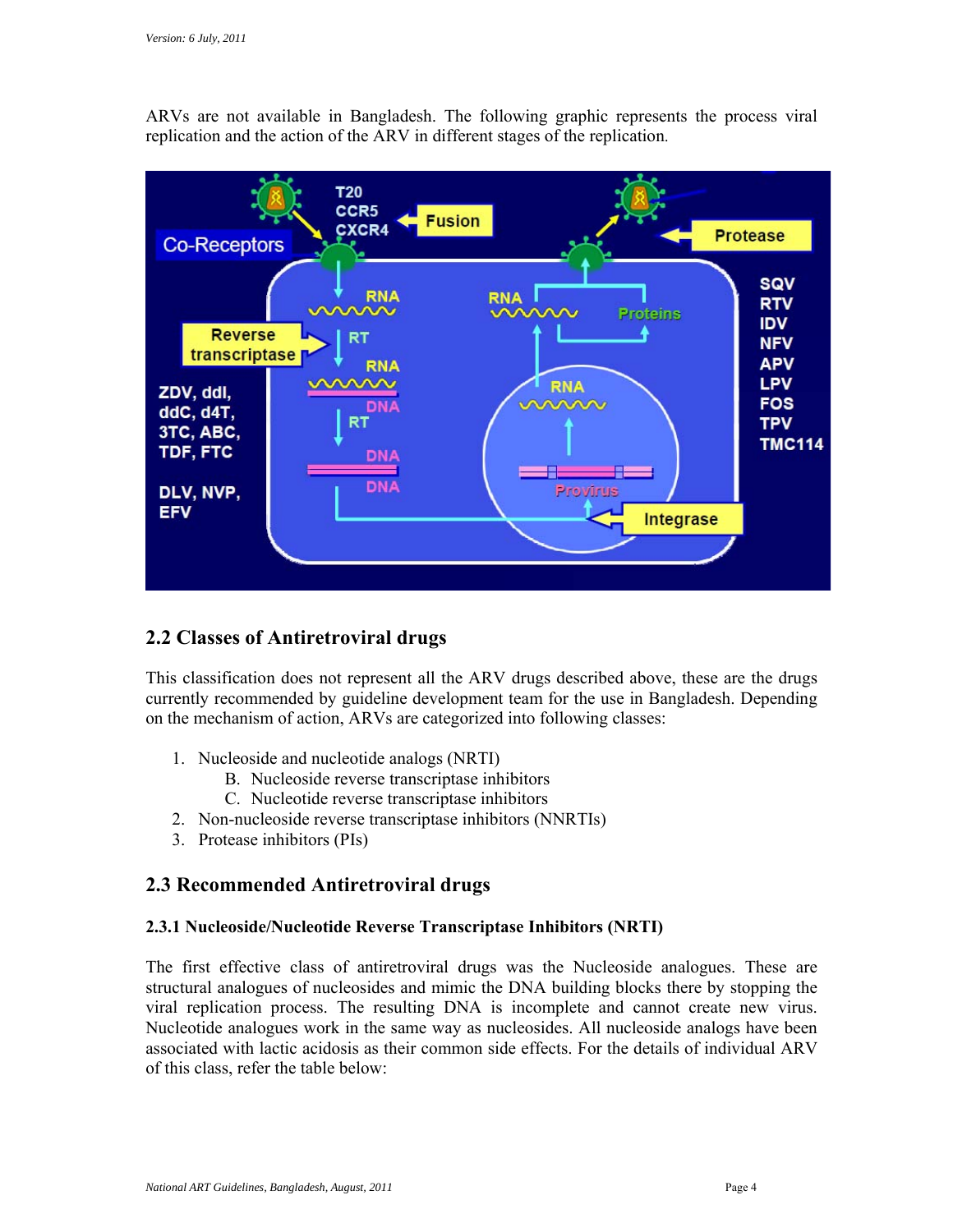| Generic<br><b>Name</b>      | <b>Dose</b>                                          | <b>Food related</b><br>advices                    | <b>Adverse effects</b>                                                                                                                                                                                                                                                                                                                                                                            |
|-----------------------------|------------------------------------------------------|---------------------------------------------------|---------------------------------------------------------------------------------------------------------------------------------------------------------------------------------------------------------------------------------------------------------------------------------------------------------------------------------------------------------------------------------------------------|
| Zidovudine<br>(ZDV,<br>AZT) | $300$ mg<br>twice daily                              | N <sub>o</sub><br>food<br>related<br>restrictions | Anaemia,<br>bone<br>neutropenia,<br>marrow<br>gastrointestinal<br>suppression,<br>intolerance,<br>headache, insomnia, myopathy, lactic acidosis <sup>1</sup> ,<br>skin & nail hyperpigmentation.                                                                                                                                                                                                  |
| Lamivudine (3TC)            | 150 mg<br>twice daily or<br>300mg once<br>daily      | food<br>N <sub>o</sub><br>related<br>restrictions | Minimal toxicity                                                                                                                                                                                                                                                                                                                                                                                  |
| Tenofovir (TDF)             | 300 mg once<br>daily                                 | N <sub>o</sub><br>food<br>related<br>restrictions | Asthenia, headache, diarrhea, nausea, vomiting,<br>and flatulence<br>Renal insufficiency <sup>2</sup> , Fanconi syndrome <sup>3</sup> Dosage<br>adjustment in renal insufficiency recommended<br>Osteomalacia <sup>4</sup><br>Potential to decrease mineral density of bone<br>Severe acute exacerbation of hepatitis may<br>HBV-coinfected<br>who<br>in<br>patients<br>occur<br>discontinue TDF. |
| Abacavir (ABC)              | $300$ mg<br>twice daily<br>or $600$ mg<br>once daily | No<br>food<br>related<br>restrictions             | Hypersensitivity reaction in 3 to 5% (can be<br>fatal), fever, rash, fatigue, nausea, vomiting,<br>anorexia, respiratory symptoms (sore throat,<br>cough, shortness of breath) Re-challenging<br>after reaction can be fatal. Some studies show<br>that ABC has been associated with increased<br>cardio-vascular risk;                                                                           |
| Emtricitabine(FTC)          | 200<br>mg<br>once daily                              | food<br>N <sub>0</sub><br>related<br>restrictions | Unusual, the most common treatment-related<br>adverse events are mild to moderate in severity<br>diarrhea, headache, nausea, and rash. Skin<br>discoloration, which is typically reported as<br>hyperpigmentation and usually affects either the<br>palms of the hands or the soles of the feet. More<br>severe side effects may be hepatotoxicity or<br>lactic acidosis.                         |

### **2.3.2 Non-Nucleoside Reverse Transcriptase Inhibitors (NNRTIs)**

Non-nucleoside reverse transcriptase inhibitors (NNRTIs**)** stop HIV production by binding onto reverse transcriptase and preventing the conversion of RNA into DNA. These are called "non-nucleoside" inhibitors because they are not nucleoside analogues and act by physically blocking the reverse transcriptase For the details of individual ARV of this class refer the table below:

| <b>Generic Name</b> | Dose                                          | <b>Food related</b><br>advices | <b>Adverse Effect</b>                                                                          |
|---------------------|-----------------------------------------------|--------------------------------|------------------------------------------------------------------------------------------------|
| Nevirapine(NVP)     | 200 mg once daily No food related<br>for $14$ | days restrictions              | Hepatitis (usually within 12 wks), life-<br>threatening hepatic toxicity; Skin rash            |
|                     | followed by 200 mg<br>twice daily             |                                | occasionally progressing to severe<br>conditions including Stevens Johnson                     |
|                     |                                               |                                | syndrome <sup>5</sup> and TEN <sup>5</sup> ; Patients who<br>develop hepatic toxicity while on |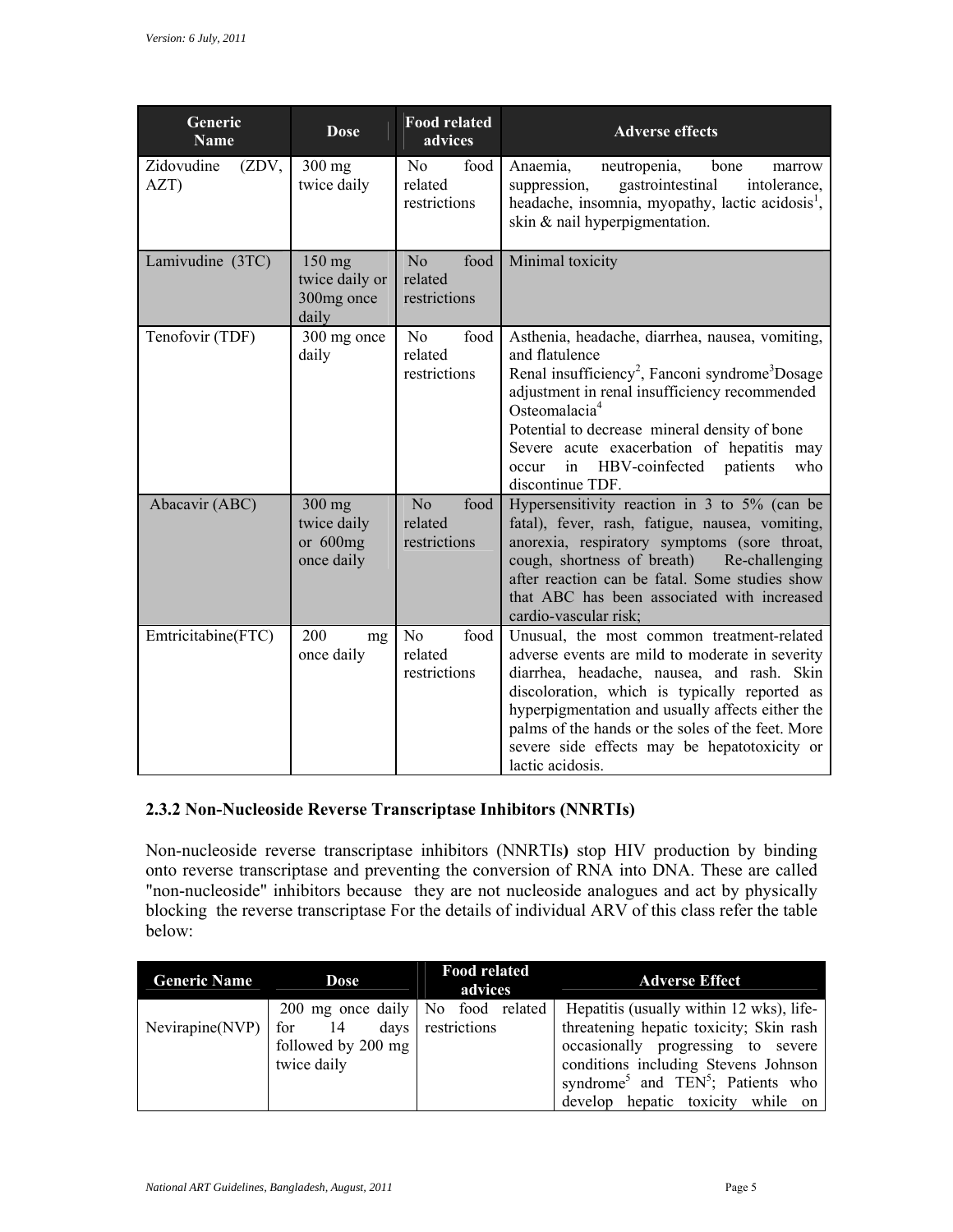| <b>Generic Name</b> | Dose                                                                                                                                                                              | <b>Food related</b><br>advices                | <b>Adverse Effect</b>                                                                                                                                                                                                                                            |
|---------------------|-----------------------------------------------------------------------------------------------------------------------------------------------------------------------------------|-----------------------------------------------|------------------------------------------------------------------------------------------------------------------------------------------------------------------------------------------------------------------------------------------------------------------|
|                     |                                                                                                                                                                                   |                                               | treatment with Nevirapine, the drug<br>should not be restarted.                                                                                                                                                                                                  |
| Efavirenz (EFV)     | 600 mg once daily<br>(bedtime)<br>is<br>administration<br>suggested<br>to<br>decrease CNS side<br>effects). It is not<br>recommended to<br>increase dose in<br>TB/HIV coinfection | Avoid<br>taking<br>fat<br>after high<br>meals | CNS <sub>2</sub><br>(dizziness,<br>symptoms<br>somnolence, insomnia, confusion,<br>hallucinations, agitation),<br>and<br>personality change; Rash occurs but<br>common than NVP;<br>less<br>not<br>recommended in first trimester of<br>pregnancy <sup>6</sup> . |

#### **2.3.3 Protease Inhibitors (PIs)**

Protease inhibitors work at the last stage of the viral reproduction cycle. These drugs prevent HIV from being successfully assembled and released from the infected CD4 cell. PIs can cause increased bleeding in hemophilia, GI intolerance, altered taste, increased liver function and bone disorder. All PIs are associated with metabolic abnormalities, such as hyperglycemia, insulin resistance, increased triglycerides, cholesterol level and abnormal body fat distribution (lipodystrophy).

For the details of individual ARV of this class, refer the table below:

| <b>Generic Name</b>                                                        | <b>Dose</b>                                                                     | <b>Food related</b><br>advices         | <b>Adverse Effect</b>                                                                                                                                                                                                                                                                                                     |
|----------------------------------------------------------------------------|---------------------------------------------------------------------------------|----------------------------------------|---------------------------------------------------------------------------------------------------------------------------------------------------------------------------------------------------------------------------------------------------------------------------------------------------------------------------|
| Lopinavir/ritonavir<br>(LPV/r)<br>Heat stable tablets                      | 200mg Lopinavir/50mg<br>Ritonavir Fixed dose<br>tablet<br>2 tablets twice daily | food<br>related<br>No.<br>restrictions | Diarrhea.<br>vomiting.<br>nausea,<br>abnormal lipid profiles, glucose<br>intolerance; PIs should not be<br>prescribed with Simvastatin, as all<br>PI significantly increase the level<br>of Simvastatin in blood leading to<br>condition<br>called<br>the<br>$rhabdomyolysis7$ resulting into<br>severe kidney failure.   |
| Saquinavir/ritonavr<br>(SQV/r)<br>Requires refrigeration<br>Less potent PI | $1000$ mg<br>saquinavir<br>100 mg ritonavir twice<br>daily                      | No<br>food<br>related<br>restrictions  | Diarrhea, nausea, vomiting,<br>headache, photosensitivity                                                                                                                                                                                                                                                                 |
| Atazanavir/ritonavr<br>(ATV/r)                                             | 300mg<br>Atazanavir<br>$^{+}$<br>100mg<br>ritonavir once<br>daily               | Recommended<br>to<br>take with food    | Hyperbilirubinemia; Less lipid<br>problems<br>than<br>LPV/r<br>Hyperglycemia,<br>Fat<br>maldistribution, Nephrolithiasis<br>Interacts with acid<br>blocking<br>adjustments are<br>agents. Dose<br>necessary when given with acid-<br>blockers. Do not co-administer<br>with proton pump inhibitors such<br>as Omeprazole. |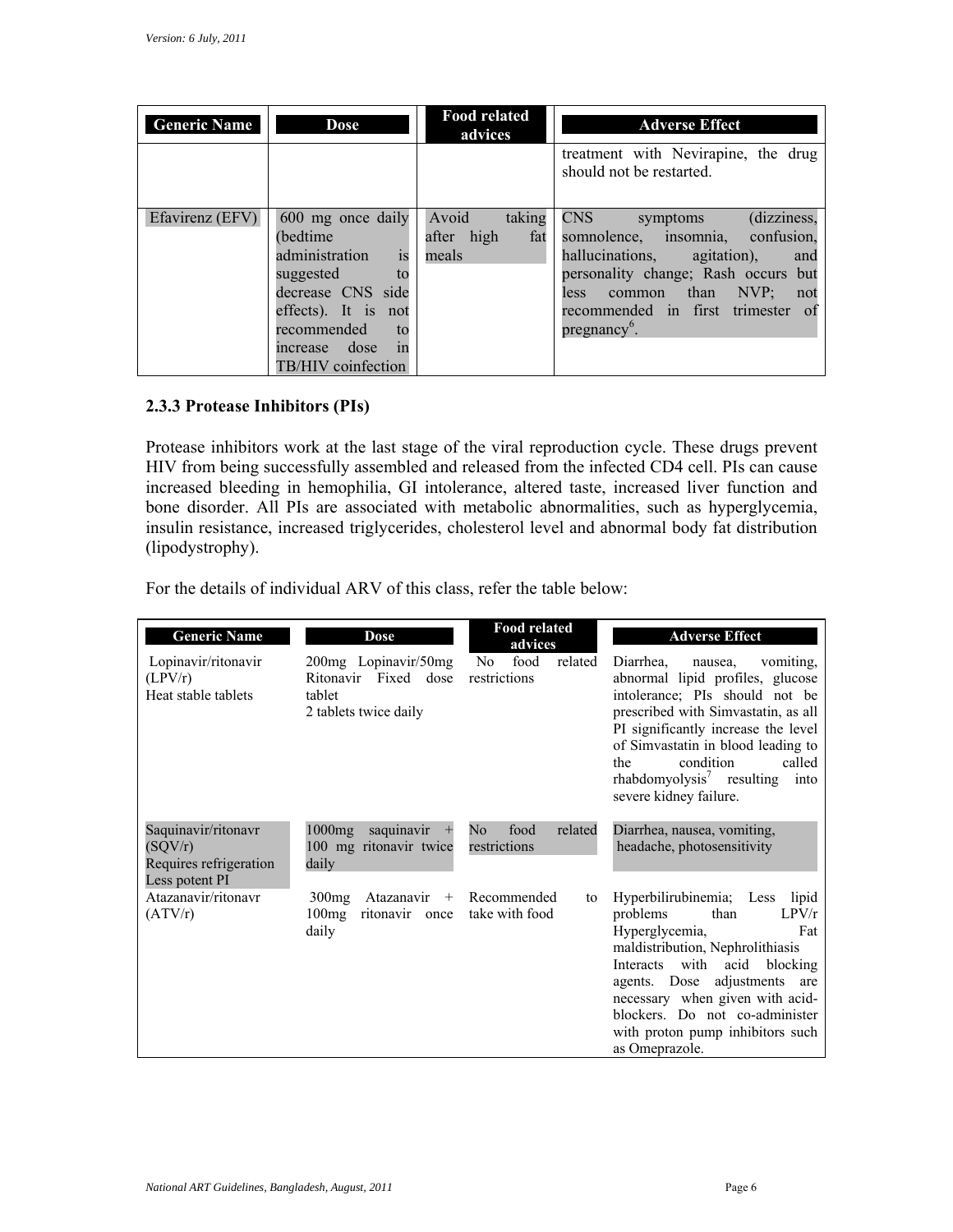#### **2.3.4 Some notes on adverse effects from various sources**

- *1. Lactic acidosis is a physiological condition characterized by low pH in body tissues and blood (acidosis) metabolize glucose anaerobically, which leads to lactate formation. Therefore, elevated lactate is indicative of tissue hypoxia, hypoperfusion, and possible damage. Lactic acidosis causes rapid breathing, drowsiness, fast/irregular heartbeat, unusual weakness, feeling cold especially in the accompanied by the buildup of lactate and is considered a distinct form of metabolic acidosis. The condition typically occurs when cells become hypoxic, for example during vigorous exercise. In this situation, impaired cellular respiration leads to lower pH levels. Simultaneously, cells are forced to arms/legs etc.*
- *2. Renal insufficiency described as a decrease in the glomerular filtration rate. is typically detected by an elevated serum creatinine level*
- *acids, uric acid, phosphate and bicarbonate are passed into the urine, instead of being reabsorbed.*  Fanconi syndrome can affect different functions of the proximal tubule, and result in different  *complications. The loss of bicarbonate results in Type 2 or proximal renal tubular acidosis. The loss of 3. Fanconi syndrome is a disease of the proximal renal tubules of the kidney in which glucose, amino phosphate results in the bone disease rickets (even with adequate vitamin D and calcium).*
- *4. Osteomalacia is the softening of the bones due to defective bone mineralization secondary to inadequate because of this, use of the term osteomalacia is often restricted to the milder, adult form of the disease. It may show signs as diffuse body pains, muscle weakness, and fragility of the bones. The most common cause of the disease is a deficiency in vitamin D, which is normally obtained from the diet and/or amounts of available phosphorus and calcium. Osteomalacia in children is known as rickets, and sunlight exposure.*
- *5. Stevens–Johnson syndrome (SJS) and toxic epidermal necrolysis (TEN) are two forms of a lifethreatening condition affecting the skin in which cell death causes the epidermis to separate from the dermis. The syndrome is thought to be a hypersensitivity complex affecting the skin and the mucous membranes. Although the majority of cases are idiopathic (no known cause), the main class of known causes is medications, followed by infections and, rarely, cancers.*
- *6. EFV is not recommended in pregnant women during the first trimester of pregnancy or in women with sexually active with men and are not using effective and consistent contraception). However, it is not high pregnancy potential (women of childbearing potential who are trying to conceive or who are recommended to discontinue EFV if a woman on it becomes pregnant.*
- *7. Rhabdomyolysis is a condition in which damaged skeletal muscle tissue breaks down rapidly. Breakdown products are released into the blood stream; some of these, such as protein myoglobin, are harmful to the kidneys and may lead to kidney failure.*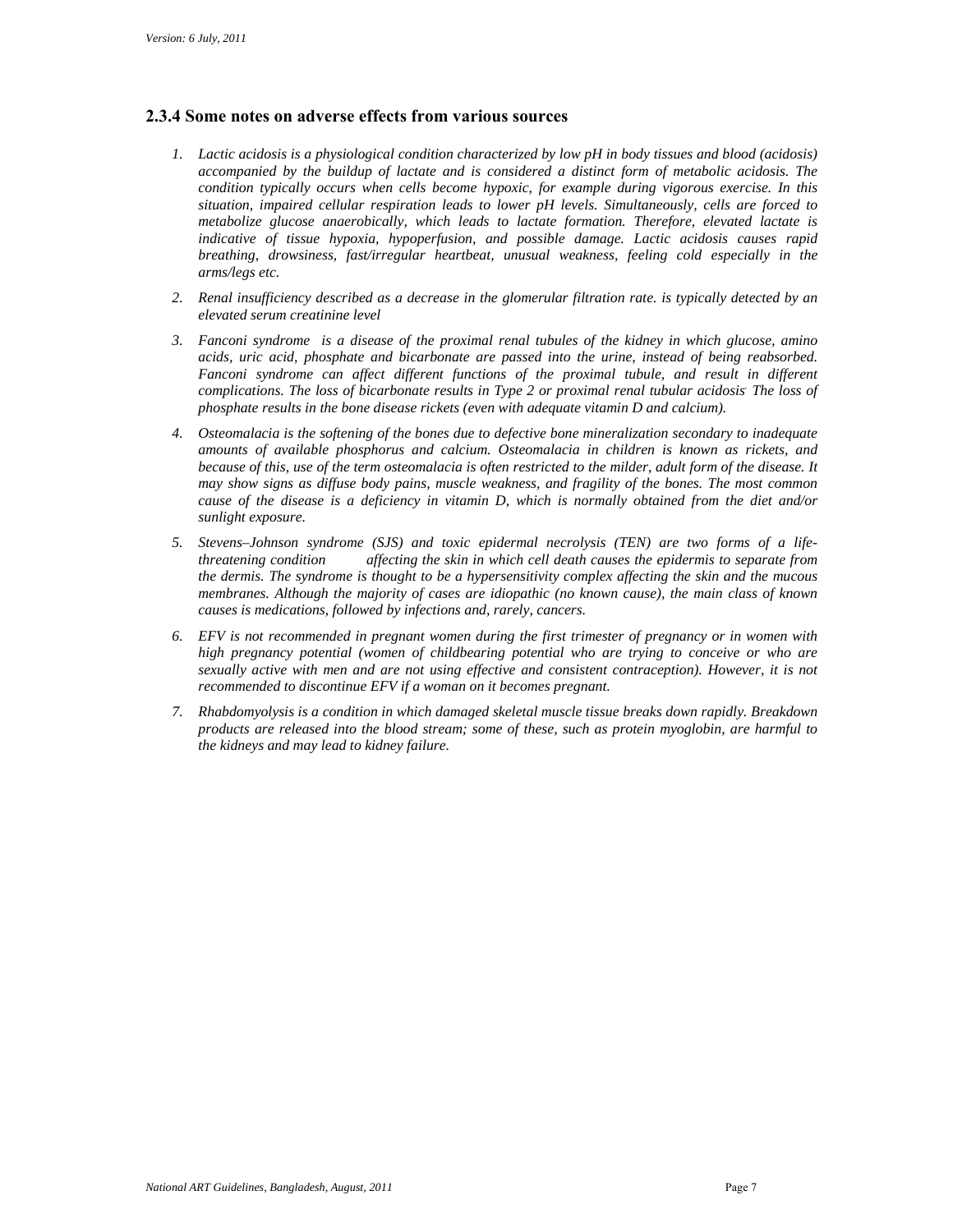### **SECTION 3:ANTI–RETROVIRAL THERAPY**



### **3.1 Requirements for establishing ART Services**

### **3.1.1 Training and Infrastructure**

- 1. Availability of voluntary and confidential counseling and reliable, inexpensive tests to diagnose HIV infection , provisions of ART adherence counseling
- 2. Adequate health services infrastructure for the management of opportunistic infections and availability of affordable drugs for their treatment and prophylaxis
- 3. Laboratory facilities to monitor CD4 count, viral load (HIV RNA levels) if available; liver function test (liver enzymes), urea, creatinine and electrolytes: complete blood count, pregnancy test, acid fast bacilli and chest X ray
- 4. Appropriate training for clinicians and nurses in the correct use and adherence of ART and managing HIV patients including the capability to perform a basic clinical assessment including documentation of past medical history, identification of current and past HIV related illnesses, identification of coexisting medical conditions and current signs and symptoms
- 5. Support of a social network including PLHIV support groups, PLHIV networks, NGO etc to help patient's adherence to the regimen
- 6. If the social network is not present, then provision of psycho-social services ( including psycho social counseling, supportive counseling, adherence counseling etc) through government, NGOs or private and philanthropic sector.
- 7. Strengthening of health and psycho-social services in a continuum of care, from the home, through community health centers, to district/ city hospitals, with flexible and timely referral coordination procedures.
- 8. Provisions of material and psycho-social support for those taking ART at various levels of the continuum of care
- 9. Reliable, long-term and regular supply of ARV drugs, reagents and test kits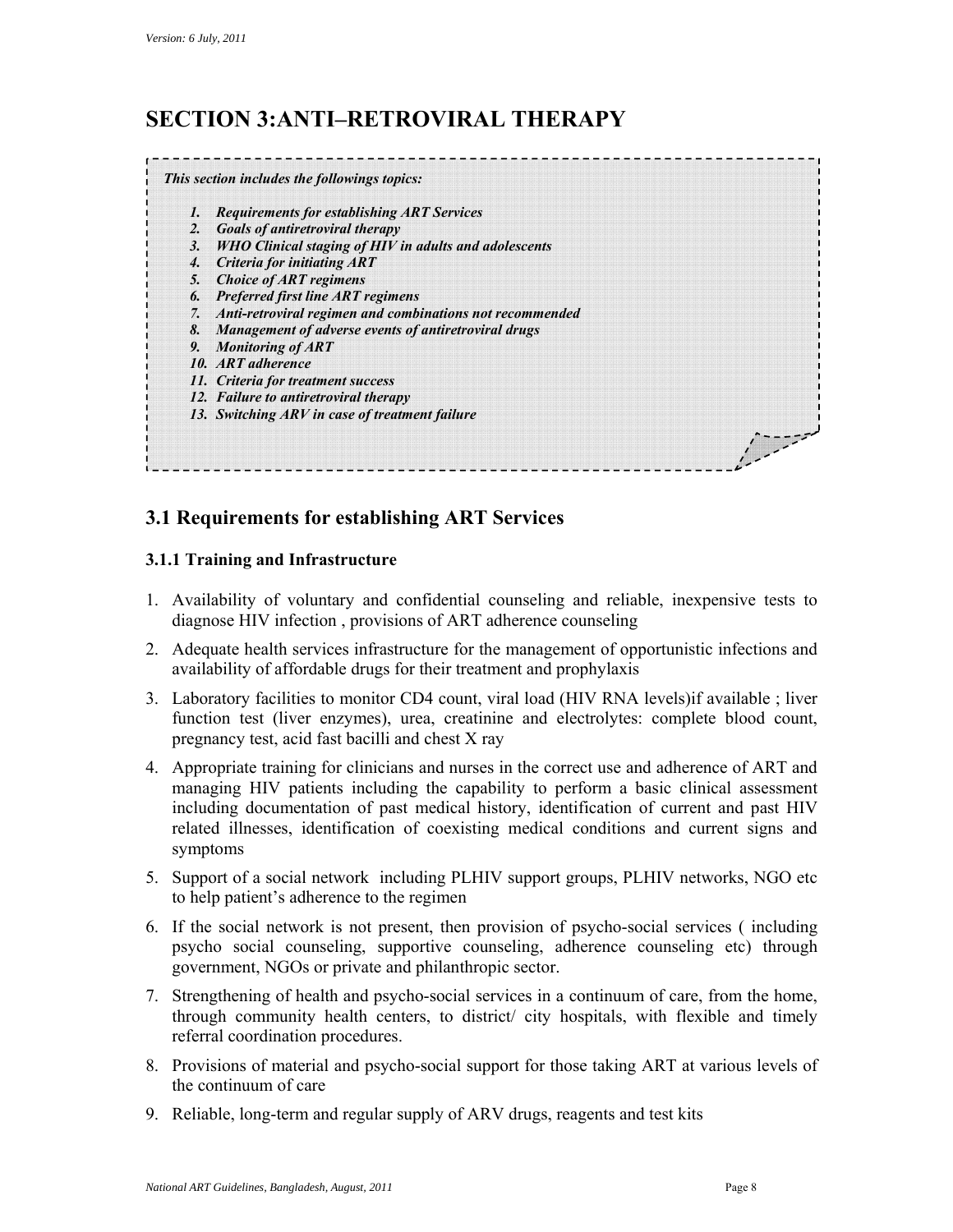### **3.1.2 Baseline Laboratory Tests**

The necessary baseline laboratory investigations are listed below, the choice depends on the requirements of patient and clinical judgment of the ART clinician.

- 1. CD4 cell count
- 2. Complete Blood Count, Hemoglobin percent
- 3. ALT/SGPT If needed other LFT (Liver function test)
- 4. Serum creatinine If needed other Kidney function test (Urea, Electrolytes)
- 5. Chest X ray, Sputum for AFB
- 6. Hepatitis B and Hepatitis C screening test (for current or past PWID)
- 7. Urine for pregnancy test ( if indicated in female)
- 8. Urine for Routine  $&$  Microscopic examination; Urinalysis to assess proteinuria
- 9. Blood Sugar level

.

 10. For women, cervical pap smear or other method of cervical cancer screening, if available.

### **3.2 Goals of Antiretroviral Therapy**

### **3.2.1 Major goals of ART are given below**

- 1. Maximal and durable suppression of viral load
- 2. Restoration and/or preservation of immunologic function
- 3. Reduction of HIV-related morbidity and mortality
- 4. Improvement of quality of life of HIV infected persons
- 5. Prevention of Mother to Child Transmission (PMTCT)
- 6. Providing Post Exposure Prophylaxis (PEP)

### **3.3 WHO Clinical staging of HIV in adults and adolescents**

*Note: Please see annex I for WHO Clinical staging of HIV in children and annex II for diagnostic criteria of the conditions mentioned in staging.* 

#### *Clinical stage 1*

Asymptomatic Persistent generalized lymphadenopathy

#### *Clinical stage 2*

Moderate unexplained weight loss (under10% of presumed or measured body weight) Recurrent respiratory tract infections (sinusitis, tonsillitis*,* otitis media, pharyngitis) Herpes zoster Angular chelitis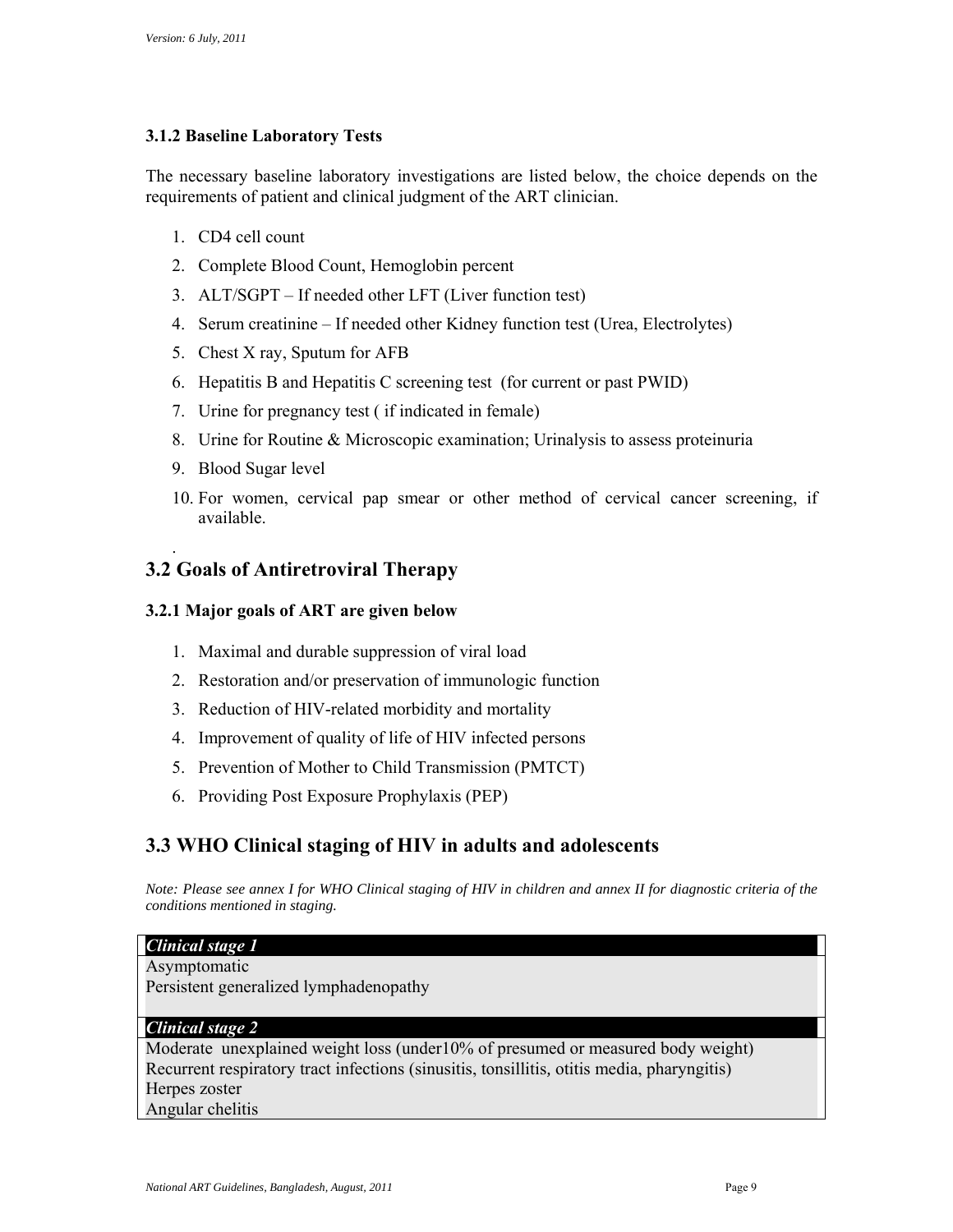Recurrent oral ulceration Papular pruritic eruptions Seborrhoeic dermatitis Fungal nail infections

### *Clinical stage 3*

 Unexplained severe weight loss (over 10% of presumed or measured body weight) Unexplained chronic diarrhea for longer than one month

Unexplained persistent fever (intermittent or constant, for longer than 1 month)

Persistent oral candidiasis

Oral hairy leukoplakia

Pulmonary tuberculosis

Severe bacterial infections (e.g. pneumonia, empyema, meningitis, pyomyositis, bone or joint infection, bacteraemia, severe pelvic inflammatory diseases)

Acute necrotizing ulcerative stomatitis, gingivitis or periodontitis

Unexplained anaemia (below 8 g/dl), neutropaenia (below  $0.5 \times 10^9$ /l) and/or chronic thrombocytopaenia (below  $50 \times 10^9 / 1$ )

### *Clinical stage 4*

HIV wasting syndrome

Pneumocystis jiroveci pneumonia

Recurrent severe bacterial pneumonia

Chronic herpes simplex infection (orolabial, genital or anorectal of more than one month's duration or visceral at any site)

Oesophageal candidiasis (or candidiasis of trachea, bronchi or lungs)

Extra pulmonary tuberculosis

Kaposi sarcoma

Cytomegalovirus infection (retinitis or infection of other organs excluding liver spleen and lymph nodes)

Central nervous system toxoplasmosis

HIV encephalopathy

Extrapulmonary cryptococcosis including meningitis

Disseminated non-tuberculous mycobacterial infection

Progressive multifocal leukoencephalopathy

Chronic cryptosporidiosis

Chronic isosporiasis

Disseminated mycosis (extra pulmonary histoplasmosis or coccidiomycosis)

Recurrent septicemia (including non-typhoidal *Salmonella*)

Lymphoma (cerebral or B-cell non-Hodgkins)

Invasive cervical carcinomas

Atypical disseminated leishmaniasis

Symptomatic HIV-associated nephropathy or symptomatic HIV-associated cardiomyopathy

 *Source: Revised WHO clinical staging and immunological classification of HIV and case definition of HIV for surveillance, 2006* 

### **3.4 Criteria for initiating ART**

 Recommendations for initiating antiretroviral therapy in adults and adolescents with documented HIV infection are given in the box below: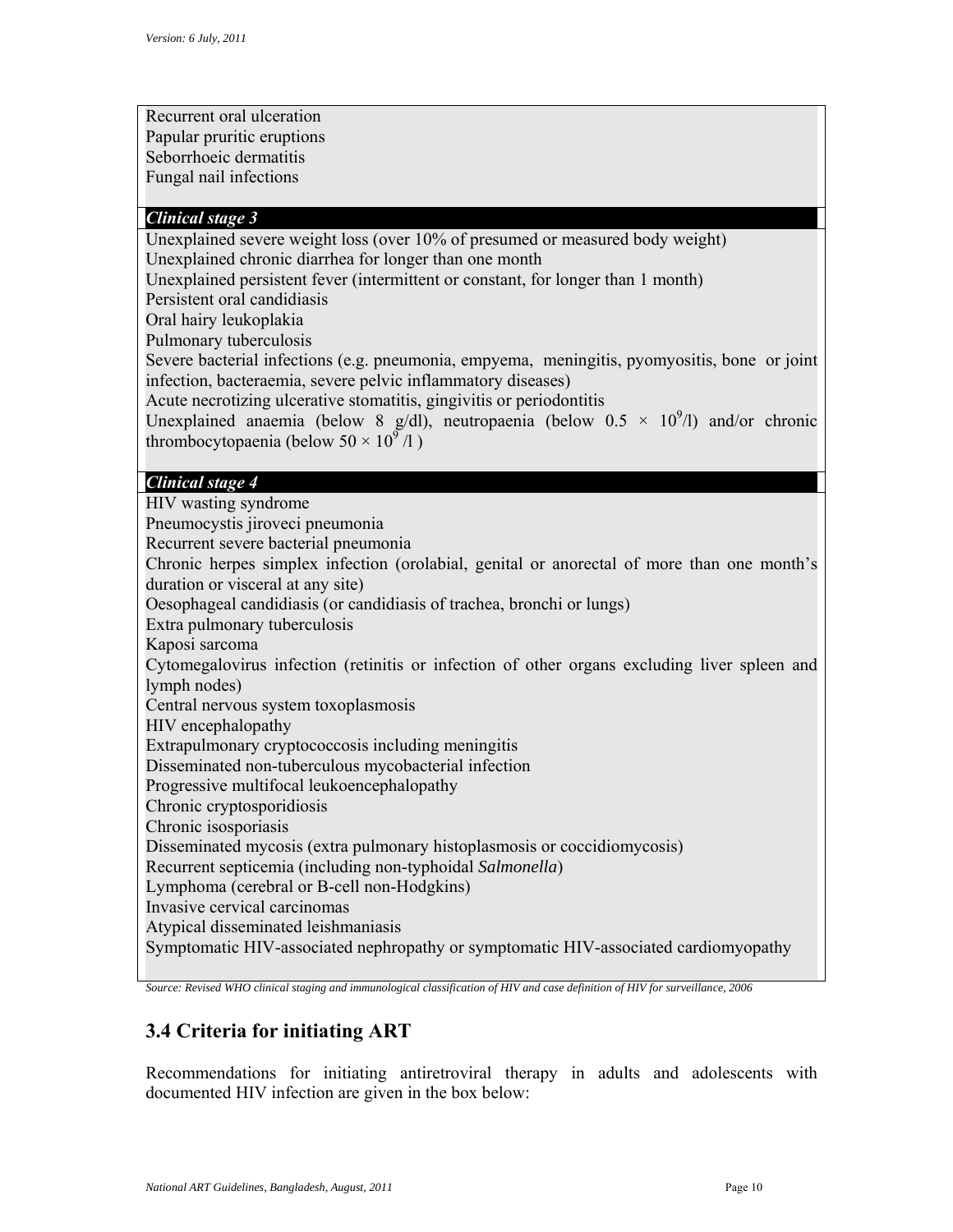| <b>Target population</b>                                                                                                 | <b>Clinical condition</b> | Recommendation              |
|--------------------------------------------------------------------------------------------------------------------------|---------------------------|-----------------------------|
| Asymptomatic individuals<br>(including pregnant women)                                                                   | WHO clinical stage 1      | Start ART if $CD4 \leq 350$ |
|                                                                                                                          |                           |                             |
| Symptomatic individuals (including                                                                                       | WHO clinical stage 2      | Start ART if $CD4 \leq 350$ |
| pregnant women)                                                                                                          |                           |                             |
|                                                                                                                          | WHO clinical stage 3      | Start ART irrespective of   |
|                                                                                                                          | or $4$                    | CD4 cell count              |
| TB and hepatitis B co-infections                                                                                         | Active TB disease         | Start ART irrespective of   |
|                                                                                                                          |                           | CD4 cell count              |
|                                                                                                                          | HBV infection             | Start ART irrespective of   |
|                                                                                                                          | requiring treatment*      | CD4 cell count              |
| $*Note:$                                                                                                                 |                           |                             |
| Please refer to the diagnostic criteria used by Dhaka Medical College for diagnosis of hepatitis in Bangladesh (annex 3) |                           |                             |

2. In co-infection with other diseases, treatment of tuberculosis and some other opportunistic infections priority may be to start OI  *appears to be associated with a higher risk of AIDS-related disease progression and/or death without any significant benefit in treatment before antiretroviral therapy. However, recent evidences suggests that ART should be started early in the setting of acute AIDS-related OIs if there are no major contraindications to doing so. Waiting to complete OI treatment before initiating ART terms of safety or virological response*.

### **3.5 Choice of Antiretroviral Therapy**

Antiretroviral therapy with single or dual drug regimen is not recommended except for post exposure prophylaxis (PEP) of HIV. An NNRTI or a protease inhibitor with 2 NRTIs is potent combination and results in durable suppression of viral replication. Combination of ritonavir with another PI results in boosting by increasing the plasma concentration, thereby reducing dose frequency and pill burden. PI based combination is currently recommended as second line option for Bangladesh. These regimens are composed of three or four drugs. The principles of combinations recommended in Bangladesh for first line ART regimen are given in the box below:

| <b>Principles of combination</b> | <b>Possible NRTI combination include</b> |
|----------------------------------|------------------------------------------|
| $2$ NRTI + NNRTI                 | $Zidovudine + Lamivudine$                |
| or                               | Abacavir $+$ Lamivudine                  |
| $2NRTI + PI$<br>$\mathcal{D}$    | $Tenofovir + Lamivudine$<br>3            |
| or                               | $Tenofovir + Emtricitabine$<br>4         |
| 3NRTI *                          |                                          |

 *\*Only two such combinations are recommended: ZDV+3TC+ABC, ZDV +3TC+TDF, do not use other triple NRTI options. Triple NRTI combination are recommended for individuals who are unable to tolerate or have contraindications NNRTI-based regimens, particularly in case of HIV/TB co-infection, pregnant women, chronic viral hepatitis and HIV 2 infection* 

### **3.6 Preferred first-line ART regimens for treatment -naive adults and adolescents**

| <b>Target Population</b> | <b>Preferred Options</b> | <b>Comments</b>                                     |
|--------------------------|--------------------------|-----------------------------------------------------|
| Adults and adolescents   | $AZT + 3TC + EFV$ or     | Make the choice of between EFV and NVP<br>$\bullet$ |
|                          | NVP                      | depending on the tolerance of the client on         |
|                          | $TDF + 3TC + EFV$ or     | ARV                                                 |
|                          | <b>NVP</b>               | Use fixed-dose combinations                         |
| Pregnant women           | $AZT + 3TC + NVP$        | Do not initiate EFV during first trimester          |
|                          |                          | TDF acceptable alternative of AZT<br>٠              |
|                          | 2. $AZT + 3TC + EFV$     | In women with prior exposure to PMTCT<br>$\bullet$  |
|                          |                          | regimens, see below                                 |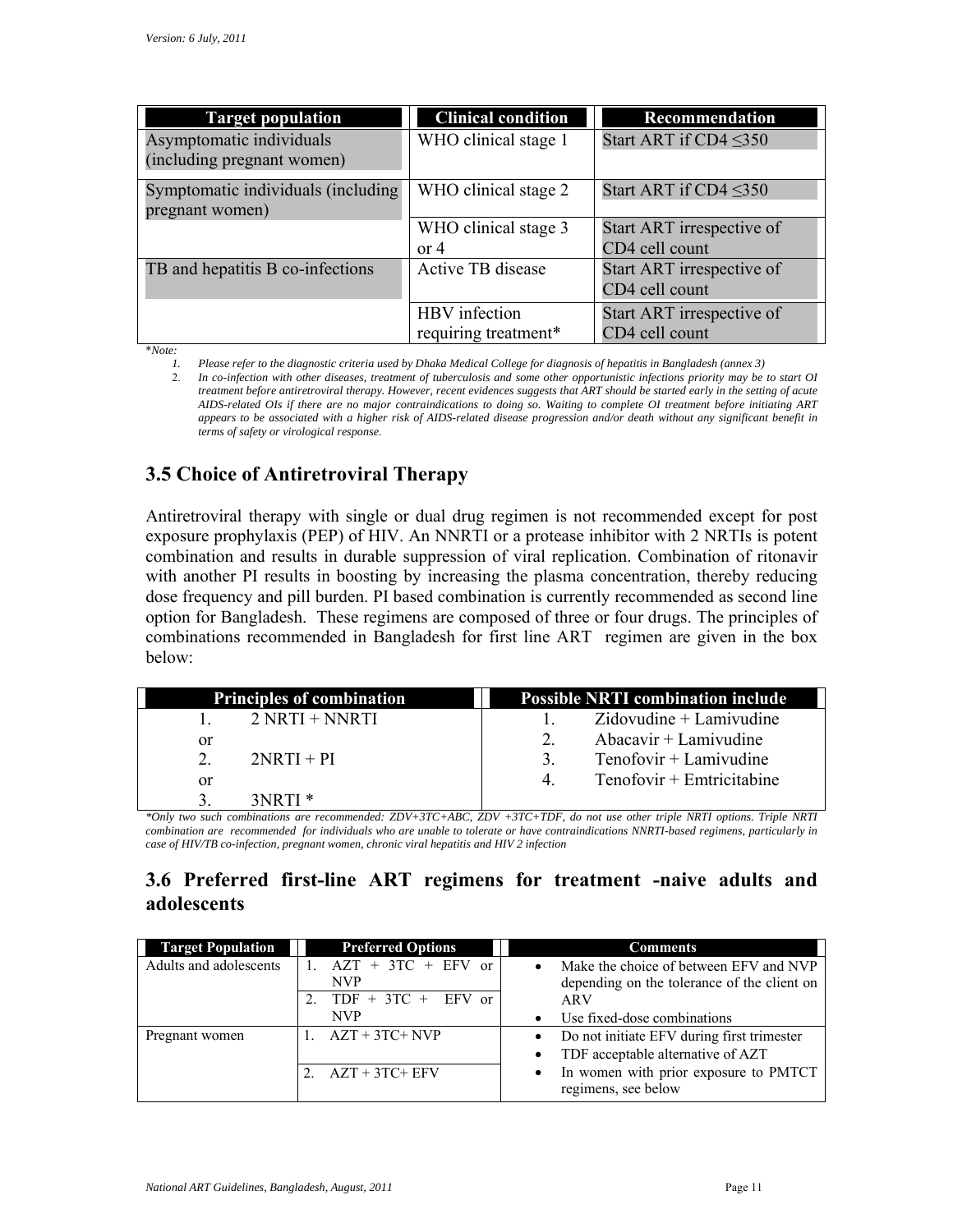| HIV/TB co infection  | 1. $AZT + 3TC + EFV$ | • Initiate ART as soon as possible (within<br>the first 8 weeks) after starting TB |
|----------------------|----------------------|------------------------------------------------------------------------------------|
|                      | $TDF + 3TC + EFV$    | treatment                                                                          |
|                      |                      | • NVP is acceptable alternative of EFV.                                            |
|                      |                      | Triple NRTI can also be in case both EFV<br>$\bullet$                              |
|                      |                      | and NVP can not be used (see below)                                                |
| HIV/HBV co infection | 1. $TDF + 3TC + EFV$ | • Consider HBsAg screening before starting<br>ART, especially when TDF is not the  |
|                      | $TDF + 3TC + NVP$    | preferred first-line NRTI                                                          |
|                      |                      | Use of two ARVs with anti-HBV activity<br>$\bullet$                                |
|                      |                      | required                                                                           |

*\*Note:* 

*1. The regimens are numbered according to preference of the regimen in Bangladesh, number 1 is the preferred regimen and number 2 is an alternative to preferred regimen* 

2. For the dose of each ARV please refer to the previous chapter on ARV drugs

 *3. FTC is currently not in supply in Bangladesh, when available, it can be used as an alternative to 3TC.* 

### **3.7 Anti-retroviral regimen and components not recommended**

Some antiretroviral (ARV) regimens or components are not generally recommended because of suboptimal antiviral potency, unacceptable toxicities, or pharmacologic concerns. These are summarized below.

| Anti-retroviral regimen and components<br>not recommended | <b>Reason</b>                                 |
|-----------------------------------------------------------|-----------------------------------------------|
| Monotherapy with nucleoside reverse                       | No potent and sustained antiviral activity    |
| transcriptase inhibitor (NRTI                             |                                               |
| Dual-NRTI regimens                                        | no potent and sustained antiviral activity    |
| Triple-NRTI regimens except                               | Suboptimal anti virologic activity            |
| (ABC+3TC+ZDV) and (3TC+ZDV+TDF):                          |                                               |
| Two-non-nucleoside reverse transcriptase                  | A higher frequency of clinical adverse events |
| inhibitor (2-NNRTI) combinations                          |                                               |
| Efavirenz (EFV) in first trimester of                     | Possible teratogenic effect                   |
| pregnancy and in women with significant                   |                                               |
| childbearing potential                                    |                                               |
| Lamivudine (3TC) an Emtricitabine (FTC)                   | Similar resistance profiles and minimal       |
| combination                                               | additive antiviral activity                   |

### **3.8 Management of adverse effects of antiretroviral drugs**

 actions. Please also see the table below for replacement ARV in case of adverse effects or ARVs are not without adverse effects and these should be recognized and resolved as early as possible. Given below are key adverse events of major first line ARVs and recommended intolerance:

**Drug eruptions -mild to severe, including Stevens-Johnson syndrome or toxic epidermal necrolysis (NVP; less commonly -EFV):** In mild cases, symptomatic care. EFV rash often stops spontaneously after 3−5 days without need to change ART. If moderate rash, nonprogressing and without mucosal involvement or systemic signs, consider a single NNRTI substitution (i.e. from NVP to EFV). In moderate and severe cases, discontinue ART and give supportive treatment. After resolution, resume ART with a bPI-based regimen or triple NRTI if no other choice.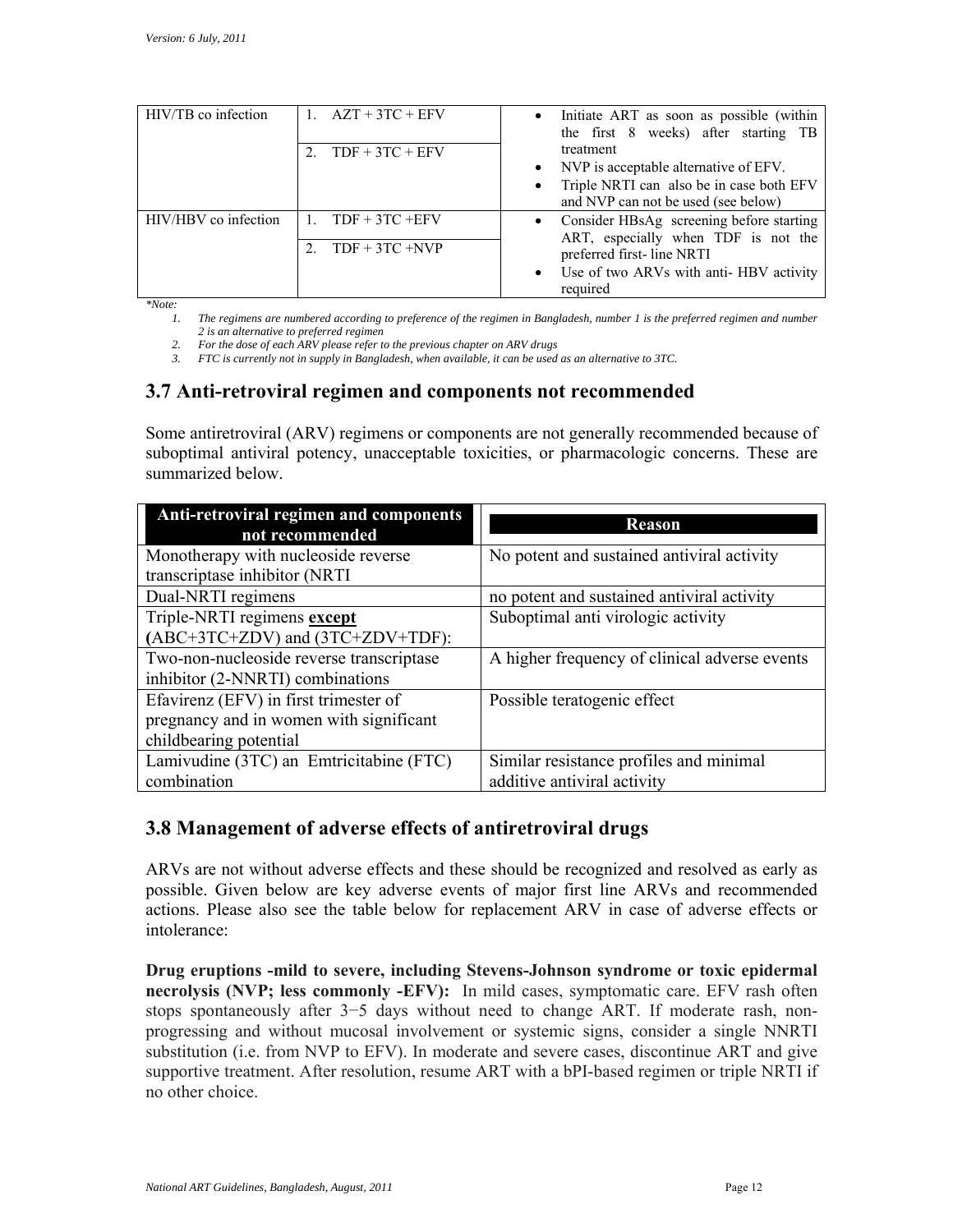**Anaemia and neutropaenia (AZT):** If severe (Hb <7.0 g/dl and/or ANC <750 cells/ mm3), replace with an ARV with minimal or no bone marrow toxicity (e.g. TDF) and consider blood transfusion

 **Hepatitis (all ARVs -particularly NVP)**: If ALT is at more than five times the basal level, discontinue ART and monitor. After resolution, restart ART, replacing the causative drug (e.g. EFV replaces NVP).

**Lactic acidosis (all NRTIs**): Discontinue ART and give supportive treatment. After resolution, resume ART with TDF.

 **Lipoatrophy and lipodystrophy (all NRTIs)**: Early replacement of the suspected ARV drug (e.g. TDF or AZT)

 **Neuropsychiatric changes (EFV):** Usually self-limited, without the need to discontinue ART. If intolerable to the patient, replace EFV with NVP or boosted PI. Single substitution recommended without cessation of ART.

**Renal toxicity (renal tubular dysfunction- TDF):** Consider substitution with AZT

| <b>ARVs</b>      | <b>Common associated toxicity</b>                                                     | <b>Suggested substitutes</b> |
|------------------|---------------------------------------------------------------------------------------|------------------------------|
| Abacavir (ABC)   | Hypersensitivity reaction                                                             | AZT or TDF                   |
| Zidovudine (AZT) | Severe anaemia or neutropenia<br>Severe gastrointestinal intolerance                  | TDF or ABC                   |
|                  | Lactic acidosis                                                                       | TDF or ABC                   |
| Tenofovir (TDF)  | Renal toxicity (renal tubular dysfunction)                                            | AZT or ABC or                |
|                  | Severe central nervous system toxicity                                                | NVP or ABC (or any PI)       |
| Efavirenz (EFV)  | Potential neural tube abnormalities if used in first<br>trimester of pregnancy        | NVP or ABC (or any PI)       |
| Nevirapine (NVP) | <b>Hepatitis</b>                                                                      | EFV or ABC (or any PI)       |
|                  | Hypersensitivity reaction, severe or life-threatening<br>rash Steven Johnson syndrome | ABC (or any PI)              |

#### **Suggested substitutes for toxicities**

### **3.9 Monitoring of ART**

ART monitoring includes clinical monitoring and laboratory monitoring. Clinical monitoring includes monitoring of the ART adherence also. The client should be monitored at regular intervals for clinical progress, side effects of the ARV and adherence. After initiation of ART, clinical and laboratory evaluations are done during follow up visits that are recommended as follows:

- **First month:** every two weeks
- *Second and third month:* every one month
- *Fourth month onwards:* every three months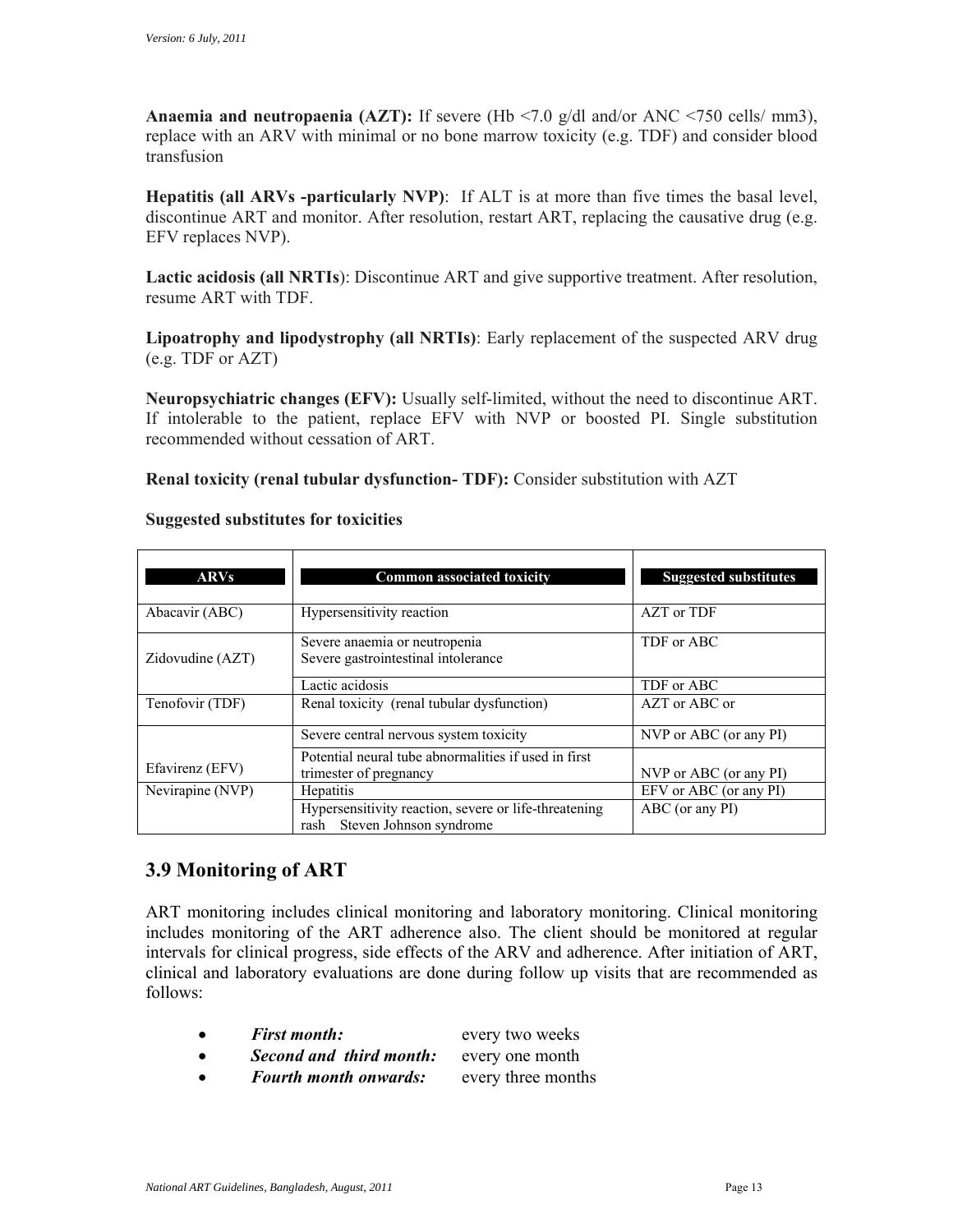experiences difficulties with adherence to ARVs due to any reason. These follow up visits can be used for the resupply of ARVs to the patient. More visits are required, if the patient develops symptoms, side effects of the ARVs or

### **3.9.1 Laboratory Monitoring**

Symptom-directed laboratory monitoring for safety and toxicity is recommended for those on ART. If resources permit, use viral load as targeted approach to confirm suspected treatment failure based on immunological and/or clinical criteria.

If resources permit, use viral load as routine approach, measured every 6 months, with the objective of detecting failure earlier than would be the case if immunological and/or clinical criteria were used to define failure. Following table provides recommended laboratory test in different phases of ART

### **Laboratory monitoring after initiation of ART**

| <b>Phase of HIV management</b>                  | <b>Recommended test</b>            | <b>Desirable test</b>           |
|-------------------------------------------------|------------------------------------|---------------------------------|
| At start of ART                                 | CD4                                | $Hb$ for $AZT1$                 |
|                                                 |                                    | Creatinine clearance for $TDF2$ |
|                                                 |                                    | ALT for $NVP3$                  |
| On ART                                          | CD4 preferably every               | $Hb$ for $AZT1$                 |
|                                                 | 6 months                           | Creatinine clearance for $TDF2$ |
|                                                 |                                    | ALT for $NVP3$                  |
| exposed to PMTCT   Viral load 6 months<br>Women |                                    |                                 |
| interventions with sd-NVP with a                | after initiation of ART            |                                 |
| tail4 within 12 months and without a            | (depends)<br><sub>1</sub> ts<br>on |                                 |
| tail within 6 months of initiating ART          | availability)                      |                                 |

*\*Notes:* 

 *1. Recommended test in patients with high risk of adverse events associated with AZT (low CD4 or low BMI).* 

*2. Recommended test in patients with high risk of adverse events associated with TDF (underlying renal disease, older age group, low BMI, diabetes, hypertension and concomitant use of a boosted PI or nephrotoxic drugs).* 

*3. Recommended test in patients with high risk of adverse events associated with NVP (ART-naive HIV+ women with CD4 of >250* 

 *4. Due to the longer half life of Nevirapine it remains in the blood for a longer duration sufficient for virus to develop resistance, and to minimize the chances of resistance development due to monotherapy, other ARVs(AZT+3TC) are provided for one week after stopping NVP, these two ARVS provided for extra one week are 'tail' in this example.* 

 Patients who are not yet eligible for ART should have CD4 count measurement every six months. In PLHIV with drug use background, tests for Hepatitis B and Hepatitis C should be performed in order to identify people with HIV/Hepatitis co-infection and who, therefore, should initiate TDF-containing ART.

For a patient who is not responding to treatment, a viral load test and resistance testing is recommended whenever feasible. If viral load testing becomes readily available, ideal testing schedule would be every 6 months after starting ART. Additional pediatric recommendation for viral load monitoring include those babies under 12 months requiring ART containing NVP after exposure to NVP through maternal or infant PMTCT prophylaxis.

### **3.10 ART adherence**

A high degree of adherence to ARV drugs is necessary for optimal virological suppression. Studies indicate that over 95% of the doses should be taken for optimal viral suppression.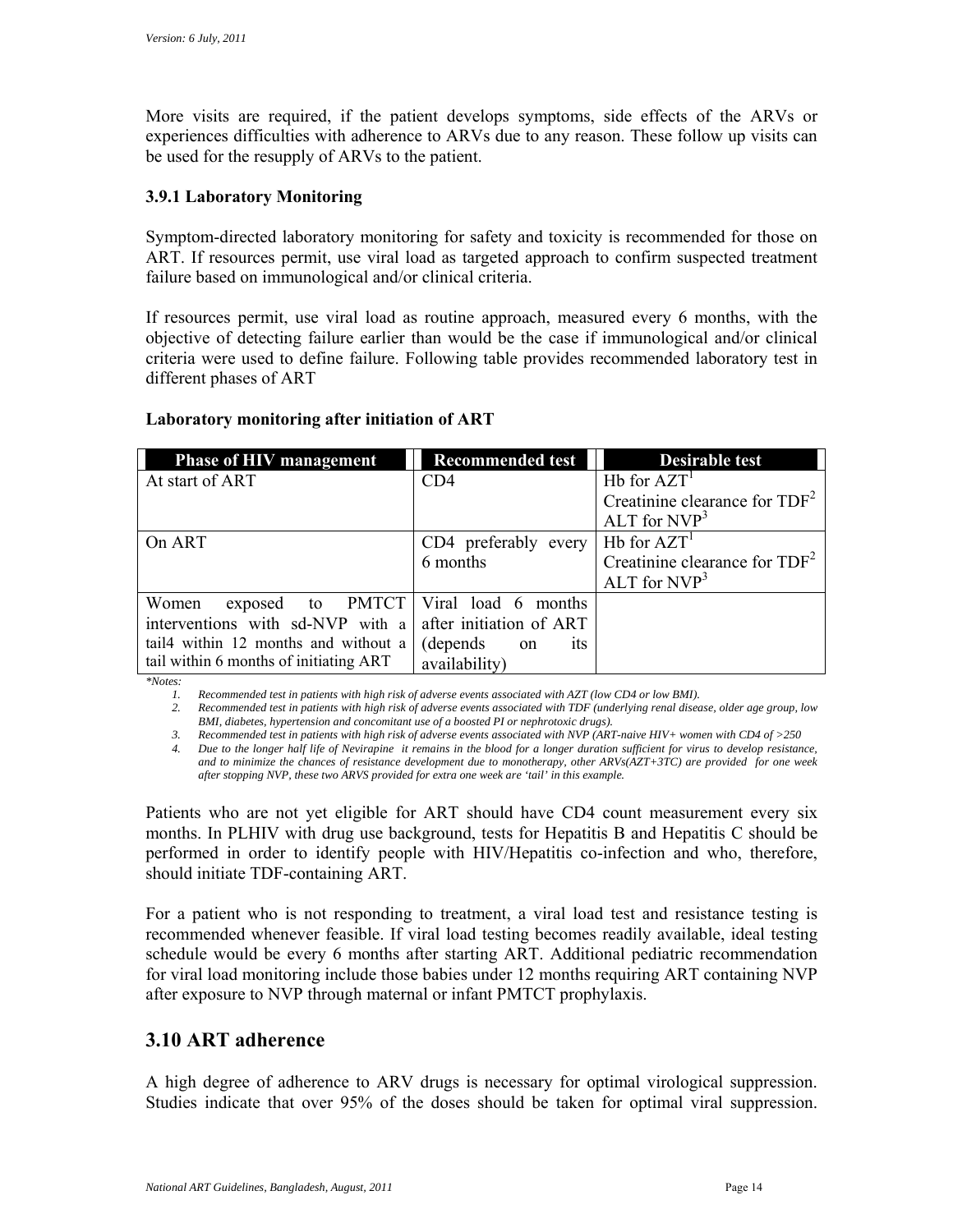Lesser degree of adherence is more often associated with virological failure. Adherence should be assured before initiation of antiretroviral therapy. The patient should fully understand the importance of adherence. Adherence counseling and patient education should be done at every follow-up visit.

*Preparatory adherence counselling visits* should be made before the start of ART with mock pills and other medications,if possible. After the final preparatory visit, the treating physician and counsellor will jointly consider the patient's readiness to start treatment.

Suggested contents and visits of the pre ART adherence in each visit include the following:

#### **Visit 1**

- 1. Clinical assessment by a clinician
- 2. Exploring the client's knowledge and understanding of HIV and his or her own health status
- 3. Introduction of the concept of ART and other treatments (OI) to the client
- 4. Explaining the consequences of non-adherence
- 5. Exploring potential barriers to adherence
- 6. Explaining the transmission of resistance and review the client's personal plan for reducing transmission risk
- 7. Discussing the concept of having a "treatment buddy" selected by the client or a trained volunteer appointed to assist with the client's permission

### **Visit 2**

- 1. Feedback by the clinician to the client on the medical assessments conducted during the previous visit.
- 2. Review of the client understanding of information provided in the previous visit and assessing the client's understanding of the feedback provided by the clinician.
- 3. Reviewing the potential barriers that the client anticipated in the previous visit and offering strategies for addressing these barriers
- 4. Reviewing the treatment plan with the client (the correct dose in the correct way at the correct time).
- empty capsules and by asking the client to record missed doses,reason for missing 5. Offering the client an opportunity to conduct a test run of the treatment regimen using the doses (e.g., forgetting to take pills on out-of-town travel for work).

#### **Visit 3**

- 1. Reviewing the client's understanding of information provided in the previous two sessions. Reinforcing the fact that there is much to remember and it is not easy.
- 2. Reviewing client problem-solving strategies and familiarizing the client with the counselling treatment reminder cue cards and adherence recording tools (if any ).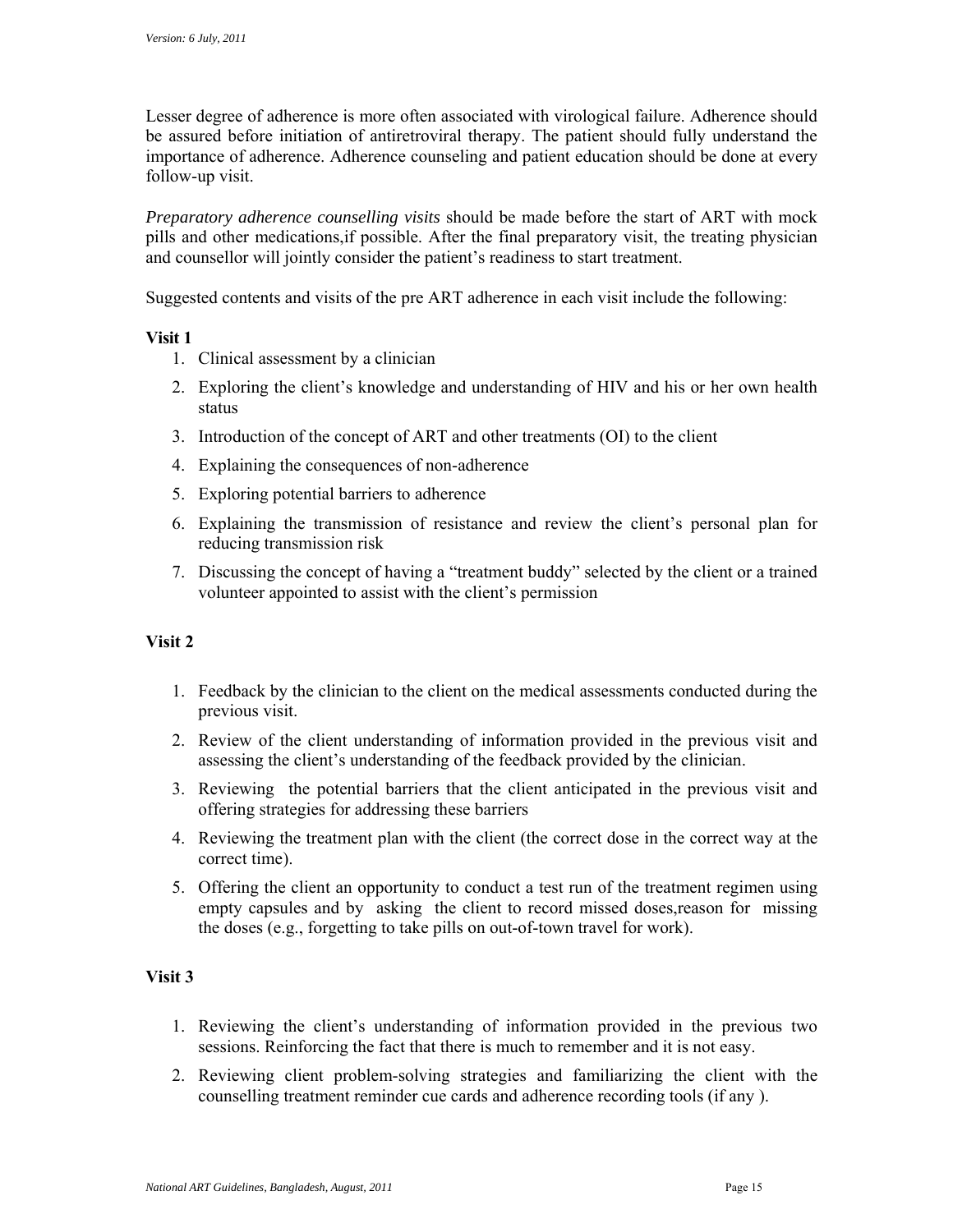- 3. Reviewing the treatment plan again, as in visit 2.
- 4. Assessing the client's readiness by simply asking the client to answer the questions about the regimen and what the client proposes to do when there are problems.
- 5. Providing feedback on the client's readiness to the medical team.
- 6. Meeting with the client's "treatment buddy" to review his or her role and to for follow-up arrangements with clients. A start date for "buddy support" should be established.

 weeks and in one month after the start of ART. After the first month, adherence measurement After starting ART first follow up visit ideally should be in 48–72 hours, and then in two and counseling should be done every month or whenever patient comes to collect ARV.

 During each visit some of the information provided in the previous visit can be reviewed and the client's understanding should be assessed.

### **3.10.1 Ongoing ART Adherence counseling**

 The individual should have a follow-up adherence-counselling visit within one to two weeks and continuous adherence counselling at regular intervals throughout ART. Adherence barriers can circumstances change and as they become accustomed to their treatment, experience side effects, feel better or worse, and face new challenges. Adherence support therefore needs to change over time as well. Ongoing adherence counselling and continuing interactive change over time and individual patients will need different levels of support as their life communication is key to providing effective adherence support to the patient on ART.

A typical follow-up counselling session involves:

- Reviewing the treatment experience of the client
- Assessing any need for referral back to the clinician (usually related to side-effects)
- Monitoring adherence (over a defined period)
- Reviewing and finding solutions to barriers to adherence
- Reviewing adherence to transmission risk reduction; and
- Conducting a psychosocial assessment

#### **3.10.2 Calculating Adherence**

Pill count is recommended to calculate the adherence. In each follow up visit, patient should be asked to bring the remaining pills provided in the previous visits. Then the remaining pills are counted and deducted from the amount supplied in the previous visits. Following formula is used to calculate the adherence.

Adherence (%) = 
$$
\frac{\text{Total no. of pills the patient should have taken - No pills missed}}{\text{Total no of pills patient should have taken}} \times 100
$$

Adherence should be above 95%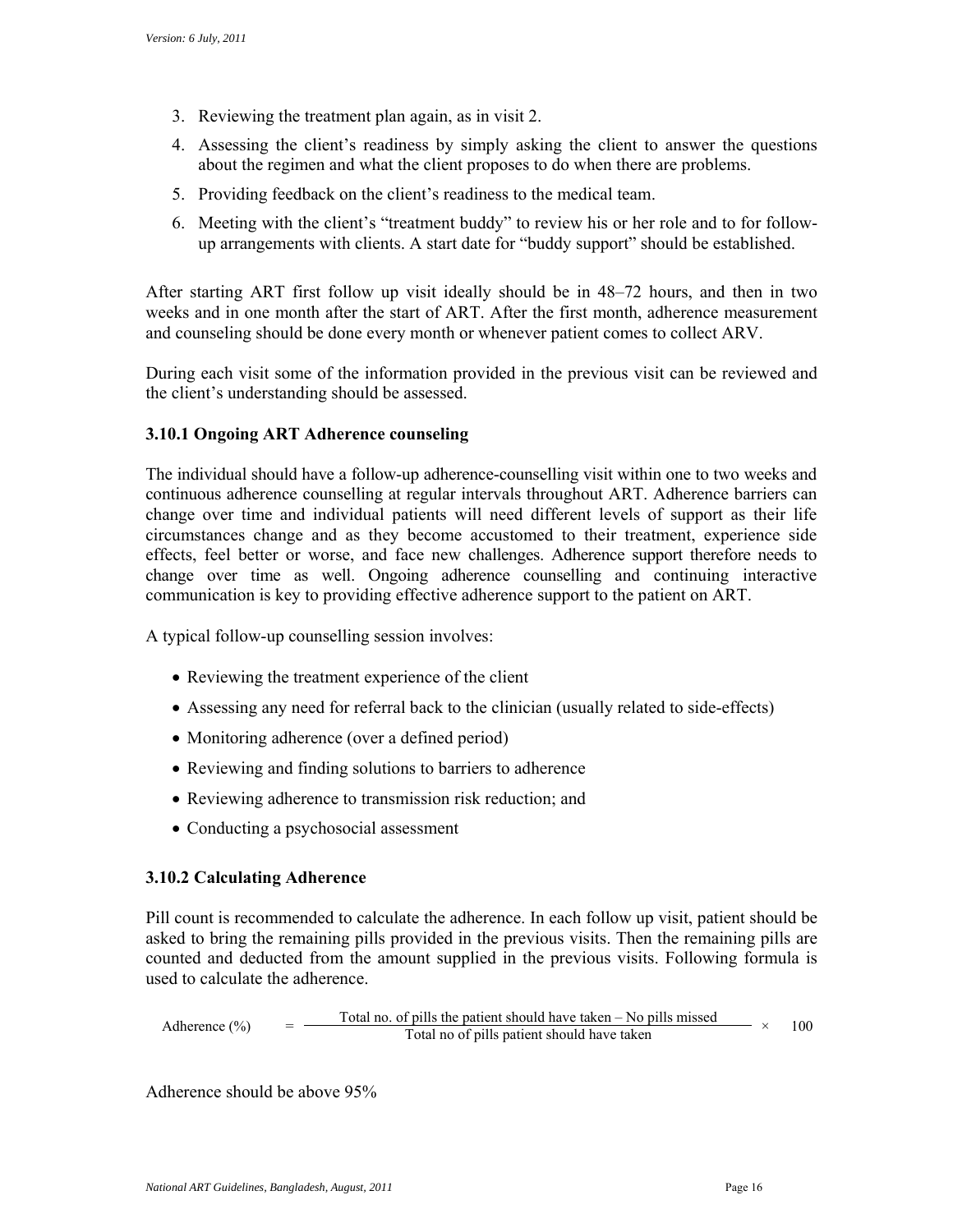### **3.11 Criteria for treatment success**

 immunological criteria. Here are suggested criteria for evaluating the treatment success of the ART regimen, the clinician should use his or her own judgment for the final decision. Virological examination currently may not be available in Bangladesh, in such situation consider clinical and

 **Clinical criteria**: By 12 weeks of the treatment initiation patient should become asymptomatic or has only few symptoms, suggested range of the WHO clinical staging is the clinical stage 1 or  $2$ .

**Immunological criteria**: CD4 count of the patient increases from the baseline by 50-100 cells/mm3 within 6-12 months of the initiation of the ART. In patients with optimal antiretroviral therapy CD4 count increases by more than  $100$  cells/mm<sup>3</sup> in the first 6-12 months in ARV naive, adherent patient with drug susceptible virus.

**Virological criteria**: Suggested viral load in 24-48 weeks after the initiation of ART is less than 5000 copies/ml

### **3.12 Failure of Antiretroviral Therapy**

 opportunistic infections have to be treated and resolved, and IRIS has to be excluded. Criteria for failure are given below An individual must be taking ART at least 6 months before it can be determined that the regimen failed. Apart from this, adherence has to be assessed and optimized, intercurrent

| <b>Failure</b>                      | <b>Definition</b>                                                                                                                                        |           | <b>Comments</b>                                                                                                                                                                                                                                                                   |
|-------------------------------------|----------------------------------------------------------------------------------------------------------------------------------------------------------|-----------|-----------------------------------------------------------------------------------------------------------------------------------------------------------------------------------------------------------------------------------------------------------------------------------|
| Clinical failure                    | New or recurrent WHO stage 4<br>condition                                                                                                                | $\bullet$ | Condition must be differentiated from<br>immune reconstitution inflammatory<br>syndrome $\left(\text{IRIS}\right)^a$<br>Certain WHO clinical stage 3<br>conditions (e.g. pulmonary TB,<br>severe Bacterial infections may be an<br>indication of treatment failure <sup>b</sup> ) |
| Immunological<br>failure            | Fall of CD4 count to baseline<br>(or below) OR 50% fall from<br>on-treatment peak value OR<br>persistent CD4 levels below<br>$100$ cells/mm <sup>3</sup> |           | Without concomitant infection to<br>cause transient CD4 cell decrease <sup>c</sup>                                                                                                                                                                                                |
| Virological<br>Failure<br>$*Notes:$ | Plasma viral load above 5000<br>copies/ml                                                                                                                | $\bullet$ | The optimal viral loads threshold for<br>defining virological failure has not<br>been determined. Values of >5000<br>copies /ml are associated with clinical<br>progression and a decline in the CD4<br>cell count <sup>d</sup> .                                                 |

*<sup>1.</sup> See related section below for details.*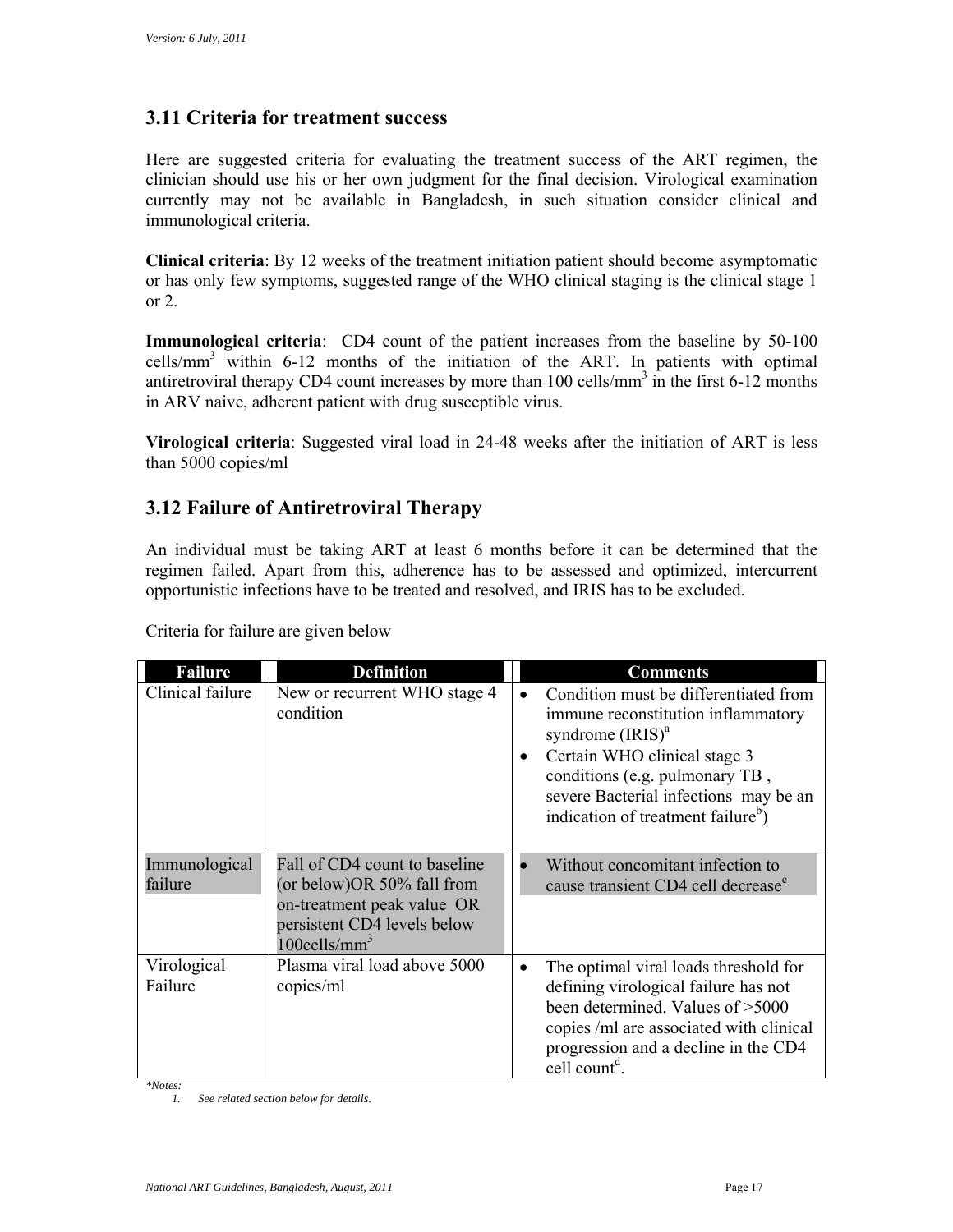.

- *evaluate the need to switch ART. With pulmonary TB and some extrapulmonary TB diagnoses (e.g. lymph node TB or patients with uncomplicated pleural disease), where a good response to TB therapy is frequently seen, the decision to switch ART can be candidiasis , which respond well to therapy. 2. TB can occur at any CD4 level and does not necessarily indicate ART failure. The response to TB therapy should be used to postponed and monitoring can be increased. This also applies if severe and/or recurrent bacterial infections or oesophageal*
- *3. As a general principle, intercurrent infections should be managed, time should be allowed for recovery and the CD4 cell count should be measured before ART is switched. If resources permit, a second CD4 cell count should be obtained to confirm immunological failure. In general, switching should not be recommended if the CD4 cell count is above 200 cells/mm3*
- *4. An undetectable viral load mandates that ART should not, in general, be switched irrespective of the CD4 cell count or the clinical stage.*

### **3.13 Switching ARV in case of treatment failure**

 against the patient's virus strain and a the new regimen should have minimum of three active drugs, one of them drawn from at least one new class, in order to increase the likelihood of you should go to TDF and vice versa. The PI class is thus reserved for second-line treatments. Ritonavir-boosted protease inhibitors (RTV-PIs) are preferred. Boosted PIs should be In case of treatment failure, the entire regimen should be changed from a first to a second line combination regimen. A single drug should not be changed to a failing regimen or added to a failing regimen. The new second-line regimen will need to use drugs which retain activity treatment success and minimize the risk of cross-resistance. For example , if you fail on AZT supported by two new agents from the NRTI class. Patients should not switch from one NNRTI to the other at the time of failure, as there is a high chance of cross-resistance (ie. do not give EFV after NVP or vice versa).

Recommended second-line regimens in adults and adolescents, in Bangladesh:

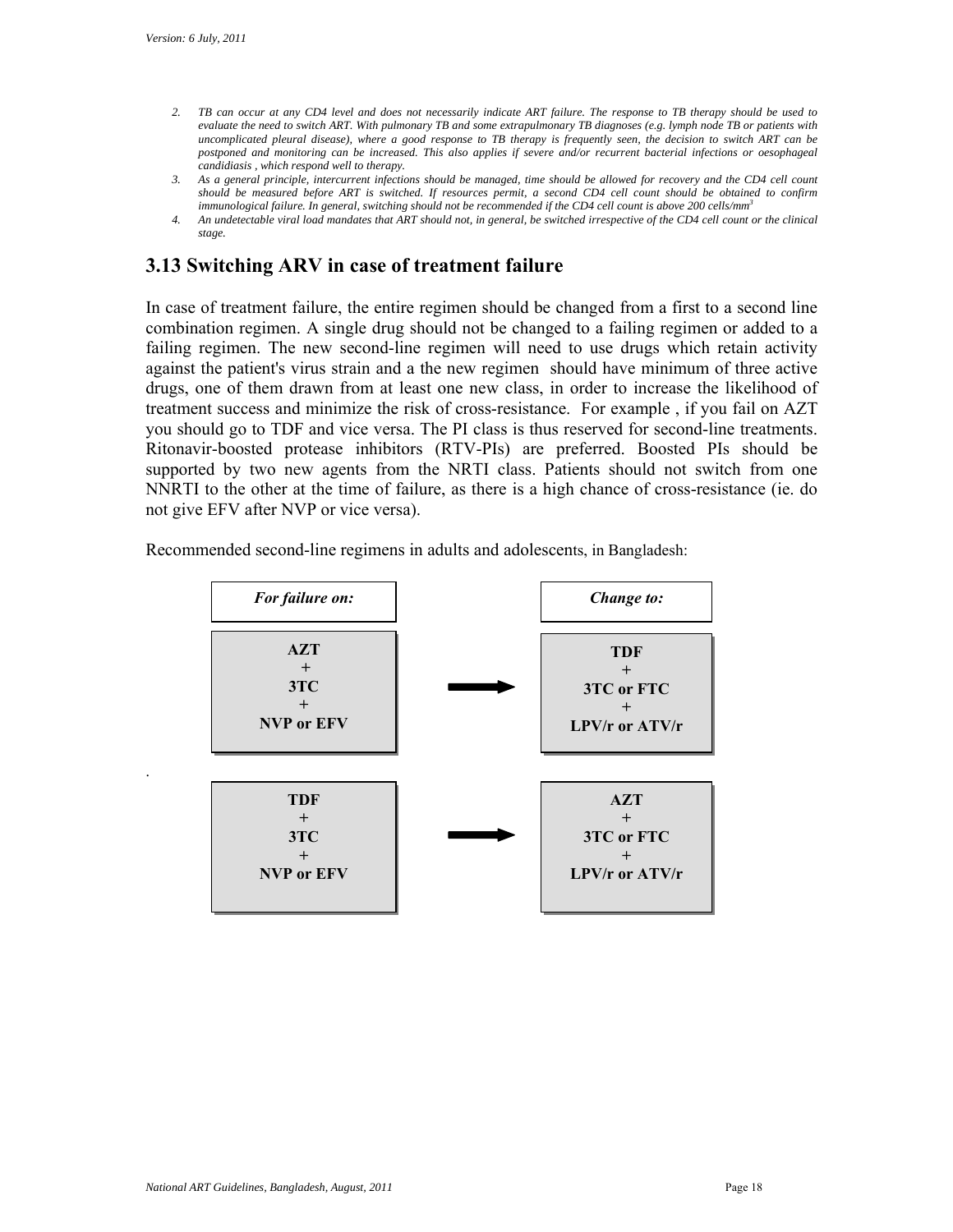### **SECTION 4: ANTIRETROVIRAL DRUGS TREATING PREGNANT WOMEN AND PREVENTING HIV INFECTION IN INFANTS**

|                 | This section contains following topics:<br>1. Lifelong ART for HIV- Infected women in need of treatment for their own health<br>2. Maternal and infant ARV prophylaxis to prevent MTCT for HIV-infected pregnant women who do not |
|-----------------|-----------------------------------------------------------------------------------------------------------------------------------------------------------------------------------------------------------------------------------|
|                 | need treatment for their own health<br>3. Special situations in pregnancy and related recommendations:                                                                                                                            |
|                 | a. Pregnant women who require treatment and have had prior exposure to anti-retroviral<br>drugs for PMTCT                                                                                                                         |
| <i>b</i> .      | Women receiving ART and planning to become pregnant                                                                                                                                                                               |
| $\mathcal{C}$ . | Women receiving ART who become pregnant                                                                                                                                                                                           |
| $\mathfrak{a}.$ | Women diagnosed with HIV infection in labour                                                                                                                                                                                      |
| e.              | Women diagnosed with HIV infection immediately postpartum                                                                                                                                                                         |
| f.              | Women with anaemia                                                                                                                                                                                                                |
| g.              | <b>Women with active tuberculosis</b>                                                                                                                                                                                             |
| h.              | Women with hepatitis B or hepatitis C virus co-infection                                                                                                                                                                          |
|                 | Pregnant women living with HIV who are injecting drug-users                                                                                                                                                                       |
|                 | Delivery in women living with HIV                                                                                                                                                                                                 |
|                 |                                                                                                                                                                                                                                   |

 have a unified approach to preventing MTCT throughout pregnancy, labour and delivery, The current recommendations of providing ARV to the pregnant women emphasize the need to postpartum, and the breastfeeding period. This allows more effective and safer postpartum interventions. This also emphasizes that PMTCT is not an intervention that stops at delivery, but includes postpartum and breast feeding follow up and interventions for both mother and infant. To maximize prevention of HIV transmission and maternal and infant survival, it is critical that care of both the mother and the infant is optimized. These recommendations are based on two key approaches:

- 1. Lifelong ART for HIV-infected women in need of treatment for their own health, which is also safe and effective in reducing MTCT( mother to child transmission).
- 2. ARV prophylaxis to prevent MTCT during pregnancy, delivery and breastfeeding for HIVinfected women not in need of treatment

### **4.1 Lifelong ART for HIV- Infected women in need of treatment with their own health**

For HIV-infected pregnant women, the initiation of ART for their own health is recommended for all women who have CD4 cell counts of ≤350 cells/mm3, irrespective of WHO clinical staging, and for all women in WHO clinical stage 3 or 4, irrespective of the CD4 cell count. These criteria for initiating ART for pregnant women are the same as for non-pregnant women. The maternal ART continued during pregnancy and breastfeeding is the most effective intervention for maternal health and is also efficacious in reducing the risk of HIV transmission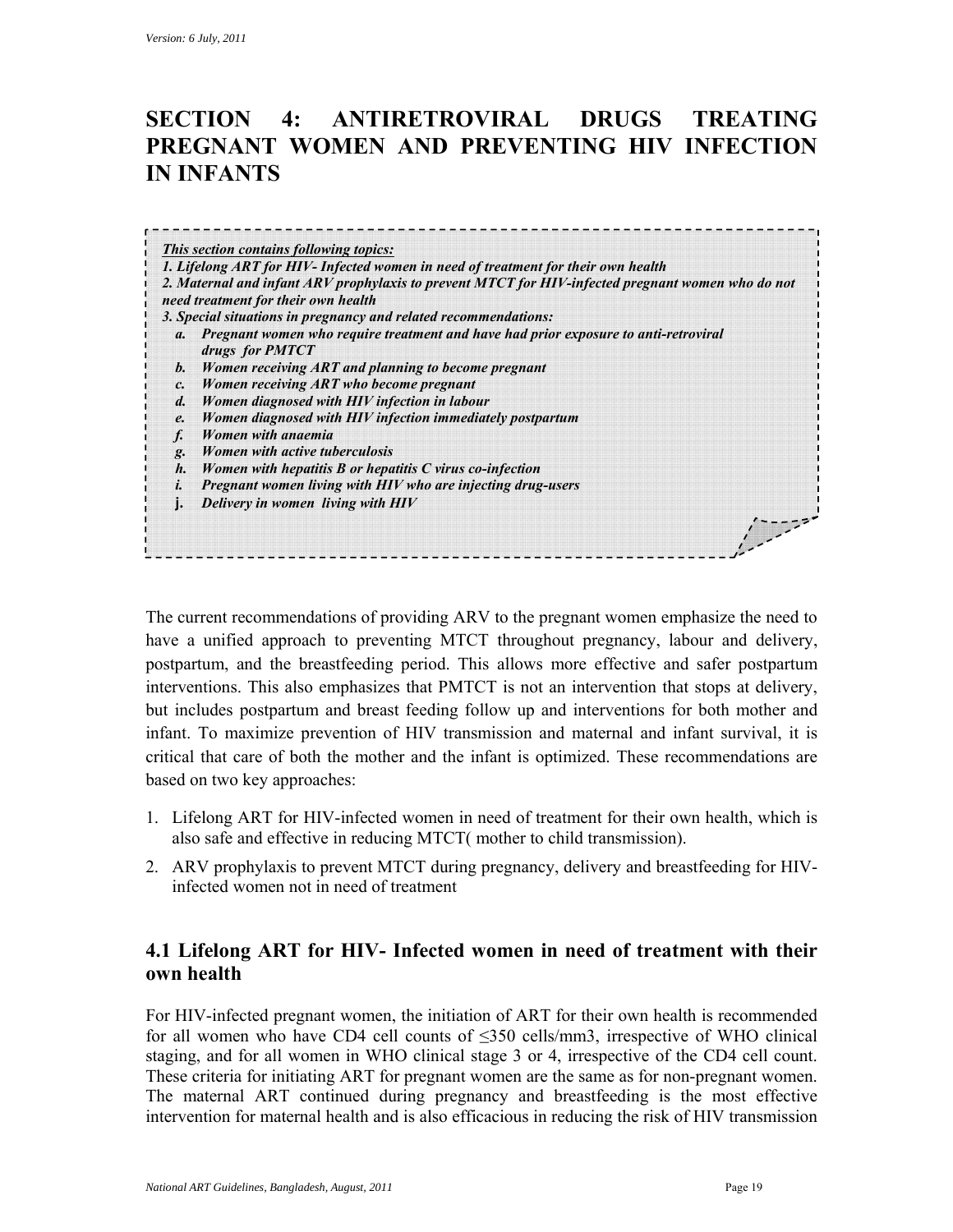irrespective of gestational age and should continue with it throughout pregnancy, delivery, and infant death in the group of women with the highest risk of MTCT. Therefore, HIVinfected pregnant women in need of treatment for their own health should start ART during breastfeeding (if breastfeeding) and thereafter. The timing of ART initiation for HIVinfected pregnant women is the same as for non-pregnant women, i.e. as soon as the eligibility criteria are met.

### **4.1.1 Antiretroviral treatment options recommended for HIV – infected pregnant women who are eligible for treatment**

| <b>Maternal ART and infant prophylaxis</b> |  |
|--------------------------------------------|--|
|                                            |  |

*Mother* 

Maternal antepartum daily ART, starting as soon as possible irrespective of gestational age, and continued during pregnancy, delivery and thereafter. Recommended regimens include the following, these are numbered according to the preferences:

- 1.  $AZT + 3TC + NVP$  or
- 2.  $AZT + 3TC + EFV^*$  or
- 3. TDF + 3TC (or FTC) + NVP or
- 4. TDF + 3TC (or FTC) + $E$ FV\*

### *Infant*

 Daily NVP or twice daily AZT from birth until 4 to 6 weeks of age(irrespective of the mode of infant feeding)

*\*Note: Avoid use of EFV in the first trimester and use NVP instead* 

**Doses of NVP and AZT according to birth weight for infants** are given below:

| <b>Birth weight</b>      | <b>Nevirapine</b>               | <b>AZT</b>                      |
|--------------------------|---------------------------------|---------------------------------|
| $< 2000 \text{ g}$       | 2 mg/kg body weight one times a | 2 mg/kg body weight two times a |
|                          | day                             | da v                            |
| $2000g - 2499g$          | 10 mg per day                   | 10 mg two times a day           |
| $\vert$ 2500 g and above | 15 mg per day                   | 15 mg two times day             |

### **4.2 Maternal and infant ARV prophylaxis to prevent MTCT for HIVinfected pregnant women who do not need treatment for their own health**

All HIV-infected pregnant women who do not need ART for their own health require an effective ARV prophylaxis to prevent HIV transmission during pregnancy, labour and delivery, postpartum *and* during the breastfeeding period. ARV prophylaxis should be started from as early as 14 weeks of gestation (second trimester) or as soon as possible thereafter if women present later in pregnancy, in labour or at delivery.

 choice of one of two equally efficacious ARV prophylaxis options is recommended.. There is a For all HIV-infected pregnant women who are not in need of ART for their own health, a strong benefit in providing effective and sustained ARV prophylaxis to women not eligible for ART during pregnancy, labour and delivery, and to either the women or their infants throughout breastfeeding.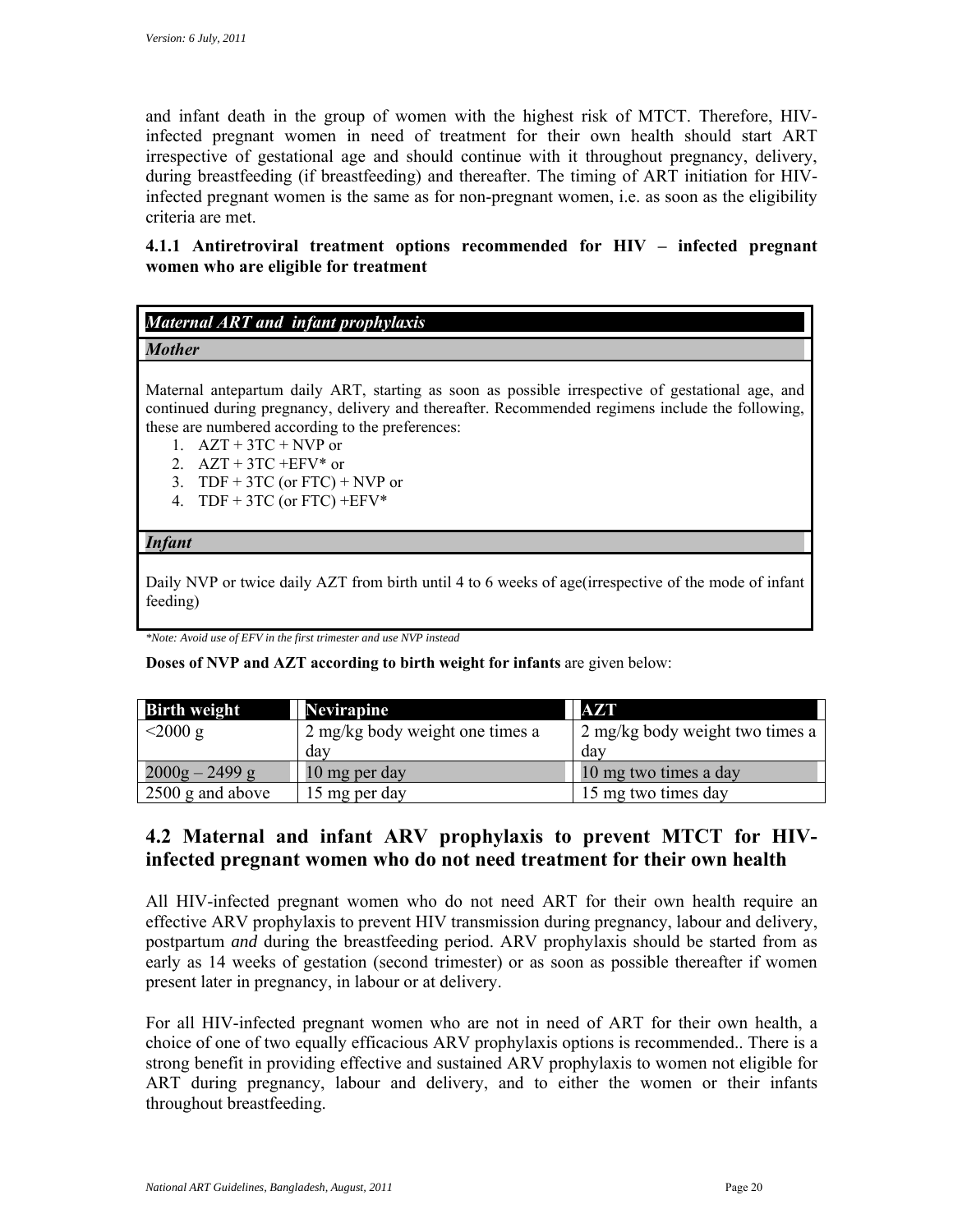option, Nevirapine is not recommended considering hepatotoxicity in women with CD4 count WHO recommends two options, but guideline development team in Bangladesh considering the epidemiological situation and trends, capacity of the country as well as advantages and disadvantages of the two options, have decided to select the 'Option B – triple ART'. In this more than 350/mm3. Option A of maternal AZT and infant ARV prophylaxis is discussed later under special considerations. Recommended option B regimen for ARV prophylaxis is given below:

### **Mother triple ARV prophylaxis (option B)**  *Mother*

Triple ARV prophylaxis starting from as early as 14 weeks of gestation and continued until delivery, or if breastfeeding, continued until 1 week after all infant exposure to breast milk has ended. Recommended regimens include:

- 1. AZT +3TC +LPV/r or
- 2. AZT +3TC +ABC or
- 3. AZT +3TC +EFV or
- 4. TDF  $+3TC$  (or FTC)  $+EFV$

#### *Infant*

 Irrespective of mode of infant feeding Daily NVP or twice daily AZT from birth until 4 to 6 weeks of age

### **4.3 Special situations in pregnancy and related recommendations:**

### **4.3.1 Pregnant women who require treatment and have had prior exposure to antiretroviral drugs for PMTCT**

 of NVP and its low genetic barrier to resistance means that detectable drug levels persist for also has a long half-life, with detectable drug levels for more than 21 days following all drugs are stopped simultaneously. In most women, resistant virus can no longer be detected Resistance to NNRTI drugs is an important concern for PMTCT regimens. The long half-life 2−3 weeks in the presence of active viral replication following a single maternal dose .EFV discontinuation. Additionally, NNRTI resistance can develop in women receiving NNRTIbased triple drug prophylaxis regimens following discontinuation of prophylaxis, particularly if 6 to 12 months after exposure. Recommended ART regimens for women with prior exposure to ART are given below:

| <b>Characteristics of previous PMTCT ARV</b><br>exposure                                 | Recommendation                                                      |
|------------------------------------------------------------------------------------------|---------------------------------------------------------------------|
| sd-NVP $(+/-$ short-course AZT) with no NRTI tail $\bullet$<br>within the last 12 months | Initiate a 3 NRTI regimen<br>$2NRTIs + Pl$ (preferred over 3 NRTIs) |
| sd-NVP $(+$ -short course AZT) with a NRTI tail                                          | Initiate an NNRTI regimen                                           |

#### **Recommendations for women with previous exposure to ART**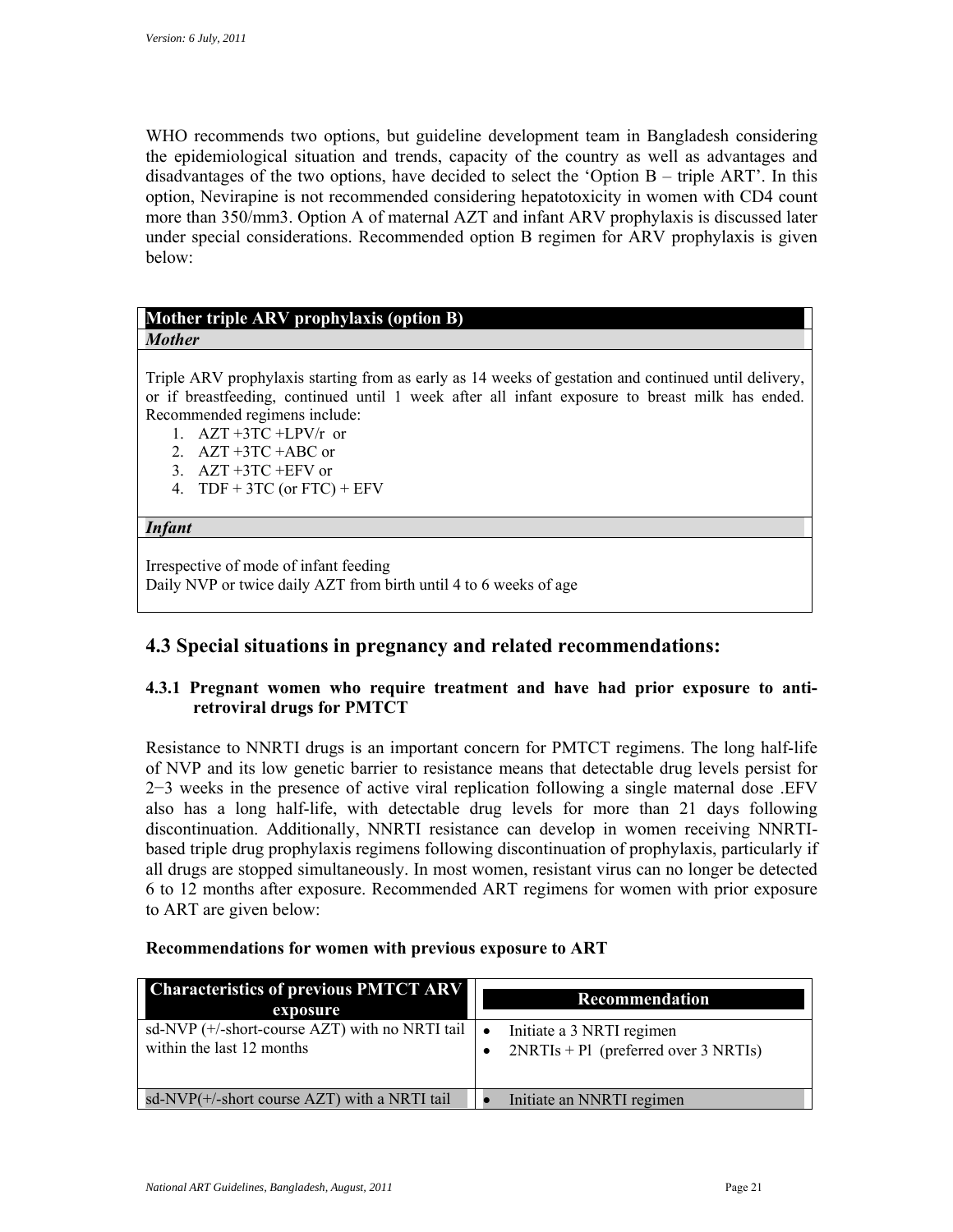| <b>Characteristics of previous PMTCT ARV</b><br>exposure | <b>Recommendation</b>                                                                         |
|----------------------------------------------------------|-----------------------------------------------------------------------------------------------|
| in the last 12 months                                    | If available check viral load at 6 months and<br>$if > 5000$ copies/ml, switch to second-line |
|                                                          | ART with Pl                                                                                   |
| sd-NVP $(+$ -short course AZT) with or without an        | Initiate an NNRTI regimens                                                                    |
| NRTI tail more than 12 months before                     | If available check viral load at 6 months and                                                 |
|                                                          | $if > 5000$ coupies/ml, switch to second-line                                                 |
|                                                          | <b>ART</b> with Pl                                                                            |
| All triple ARV regimens, irrespective of duration        | Initiate NNRTI regimens                                                                       |
| of exposure and time since exposure                      | If earlier triple ARV regimen was NNRTI-                                                      |
|                                                          | based and was stopped without                                                                 |
|                                                          | administration of an NRTI tail, check viral                                                   |
|                                                          | load (if available) at 6 months, if it $>5000$                                                |
|                                                          | copies/ml, switch to second-line ART with Pl                                                  |

#### **4.3.2 Women receiving ART and planning to become pregnant**

 become pregnant, substitution of NVP in the place of EFV during peri-conception period and women should immediately start NVP at 200 mg twice a day (i.e; no need to have an initial 2 week period of NVP 200 mg once a day). Preferred ART regimens in such situations should have minimal teratogenic potentials for infants. Women who are planning to become pregnant should use a regimen that does not include EFV, in order to avoid the highest risk period of in utero EFV exposure -conception to day 28 of gestation). If taken during first trimester of pregnancy there have been some reports of neural tube abnormalities. For women receiving an EFV-based regimen and who plan to during first three months of pregnancy is recommended. Pharmacokinetic data indicate that

 Alternatively, a triple NRTI or PI-based regimen can be given. Some concerns exist about exposure to TDF in utero and the risks of abnormal fetal bone development. However, for women requiring ART and receiving TDF who become pregnant, the benefits of continuing treatment are likely to outweigh the theoretical risks of toxicity for the infant. All PLHIV women should have access to appropriate family planning services with the counseling on choice of methods, child bearing and methods of dual protection.

#### **4.3.3 Women receiving ART who become pregnant**

 Most women are not enrolled in antenatal care during the early stages of pregnancy, when most occurred before the recognition of pregnancy in the vast majority of women. If a woman and substituted with NVP or a PI. If a woman is diagnosed as pregnant after 28 days of gestation, EFV should be continued. organogenesis occurs (i.e. the first trimester). Since the neural tube closes at approximately 28 days of gestation, fetal exposure to EFV during the risk period for neural tube defects will have receiving EFV is recognized as pregnant before 28 days of gestation, EFV should be stopped

There is no indication for abortion in women exposed to EFV in the first trimester of pregnancy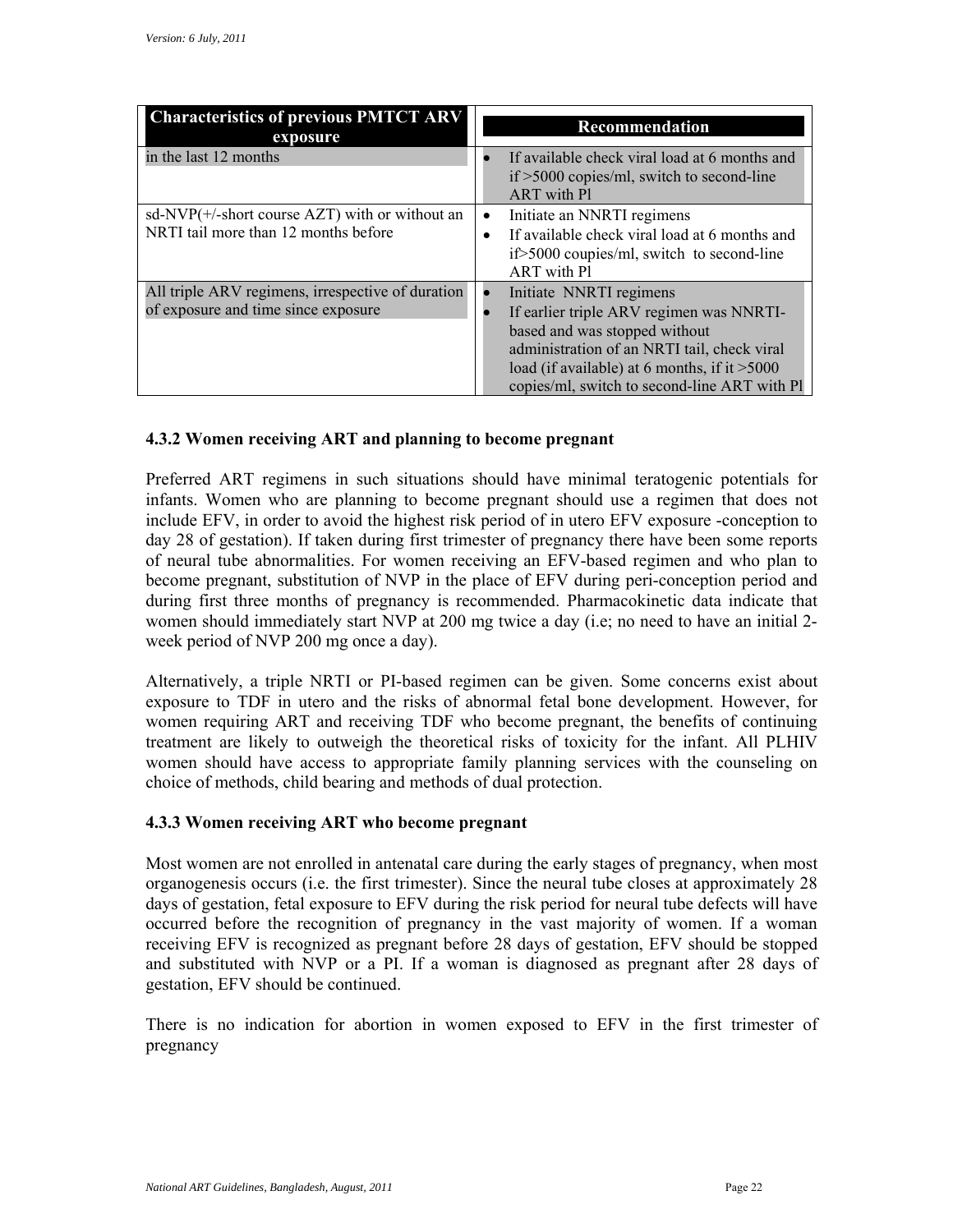### **4.3.4 Women diagnosed with HIV infection in labour**

Mother: Triple ARV prophylaxis during labour until 1 week after all exposure to breast milk has ended.

 Infant: daily NVP from birth until 6 weeks of age (since the infant is breastfeeding and immediate protection is desirable, NVP would be the preferred infant prophylaxis and given for a full 6 weeks).

A clinical assessment should be done postpartum and a CD4 count obtained. Women who are found to require ART for their own health should not discontinue their triple drug ARV regimen but continue on an appropriate life-long ART regimen.

#### **4.3.5 Women diagnosed with HIV infection immediately postpartum**

 Mother: triple ARV prophylaxis until 1 week after all exposure to breast milk has ended, or for 4 to 6 weeks if breastfeeding ceases before 6 weeks (always continue for 1 week after all exposure to breast milk has ended).

 Infant: daily NVP from birth until 6 weeks of age (since the infant is breastfeeding and immediate protection is desirable, NVP would be the preferred infant prophylaxis and given for a full 6 weeks).

A clinical assessment should be done postpartum and a CD4 count obtained. Women who are found to require ART for their own health should not discontinue their triple drug ARV regimen but continue on an appropriate life-long ART regimen.

#### **4.3.6 Women with anaemia**

 anaemia should be started on a non-AZT-containing regimen while anaemia is being corrected. Pregnant or breastfeeding women eligible for ART who have clinically significant or severe In such cases, AZT can be replaced with TDF.

For women not eligible for ART who have clinically significant or severe anaemia (Hb  $\langle 7g/dl$ , a non-AZT-containing regimen should also be considered, e.g. TDF + 3TC (or FTC) + EFV. Alternatively, AZT-based prophylaxis could be initiated after the severe anaemia has been corrected.

#### **4.3.7 Women with active tuberculosis**

HIV-infected pregnant women with active TB should start ART, irrespective of the CD4 cell count. The TB treatment should be started first, and followed by ART as soon as clinically possible (within 8 weeks after the start of TB treatment). Drug interactions between rifampicin and some of the antiretroviral drugs (i.e. the boosted protease inhibitors) complicate simultaneous treatment of the two diseases. As for all adults, EFV is the preferred NNRTI for HIV/TB co-infected pregnant women (starting after the first trimester). For those HIV/TB coinfected women not able to tolerate EFV, an NVP-based regimen or a triple NRTI regimen e.g.  $AZT + 3TC + ABC$  or  $AZT + 3TC + TDF$  can be used.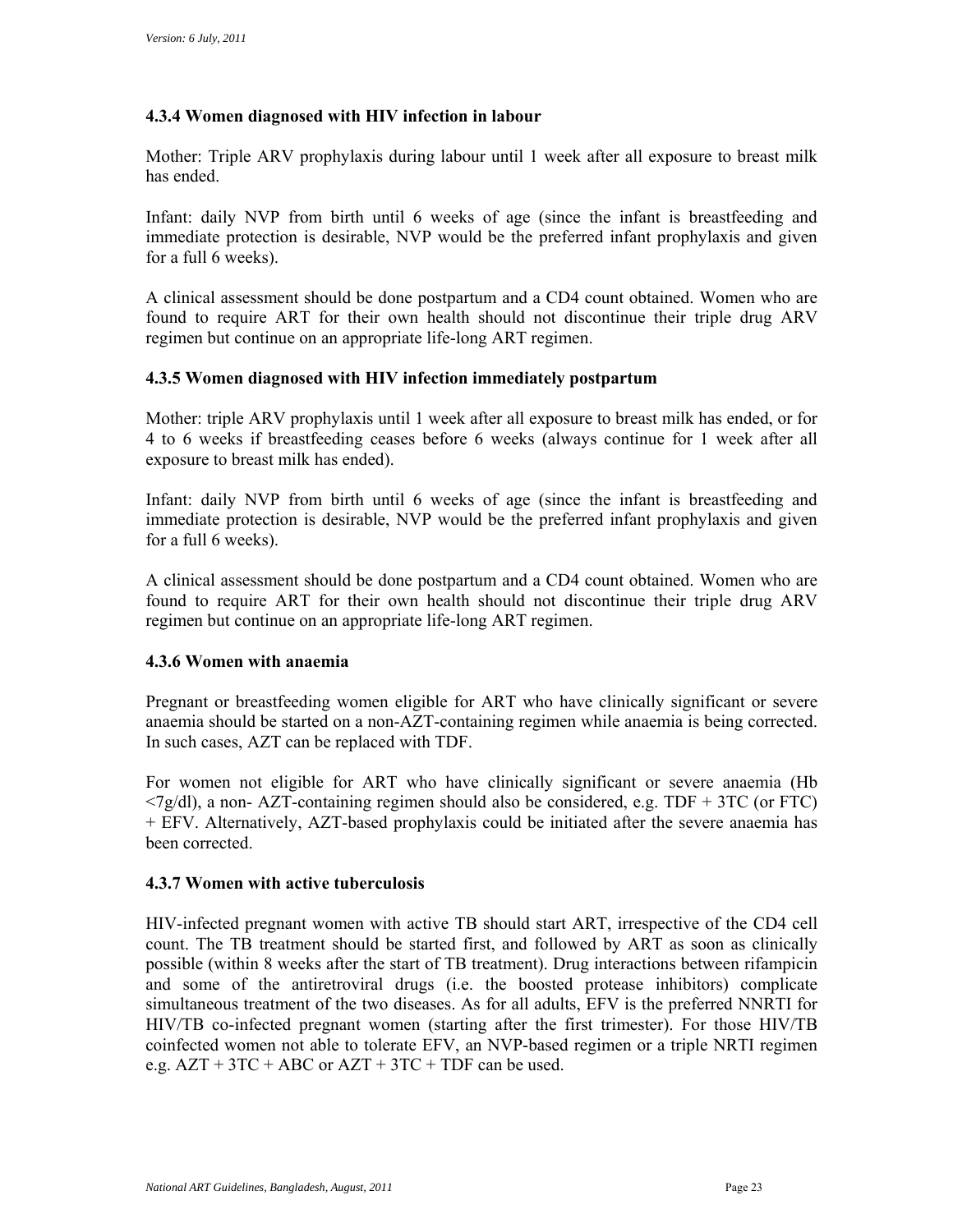### **4.3.8 Women with hepatitis B or hepatitis C virus co-infection**

 regimen containing TDF and 3TC (or FTC). These recommendations are the same as those for ART should be started in all pregnant women co-infected with HIV and HBV when treatment is required for the HBV infection, irrespective of the CD4 cell count or the WHO clinical stage. Co-infected pregnant women requiring ART and HBV treatment should receive a all adults.

 important to note that in HIV/HBV-co-infected pregnant women who do not require treatment When co-infected pregnant women do not require HBV treatment; ART or ARV prophylaxis should follow the general recommendation for HIV-infected pregnant women. However, it is of HBV and also do not require lifelong ART for their own health, hepatic flares may occur with the use of maternal triple ARV for prophylaxis of MTCT (option B) when the triple ARVs are stopped.

Option A (maternal AZT and extended infant prophylaxis), which does not contain drugs with anti-HBV activity, may therefore be preferred if HBV treatment is not needed and lifelong ART is not planned.

#### *Option A: maternal AZT + infant ARV prophylaxis*

- Option A consists of ante partum twice-daily AZT, plus sd-NVP at the onset of labour plus twice daily AZT + 3TC during labour and delivery and continued for 7 days postpartum. It should be started as early as 14 weeks of gestation or as soon as feasible during pregnancy, labour and delivery or thereafter.
- In breastfeeding infants, daily administration of NVP to the infant from birth until 1 week after all exposure to breast milk has ended, or for 4 to 6 weeks if breastfeeding stops before 6 weeks (but at least 1 week after the early cessation of breastfeeding), is recommended.
- sd-NVP at birth plus twice-daily AZT from birth until 4 to 6 weeks of age is recommended. In infants receiving only replacement feeding, daily administration of NVP from birth or

#### **4.3.9 Pregnant women living with HIV who are injecting drug-users**

 women. Data are limited on the use of buprenorphine in pregnancy. Opioid substitution Methadone substitution treatment is currently recommended for opioid-dependent pregnant therapy should be combined with psychosocial counselling, including support groups, community reinforcement, contingency treatment and motivational therapy and similar modalities.

 living with HIV apply to those who are also PWIDs. For pregnant women already on or starting ART, drug interactions may be a concern. Interactions between methadone and ARV drugs are the same in pregnant women as in other patients. Drug interactions may result in In general, the same recommendations for ART or ARV prophylaxis for pregnant women decreased methadone levels or raised ARV levels, increasing the risk of methadone withdrawal or ARV-related side-effects. NNRTI decrease methadone levels while methadone raises AZT concentration. Hence close monitoring and titration of dose is needed.

The use of methadone is sufficient to prevent withdrawal symptoms in opioid-dependent women presenting around labour.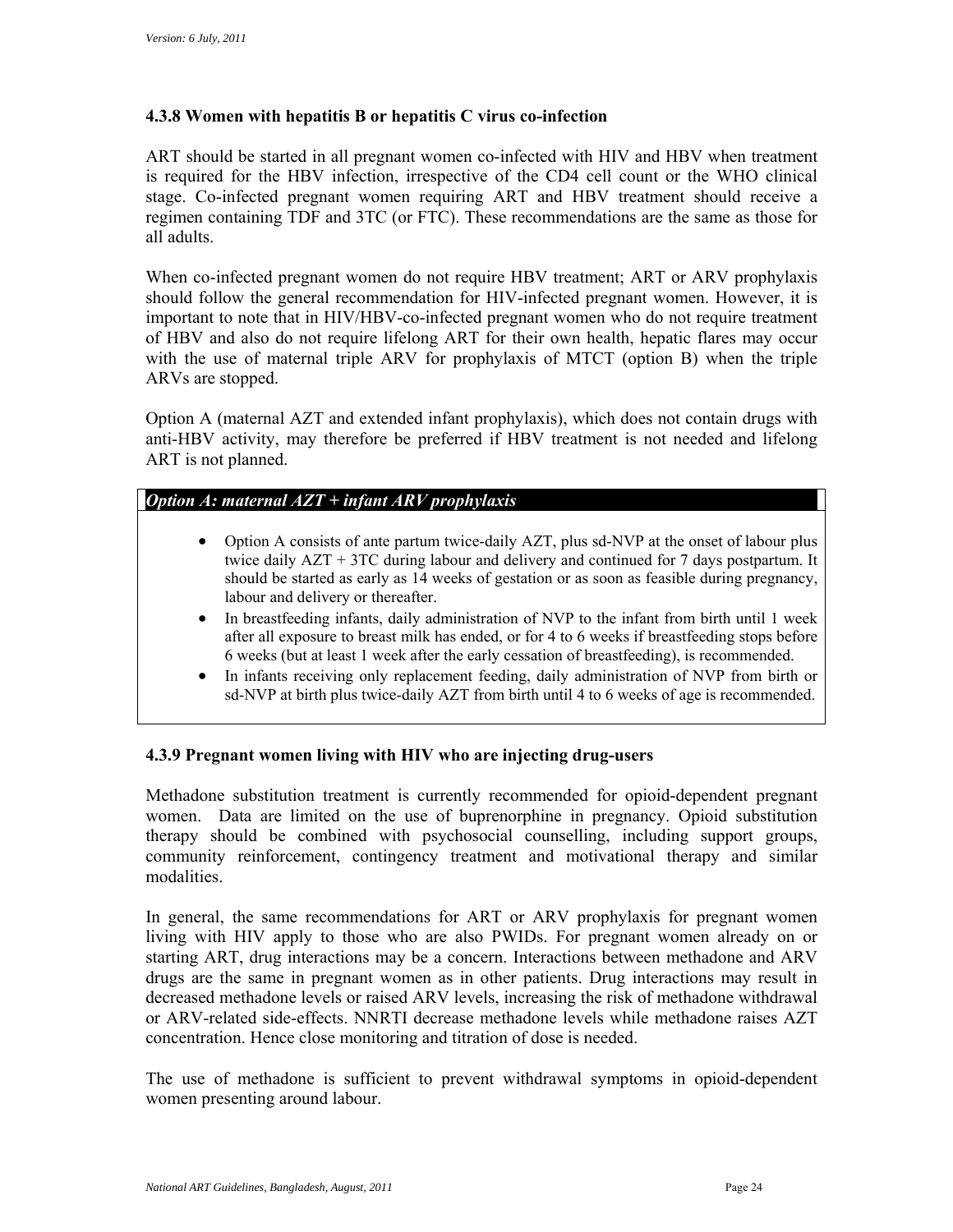The neonatal withdrawal syndrome comprises the signs and symptoms exhibited by newborn infants cut off abruptly after prolonged exposure to drugs during pregnancy. The syndrome occurs in about 60% of neonates who have been exposed to these drugs, usually during the first 48−72 hours of life, although methadone withdrawal can occur up to 2 weeks after birth.

#### **4.3.10 Delivery in women living with HIV**

 Prophylaxis (mother and baby) should be started immediately on the first contact. However, to WHO recommends vaginal delivery in all conditions except during obstetric emergencies. reduce MTCT during normal vaginal delivery, it is important to minimize both the duration of labour and obstetric interventions (including minimizing vaginal examinations, episiotomies, tears, and instrumental delivery)

Operative or manipulative vaginal delivery (including forceps or vacuum extraction, breech extraction and manipulations during vaginal delivery of multiple pregnancies) increase the risk of mixing of fetal and maternal blood. These manipulations should be avoided.

Some international recommendations suggest elective caesarean section for HIV infected women who have failed to achieve adequate viral suppression through ARV prophylaxis or treatment by 38 weeks of gestation. Elective CS must be seen in light of availability, accessibility and quality of institutional pregnancy childbirth and postpartum care.

 delivery considering the duration of the ARV prophylaxis or treatment, clinical and Viral load testing facilities are limited in Bangladesh at present and so it is difficult to provide hard and fast recommendations on mode of delivery depending on viral load. It is recommended that obstetrician and ART clinician will make the joint decision for the operative immunological findings, and obstetric conditions requiring manipulation.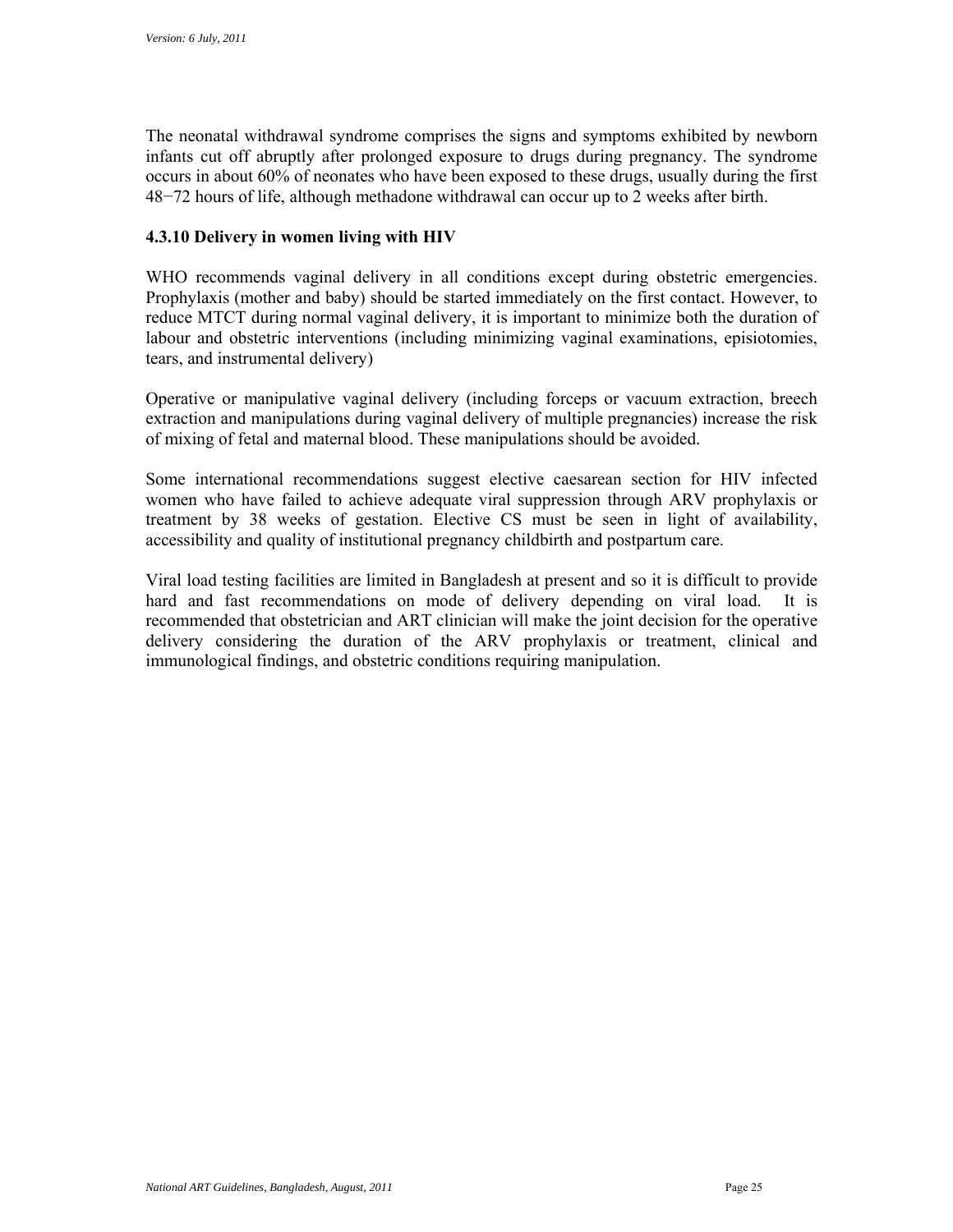### **SECTION 5: ANTIRETROVIRAL THERAPY IN CHILDREN**

|    | 1. Establishing a diagnosis of HIV infection in infants and children            |
|----|---------------------------------------------------------------------------------|
|    | 2. When to start antiretroviral therapy in infants and children                 |
|    |                                                                                 |
|    | 3. What to start – recommended first-line ART regimens for infants and children |
|    | 4. Clinical and laboratory monitoring                                           |
|    | 5. First-line regimen treatment failure; when to switch regimens                |
| 6. | Choice of second-line regimens in the event of treatment failure                |
|    | 7. Considerations for infants and children with tuberculosis and HIV            |
| 8. | Considerations for the nutrition for HIV-infected infants and children          |
|    | 9. Adherence to ART                                                             |

### **5.1 Establishing a diagnosis of HIV infection in infants and children**

 Infants who acquire HIV before or around delivery, disease progression occurs very rapidly in infection in infant and children of age less than 18 months. Until the time when virological first few months of life, often leading to death. So, early determination of HIV exposure and definitive diagnosis is critical to allow early initiation of potentially life saving ART. However, in the absence of virological testing it is always difficult to establish the diagnosis of HIV testing will be easily available in Bangladesh, it is recommended to use the best obtainable laboratory methods and clinical judgments for establishing the diagnosis of HIV infection in children. Given below are the standard recommended ways of diagnosing HIV infection in infant and children:

- a. Diagnosis using Antibody testing with serological assays b. Diagnosis using Virological testing with DNA PCR
- 
- c. Presumptive diagnosis of severe HIV disease

#### **5.1.1 Antibody testing using serological assays**

 It is strongly recommended that children aged 18 months or older, with suspected HIV assured, standardized and validated laboratory conditions. If the rapid tests are used then the basis of algorithm, not on the basis of the reactivity of the single test kit. The result of the test infection or HIV exposure, have HIV serological testing performed according to the standard diagnostic HIV serological testing algorithm used for adults. It is also strongly recommended that HIV serological assays (HIV antibody testing) used for the purpose of clinical diagnostic testing should have a minimum sensitivity of 99% and specificity of 98%, under qualitytest kits should be used following a standard algorithm and results should be provided on the should be used as follows:

- a. Less than 18 months of age –as a screening assay to determine HIV exposure
- b. More than 18 months of age –as a diagnostic assay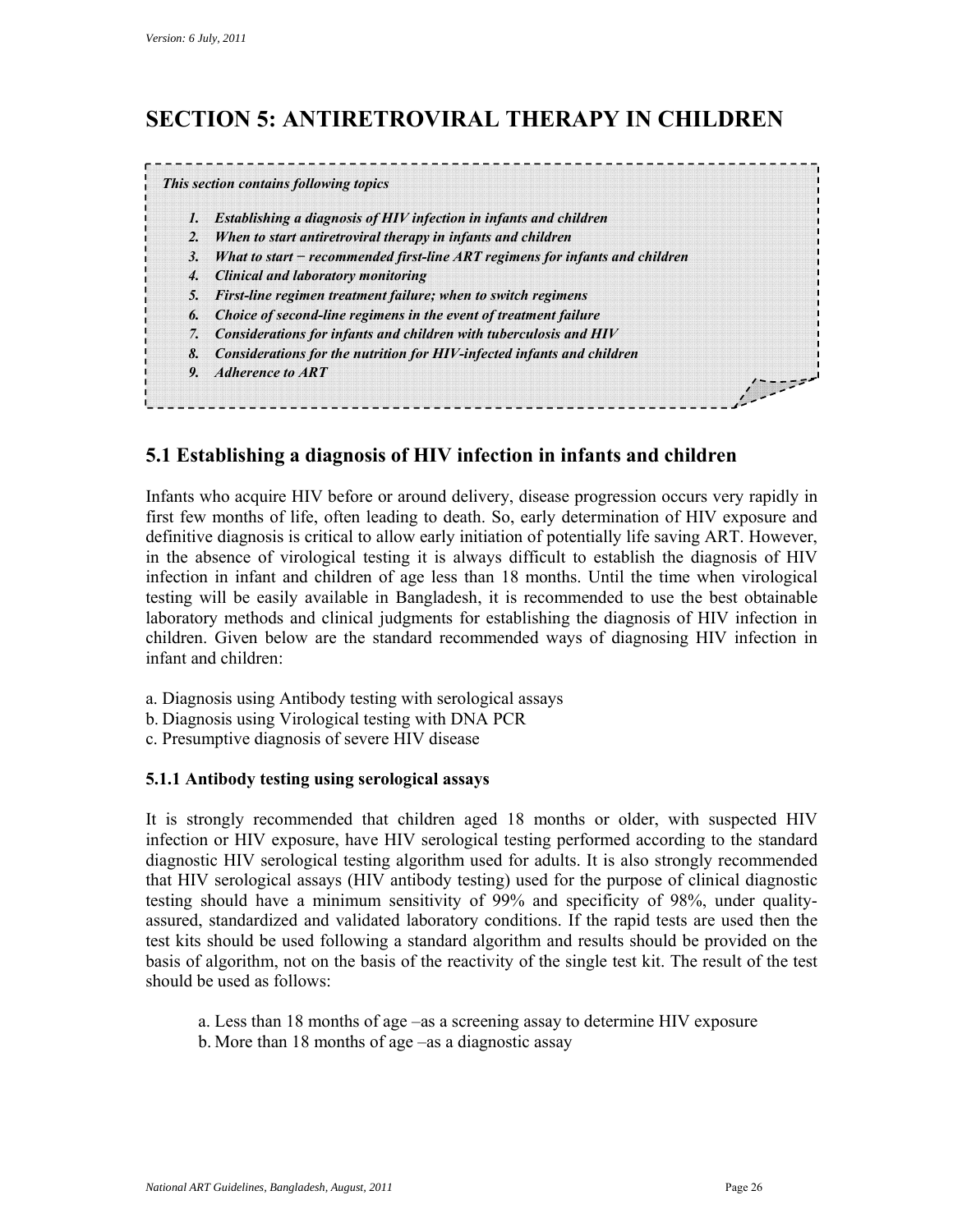### **5.1.2 Virological test**

 Virological tests are the recommended tests for all HIV-exposed infants and children less than blood specimen or dried blood spots (DBS) as viroligical test for HIV diagnosis in children and 18 months of age for diagnosing HIV infection. It should be done at 4 to 6 weeks of age or at the earliest opportunity thereafter. ART guideline team recommends HIV DNA PCR on whole infants.

 If the infant presents at the age of around 9 months and did not have virological test at the age of 4-6 weeks, then virological tests are done only if the infant is reactive to the antibody (serological ) testing.

 Virological testing facilities are not widely available in Bangladesh, so possibilities of should be made for fast tracking of positive results from the laboratory to mother-baby pairs collecting sample in the country and sending to the laboratories in the region should be considered. Collecting sample in DBS and sending for the test in the regional laboratory is one of the ideal options. In infants with an initial positive virological test result, it is strongly recommended that ART be started without delay. In infected infants immediate initiation of ART saves lives and commencement of ART **should not be delayed.** Every possible effort

### **5.1.3 Presumptive diagnosis of severe HIV disease**

In sick infants in whom HIV infection is being considered as an underlying cause of symptoms and signs, and virological testing is not available, it is recommended to do the HIV serological testing and use the clinical algorithm for presumptive clinical diagnosis of HIV infection. See below:

Criteria for presumptive diagnosis of severe HIV disease in infants and children <18 months of age where viral testing is not available

A presumptive diagnosis of severe HIV disease should be made if

1.The child is confirmed as being HIV antibody-positive

**AND** 

2a. The infant is symptomatic with two or more of the following:

- Oral thrush<sup>1</sup>
- Severe pneumonia**<sup>2</sup>**
- Severe sepsis<sup>3</sup>

**OR** 

2b. A diagnosis of any AIDS-indicator condition(s)<sup>4</sup> can be made

 Other findings that support the diagnosis of severe HIV disease in an HIV-seropositive infant include:

- Recent HIV-related maternal death or advanced HIV disease
- Child's  $\%$ CD4 + <20%

Confirm the diagnosis of HIV infection as soon as possible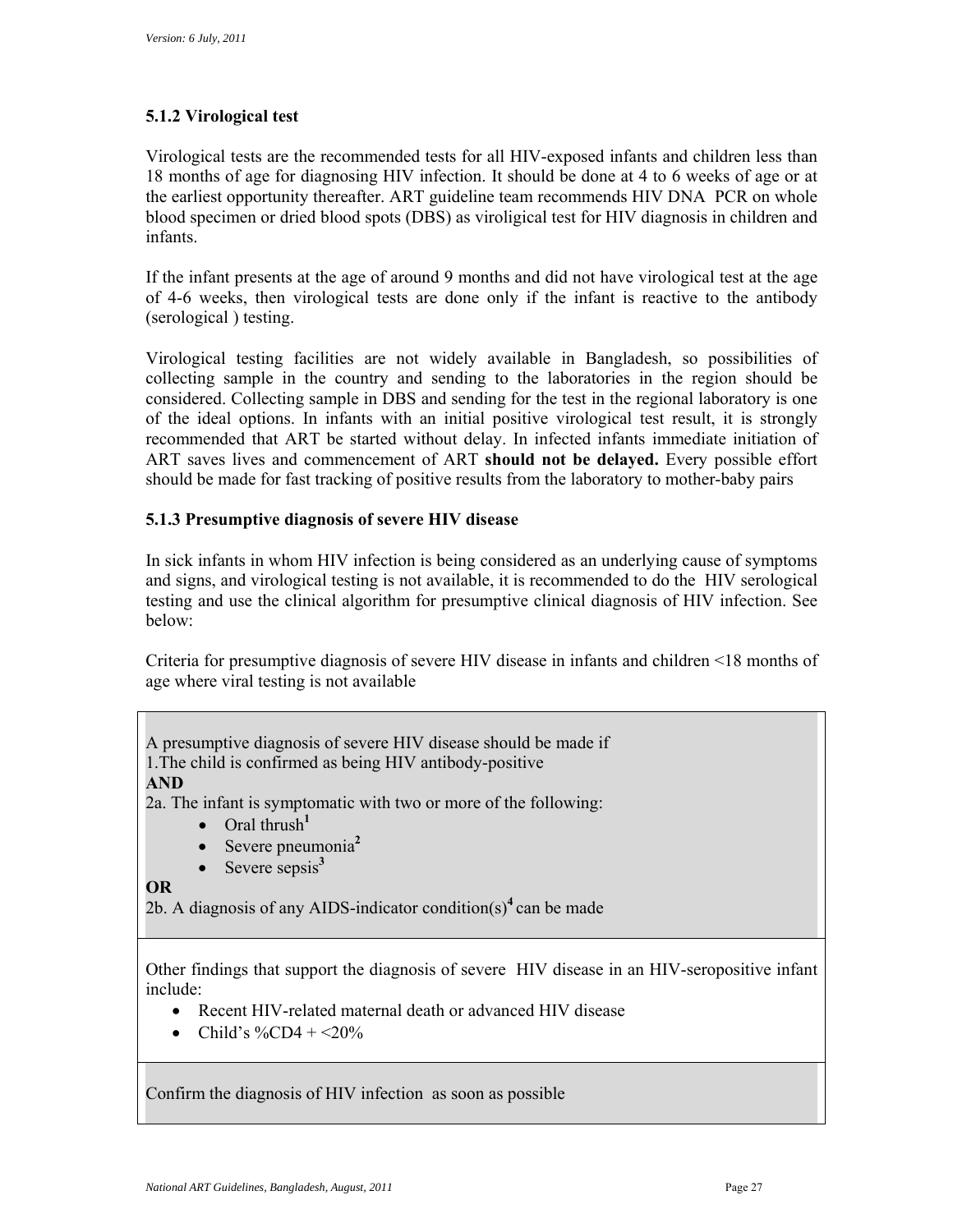*\*Notes: As per the IMCI definition:* 

- *1. Oral thrush: Creamy white-to-yellow soft small plaques on red or normally coloured mucosa which can often be scraped off (pseudomembranous), or red patches on the tongue, palate or lining of mouth, usually painful or tender.*
- *2. Severe pneumonia: Cough or difficult breathing in a child with chest indrawing, stridor or any of the IMCI general danger signs; i.e. lethargic or unconscious, not able to drink or breastfeed, vomiting, and presence or history of convulsions during current illness; responding to antibiotics.*
- *3. Severe sepsis: Fever or low body temperature in a young infant with any severe sign, e.g. fast breathing, chest indrawing, bulging fontanelle, lethargy, reduced movement, not feeding or sucking breast milk, convulsions.*
- *4. It is unclear how often CD4 is lowered in the above conditions in HIV-uninfected children.*
- *5. AIDS-indicator conditions include some but not all HIV paediatric clinical stage 4 conditions such as Pneumocystis pneumonia, cryptococcal meningitis, severe wasting or severe malnutrition, Kaposi sarcoma, extrapulmonary TB.*

#### **5.1.4 Addressing loss to follow up**

 the process of diagnosing infant and children is time consuming and often children are lost The purpose of HIV diagnosis in children is to provide quick treatment and to save life. Since before getting the final result. Similarly keeping children in the continuous therapy is often a challenge. So all the chances of meeting these children and doing follow up should be used. Government immunization clinics, NGOs, PLHIV networks and other volunteers should be mobilized for this purpose.

### **5.2 Criteria for starting antiretroviral therapy in infants and children**

#### **5.2.1 Infants**

Initiate ART for all HIV-infected infants diagnosed in the first year of life, irrespective of CD4 count or WHO clinical stage.

#### **5.2.2 Children**

- 1. Initiate ART for all HIV-infected children between 12 and 24 months of age irrespective of CD4 count or WHO clinical stage.
- 2. Initiate ART for all HIV-infected children between 24 and 59 months of age with CD4 count of  $\leq$ 750 cells/mm3 or %CD4+  $\leq$ 25, whichever is lower, irrespective of WHO clinical stage.
- 3. Initiate ART for all HIV-infected children more than 5 years of age with a CD4 count of ≤350 cells/mm3 (as in adults), irrespective of WHO clinical stage.
- 4. Initiate ART for all HIV-infected children with WHO clinical stages 3 and 4, irrespective of CD4 count.
- 5. In the absence of virological or serological tests, initiate ART for any child under 18 months of age who has been given any presumptive diagnosis of HIV infection. In this case, treatment should be closely monitored and confirmation of HIV infection should be obtained as soon as possible using age-appropriate testing methods.

### **5.3 Recommended first-line ART regimens for infants and children**

#### **5.3.1 Infants**

| <b>Groups of infants</b>                    | <b>Preferred regimen</b> | <b>Alternative regimen</b> |
|---------------------------------------------|--------------------------|----------------------------|
| Not exposed to ARVs, or whose exposure      | $NVP+AZT+3TC$            | $NVP+ ABC+3TC$             |
| to maternal or infant ARVs is unknown;      |                          |                            |
| start ART with nevirapine $(NVP)$ + two     |                          |                            |
| nucleoside reverse transcriptase inhibitors |                          |                            |
| (NRTI <sub>S</sub> )                        |                          |                            |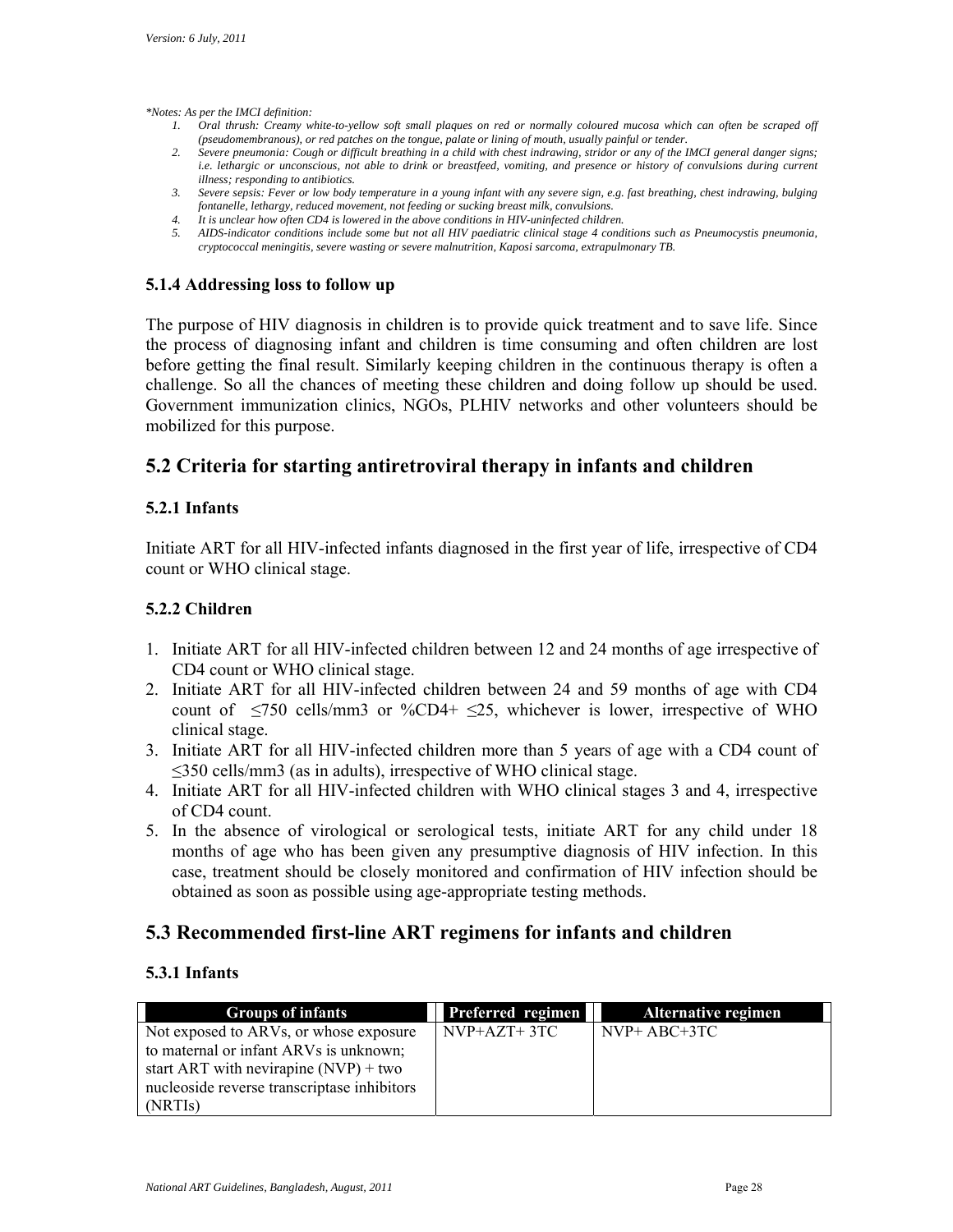| <b>Groups of infants</b>                    | Preferred regimen | Alternative regimen            |
|---------------------------------------------|-------------------|--------------------------------|
| Not exposed to ARVs, or whose exposure      | LPV/r+AZT+3TC     | NVP+AZT+3TC (alternative only  |
| to maternal or infant ARVs is unknown;      |                   | when PIs are not available and |
| start ART with nevirapine $(NVP)$ + two     |                   | not feasible)                  |
| nucleoside reverse transcriptase inhibitors |                   |                                |
| $(NRTIs)$ .                                 |                   |                                |
| Exposed to maternal or infant NVP or        | $LPV/r+AZT+3TC$   | NVP+AZT+3TC (alternative only  |
| other NNRTIs used for maternal treatment    |                   | when PIs are not available and |
| or PMTCT.                                   |                   | not feasible)                  |

*Notes:* 

*1. EFV* is not recommended to children below 3 years due to lack of information on appropriate dosing<br>
2. *FTC* can be used as alternative to 3TC to the children above 3 months of age<br>
3. **TDF** is not recommended in yo

*2. FTC can be used as alternative to 3TC to the children above 3 months of age* 

*3. TDF is not recommended in young children due to lack of data on pediatric safety* 

### **5.3.2 Children**

| <b>Groups of children</b>                                                                                                              | Preferred regimen              | Alternative regimen |
|----------------------------------------------------------------------------------------------------------------------------------------|--------------------------------|---------------------|
| Between 12 and 24 months of age exposed<br>to maternal or infant NVP or other<br>NNRTIs used for maternal treatment or<br><b>PMTCT</b> | $LPV/r+AZT+3TC$                | $NVP+AZT+3TC$       |
| Between 12 and 24 months of age not<br>exposed to NNRTIs                                                                               | $NVP+AZT+3TC$                  | $NVP+ ABC+3TC$      |
| More than 24 months and less than 3 years<br>of age                                                                                    | $NVP+AZT+3TC$                  | $NVP+ ABC+3TC$      |
| 3 years of age and older,                                                                                                              | $NVP+AZT+3TC$<br>$EFV+AZT+3TC$ | $NVP+ ABC+3TC$      |

### **5.3.3 Infants and children with specific conditions**

| <b>Condition</b>                                               | Preferred regimen | <b>Alternative regimen</b> |
|----------------------------------------------------------------|-------------------|----------------------------|
| Children more than 3 years of age with $E$ FV+AZT+3TC          |                   | AZT+3TC+ABC                |
| tuberculosis (TB)                                              |                   |                            |
| Infants and children less than 3 years of $\sqrt{NVP+AZT+3TC}$ |                   | $AZT+3TC+ABC$              |
| age with TB                                                    |                   |                            |
| Child or adolescent with severe anaemia   NVP+ABC+3TC          |                   |                            |
| $(\le 7.5 \text{ g/dl})$ or severe neutropenia                 |                   |                            |
| $(<0.5/\text{mm}3)$ , (avoid AZT).                             |                   |                            |
| Adolescents more than 12 years of age                          | TDF+3TC(FTC)+EFV  |                            |
| with hepatitis                                                 |                   |                            |

### **5.3.4 Dosage of first line ARVs for infants and children**

|                      | <b>Body weight</b> | $3-6$ kg |                | $6-10$ kg       |                 | $10-14$ kg      |      | $15-20$ kg        |                   | $20 - 25$ kg |                   |
|----------------------|--------------------|----------|----------------|-----------------|-----------------|-----------------|------|-------------------|-------------------|--------------|-------------------|
| Drug                 | Strength           | a.m.     | p.m            | a.m.            | p.m.            | a.m.            | p.m. | a.m.              | p.m.              | a.m.         | p.m.              |
| <b>AZT</b><br>syrup  | $10 \text{ mg/ml}$ | 6ml      | 6 ml           | 9 <sub>ml</sub> | 9 <sub>ml</sub> | 12ml            | 12ml |                   |                   |              |                   |
| <b>AZT</b><br>tablet | $300$ mg           |          |                |                 |                 |                 |      | $\frac{1}{2}$ tab | $\frac{1}{2}$ tab | 1 tab        | $\frac{1}{2}$ tab |
| 3TC<br>syrup         | $10 \text{ mg/ml}$ | 3ml      | $3 \text{ ml}$ | $4 \text{ ml}$  | $4 \text{ ml}$  | $6 \text{ ml}$  | 6 ml |                   |                   |              |                   |
| 3TC<br>tablet        | $150 \text{ mg}$   |          |                |                 |                 |                 |      | $\frac{1}{2}$ tab | $\frac{1}{2}$ tab | 1 tab        | $\frac{1}{2}$ tab |
| <b>NVP</b><br>syrup  | $10 \text{ mg/ml}$ | 5ml      | $5 \text{ ml}$ | $8 \text{ ml}$  | $8 \text{ ml}$  | 10 <sub>m</sub> | 10ml |                   |                   |              |                   |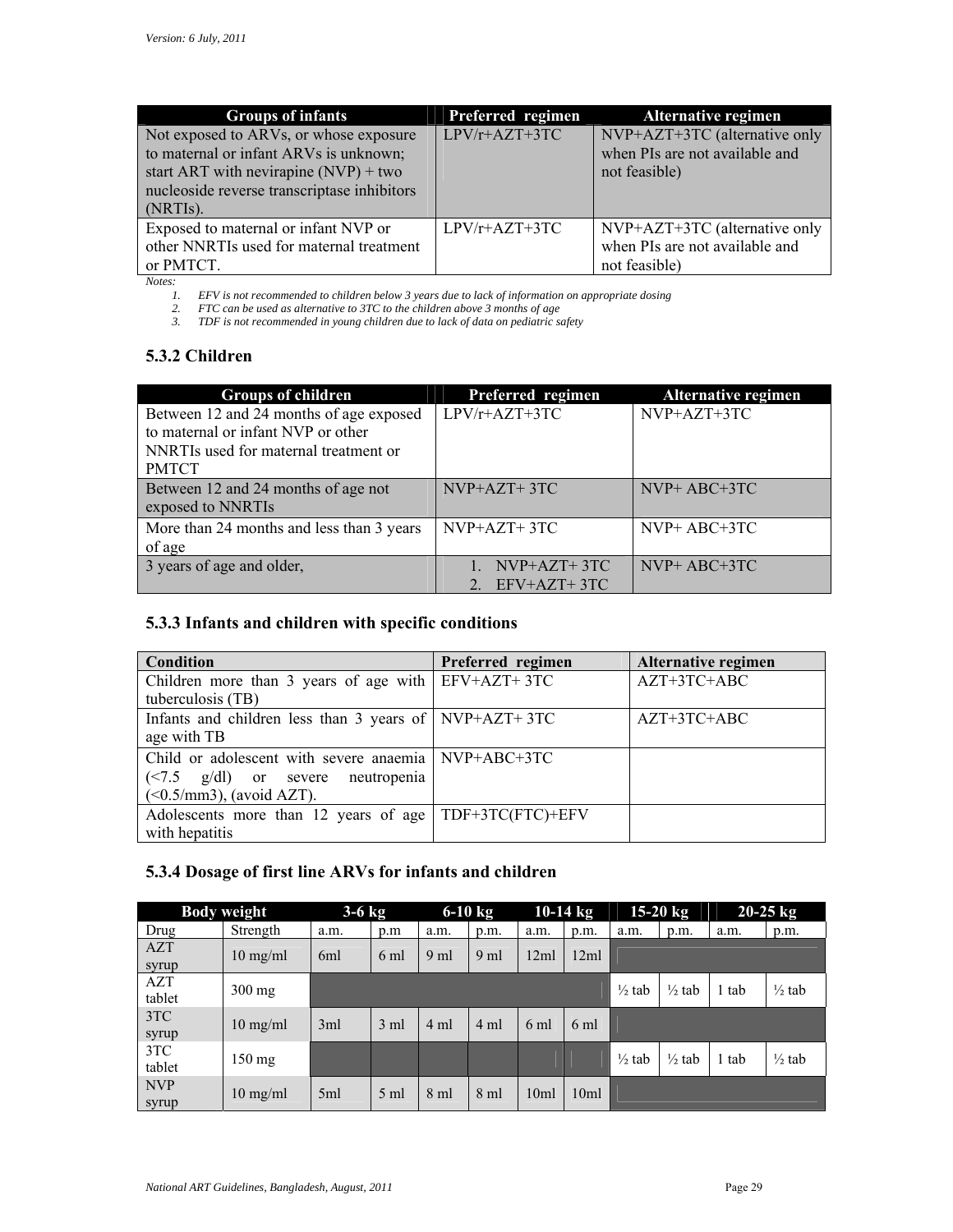| $1014 \text{ kg}$<br>$3-6$ kg<br>6 10 kg<br><b>Body weight</b>        |                  |                  |       |       |       |                | $1520 \text{ kg}$ |       | $20\,25\,\mathrm{kg}$ |      |                   |
|-----------------------------------------------------------------------|------------------|------------------|-------|-------|-------|----------------|-------------------|-------|-----------------------|------|-------------------|
| <b>NVP</b><br>tablet                                                  | $200 \text{ mg}$ |                  |       |       |       |                |                   | tab   | $\frac{1}{2}$ tab     | tab  | $\frac{1}{2}$ tab |
| LPV/r<br>syrup                                                        | $80/20$ mg/ml    | $1 \text{ ml}^*$ | $ml*$ | 1.5ml | 1.5ml | $2 \text{ ml}$ | $2 \text{ ml}$    | 2.5ml | 2.5ml                 | 3 ml | 3 ml              |
| *in infants/children 4-6 kg WHO recommends to use already 1.5 ml bid. |                  |                  |       |       |       |                |                   |       |                       |      |                   |

### **5.4 Clinical and laboratory monitoring**

### **5.4.1 For children who are NOT yet eligible for ART**

- Because of the rapid rate of disease progression in infants and young children, more frequent clinical and laboratory monitoring is indicated for them than for adults.
- every 3 to 6 months, at minimum, and should include the same parameters as are used in *Clinical evaluation* of children who are not yet eligible for ART should be performed at the baseline evaluation.
- *CD4 monitoring* should be performed every six months in order to determine whether the child has become eligible for treatment and/or co-trimoxazole prophylaxis. Percent CD4 is preferred for children under 5 years old rather than absolute CD4 count.

### **5.4.2 For children on ART**

- The monitoring will depend on child's response to ART. Nevertheless, at minimum, after starting ART, follow up visit should occur;
	- **o** For infants: at weeks 2, 4, 8 and then every 4 weeks for the first year
	- stabilized on therapy. **o** For children: at weeks 2, 4, 8, 12 and then every 2-3 months once the child has
- addressing their need to additional support. *Clinical monitoring* include assessment of signs of infant/child's response to ART, addressing the child's or caregiver's understanding of and adherence to therapy, as well as
- *CD4 monitoring* is recommended at 6 month after the initiation of ART and every 6 months thereafter.
- Though not essential for Bangladesh, *viral load* should be used whenever possible to confirm suspected treatment failure.
- haemoglobin level at week 8 after initiation of AZT-containing regimens, or more Other laboratory tests- baseline haemoglobin level (and white cell count, if available) and frequently if symptoms indicate
- Growth, development and nutrition should be monitored monthly. It can be done as per the standard practice followed for chidren and infants not infected with HIV.
- Laboratory monitoring for toxicity (if available ) should be symptom directed.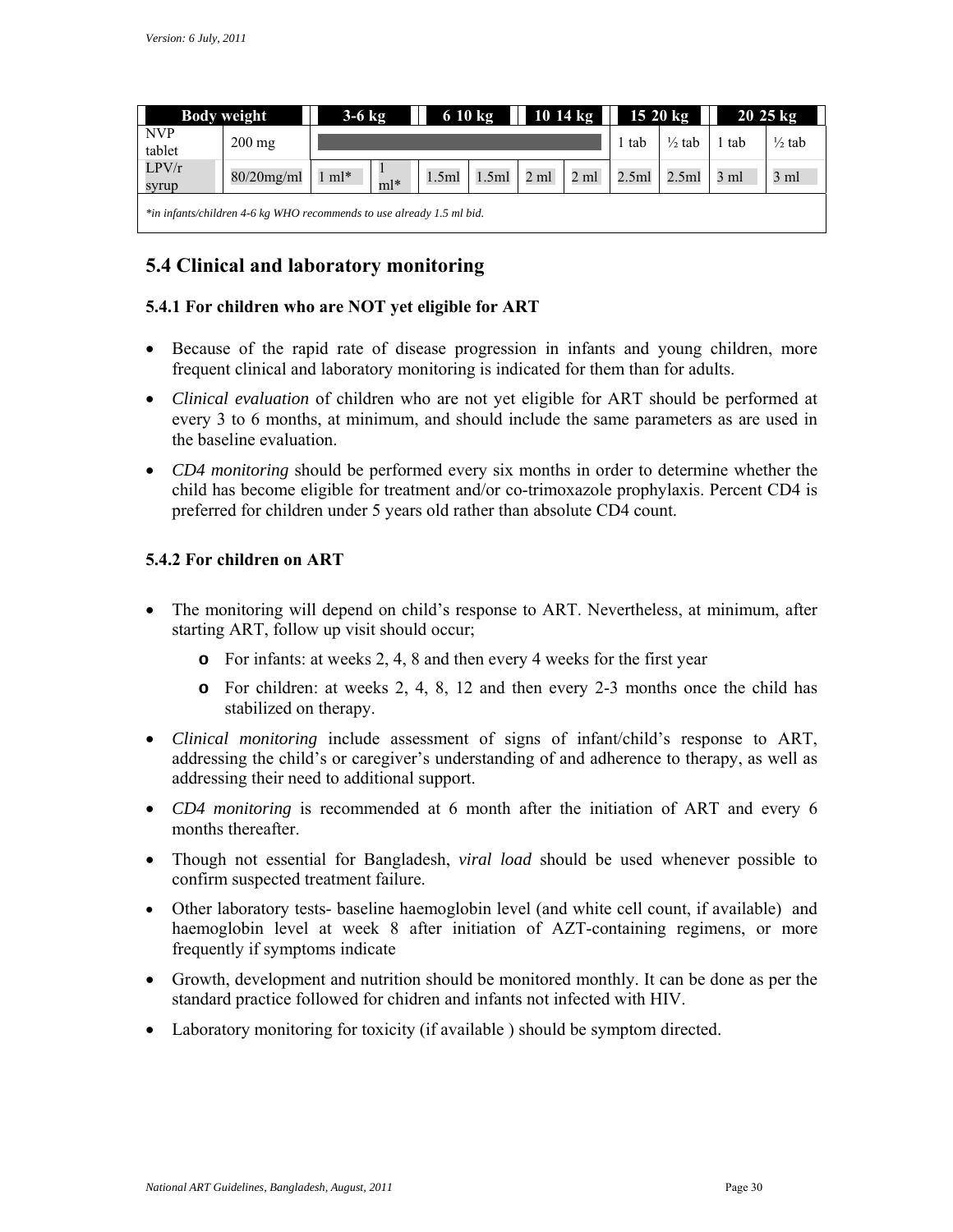### **5.5 Switching the regimen in First-line regimen treatment failure**

A switch to a second-line regimen is recommended when clinical and/or immunological and/or virological failure is recognized. These conditions are defined as below:

- 1. **Clinical failure** is defined as the appearance or reappearance of WHO clinical stage 3 or stage 4 events after at least 24 weeks on ART in a treatment-adherent child.
- 2. **Immunological failure** is defined as developing or returning to the following age-related immunological thresholds after at least 24 weeks on ART, in a treatment-adherent child:
	- a. For children aged 2 to less than 5 years: CD4 count of is less than 200 cells/mm3 or CD4% less than 10 percent
	- b. For children aged 5 years and older**:** CD4 count is less than 100 cells/mm3
- 3. **Virological failure** is defined as a persistent viral load above 5 000 RNA copies/ml, after at least 24 weeks on ART, in a treatment-adherent child. As per the current facilities available in Bangladesh, viral load measurement may not be possible and clinicians need to rely on clinical and immunological criteria.

### **5.6 Choice of second-line regimens in the event of treatment failure**

 to the table below preferred second line regimens. After failure on a first-line NNRTI-based regimen, a boosted PI plus 2 NRTIs are recommended for second-line ART. LPV/r is the preferred boosted PI. After failure on a firstline regimen of AZT+3TC; ABC + 3TC is the preferred NRTI backbone option for second-line ART and vice versa.If the child had been started on a PI regime, due to previous NNRTI exposure, then NNRTI plus 2NRTIs would be the preferred second –line regimen. Please refer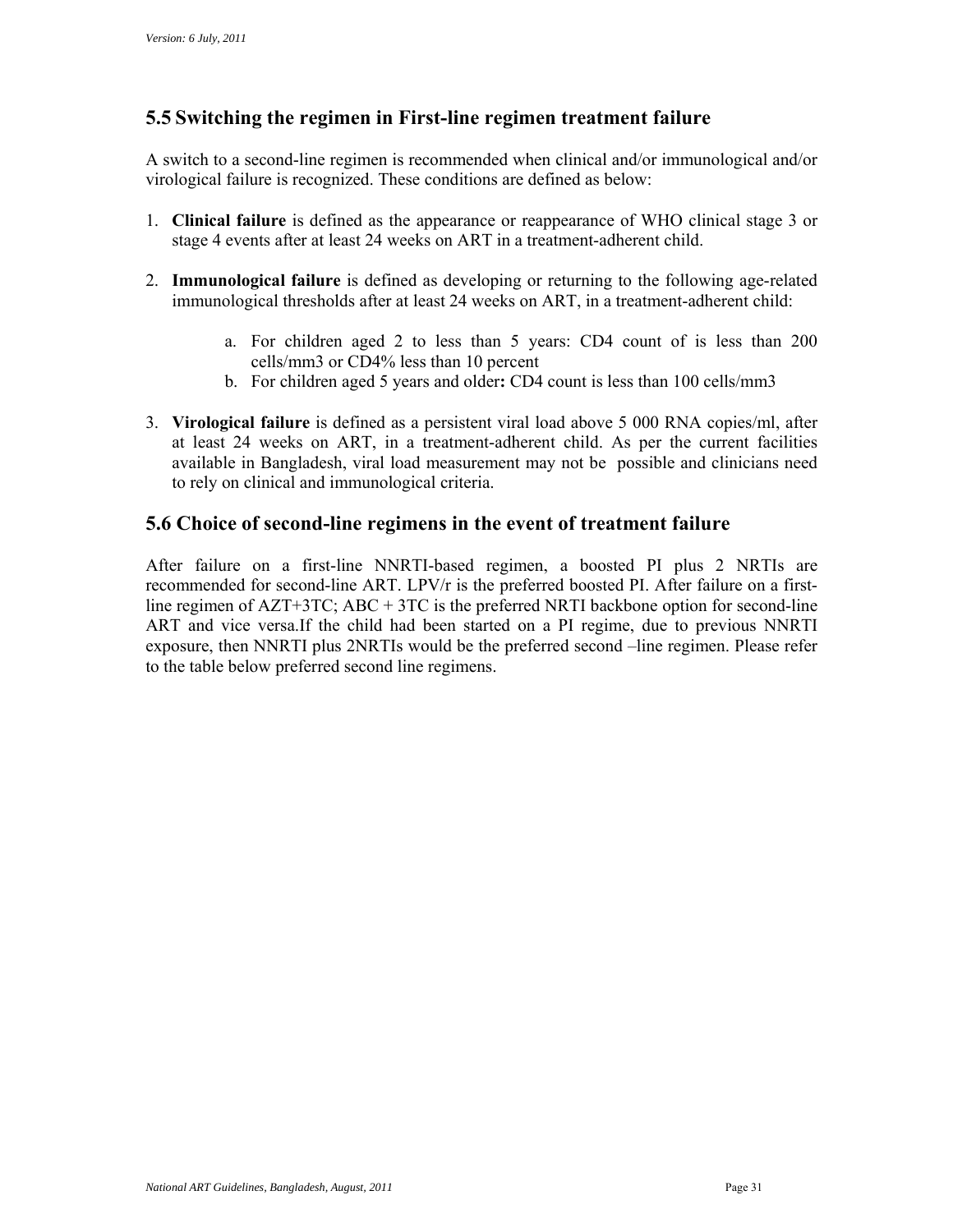### **5.7 Recommended II line regimens in the event of first line regimen treatment failure**

| <b>Situation</b>                                          | <b>First line regimen</b>                      | <b>Preferred Second line</b><br>regimen |  |  |  |  |  |  |  |
|-----------------------------------------------------------|------------------------------------------------|-----------------------------------------|--|--|--|--|--|--|--|
| <b>Infants and children less than 24 months</b>           |                                                |                                         |  |  |  |  |  |  |  |
| Not Exposed to ARV                                        | NVP+2NRTIs:                                    | $LPV/r + 2NRTIs$                        |  |  |  |  |  |  |  |
|                                                           | NVP+AZT+3TC<br>$\mathbf{1}$                    | $LPV/r+ ABC+3TC$<br>$\mathbf{1}$        |  |  |  |  |  |  |  |
|                                                           | $NVP+ ABC+3TC$<br>$2^{\circ}$                  | $LPV/r + AZT+3TC$<br>$\mathfrak{D}$     |  |  |  |  |  |  |  |
| <b>Exposed to NNRTI</b>                                   | $LPV/r + 2NRTIs$ :                             | NNRTI+2NRTIs:                           |  |  |  |  |  |  |  |
|                                                           | $LPV/r+AZT+3TC$ (preferred)                    | $NVP+AZT+3TC$                           |  |  |  |  |  |  |  |
| Unknown ARV exposure                                      | NVP+2NRTIs:                                    | $LPV/r + 2NRTIs$ :                      |  |  |  |  |  |  |  |
|                                                           | NVP+AZT+3TC<br>$1_{-}$                         | $LPV/r+ ABC+3TC$<br>$\mathbf{1}$ .      |  |  |  |  |  |  |  |
|                                                           | NVP+ ABC+3TC<br>2 <sup>1</sup>                 | $LPV/r + AZT+3TC$<br>$\mathfrak{D}$     |  |  |  |  |  |  |  |
| <b>Children</b>                                           |                                                |                                         |  |  |  |  |  |  |  |
| 24 months or more                                         | NVP+AZT+3TC (preferred)<br>1.                  | 1. $LPV/r+ ABC+3TC$                     |  |  |  |  |  |  |  |
|                                                           | $EFV+AZT+3TC$ (preferred, over 3<br>2.<br>yrs) | 2. $LPV/r + AZT+3TC$                    |  |  |  |  |  |  |  |
|                                                           | $NVP+ ABC+3TC$<br>3 <sub>1</sub>               |                                         |  |  |  |  |  |  |  |
| <b>Concomitant conditions of Children and adolescents</b> |                                                |                                         |  |  |  |  |  |  |  |
| With Severe anemia                                        | NVP+ABC+3TC                                    | $LPV/r + 3TC + NRTI^*$                  |  |  |  |  |  |  |  |
|                                                           |                                                |                                         |  |  |  |  |  |  |  |
| With TB                                                   | EFV+AZT+ 3TC (preferred for $>$ 3 years<br>1.  | $\mathbf{1}$<br>$LPV/r+ ABC+3TC$        |  |  |  |  |  |  |  |
|                                                           | of age)                                        | $LPV/r + AZT + 3TC$<br>$2^{\circ}$      |  |  |  |  |  |  |  |
|                                                           | $NVP+AZT+3TC$ (for < 3 years of age)<br>2.     |                                         |  |  |  |  |  |  |  |
|                                                           | 3 <sub>1</sub><br>$AZT+3TC+ABC$                |                                         |  |  |  |  |  |  |  |
| With Hepatitis B                                          | TDF+3TC+EFV                                    | $LPV/r + AZT+3TC$                       |  |  |  |  |  |  |  |

*\* Decide consulting with pediatrician and considering the availability* 

### **5.8 Nutrition considerations for HIV-infected infants and children**

#### **5.8.1 Breast feeding and HIV**

 coverage of ARV treatment or prophylaxis after 6 months of age minimizes the risk of MTCT. It is also recommended to gradually stop breast feeding, preferably starting at eleven month of age and completing by the time infant reaches one year. Mothers are advised to continue ARV Considering the overall risk of malnutrition and diarrhoea related diseases, breast feeding is the best choice of infant feeding for HIV exposed infant in Bangladesh. Exclusive breast feeding up to six months of age and starting introduction of complementary feeding under the full It is recommended to continue breast feeding up to one year of age with the coverage of ARV. till one week after stopping of breast feeding, if they are on prophylaxis.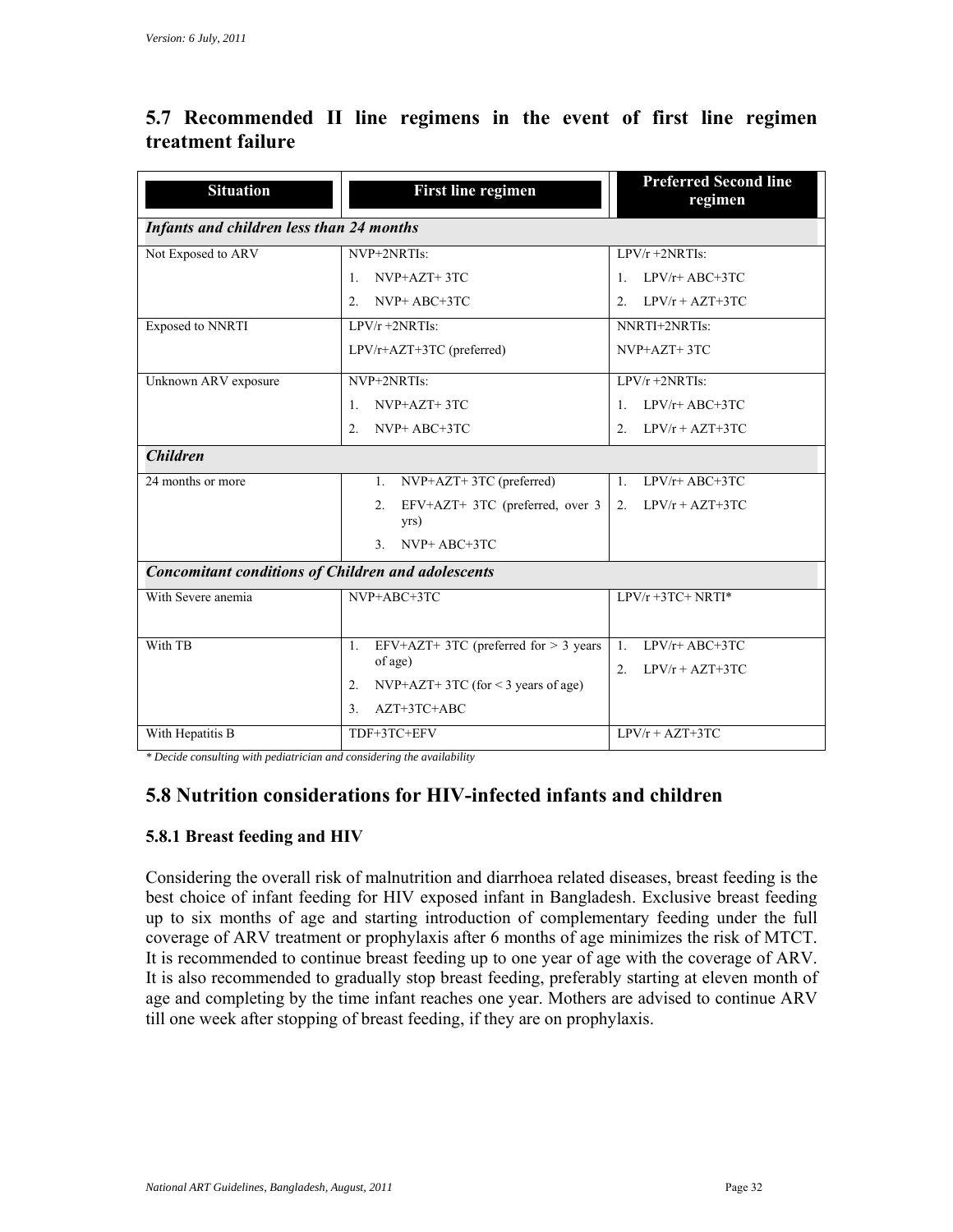### **5.8.2 Nutritional monitoring and other feeding related issues:**

- 1. HIV-infected children should be assessed routinely for nutritional status, including weight and height at scheduled visits, particularly after the initiation of ART. This can be done during regular growth monitoring and the immunization visits.
- 2. HIV-infected children on or off ART who are symptomatic, have conditions requiring increased energy (e.g. TB, chronic lung disease, chronic OIs or malignancies) or have weight loss or have evidence of poor growth, should be provided with additional energy. Energy requirements depending on the presence or absence of symptoms are as follow:
	- *Asymptomatic*: Require 10% more energy to maintain growth than healthy children.
	- *Symptomatic with no weight loss*: Require 20 30% more energy than healthy children.
	- *Symptomatic with weight loss*: Require about 50 100% more energy than healthy children.
- guidelines for uninfected children. Energy and protein requirements are the same as individual's symptoms and needs. 3. HIV-infected children who are severely malnourished should be managed as per the those for an uninfected severely malnourished child. It should be based on an
- micronutrients daily. If this cannot be assured through the diet, or there is evidence of 4. HIV-infected children should receive one recommended daily allowance (RDA) of deficiency, then supplementation should be given. Micronutrient requirements are the same as those for an uninfected child. It should consider possible deficiencies.
- 5. HIV-infected infants and children should receive high-dose vitamin A supplementation every 6 months between 6 and 59 months of age, as per the guidelines for uninfected children.
- 6. HIV-infected children who have diarrhoea should receive zinc supplementation as a part of management, as per the guidelines for uninfected children.
- 7. For infants and young children known to be HIV infected, mothers are strongly encouraged to exclusively breastfeed for 6 months and to continue breastfeeding as per recommendations for the general population (i.e. up to two years of age and beyond).

#### **5.8.3 Immunization for children living with HIV**

All HIV affected infants are encouraged having HIV testing during their regular immunization visits. (e.g. at 4-6 weeks etc). Virological testing at 4-6 weeks may not be possible currently in Bangladesh; however, antibody testing, regular check ups for danger signs should be carried out.

1. All infants and children living with HIV and infants born to mothers with HIV should receive all standard vaccinations according to the national vaccination plan, except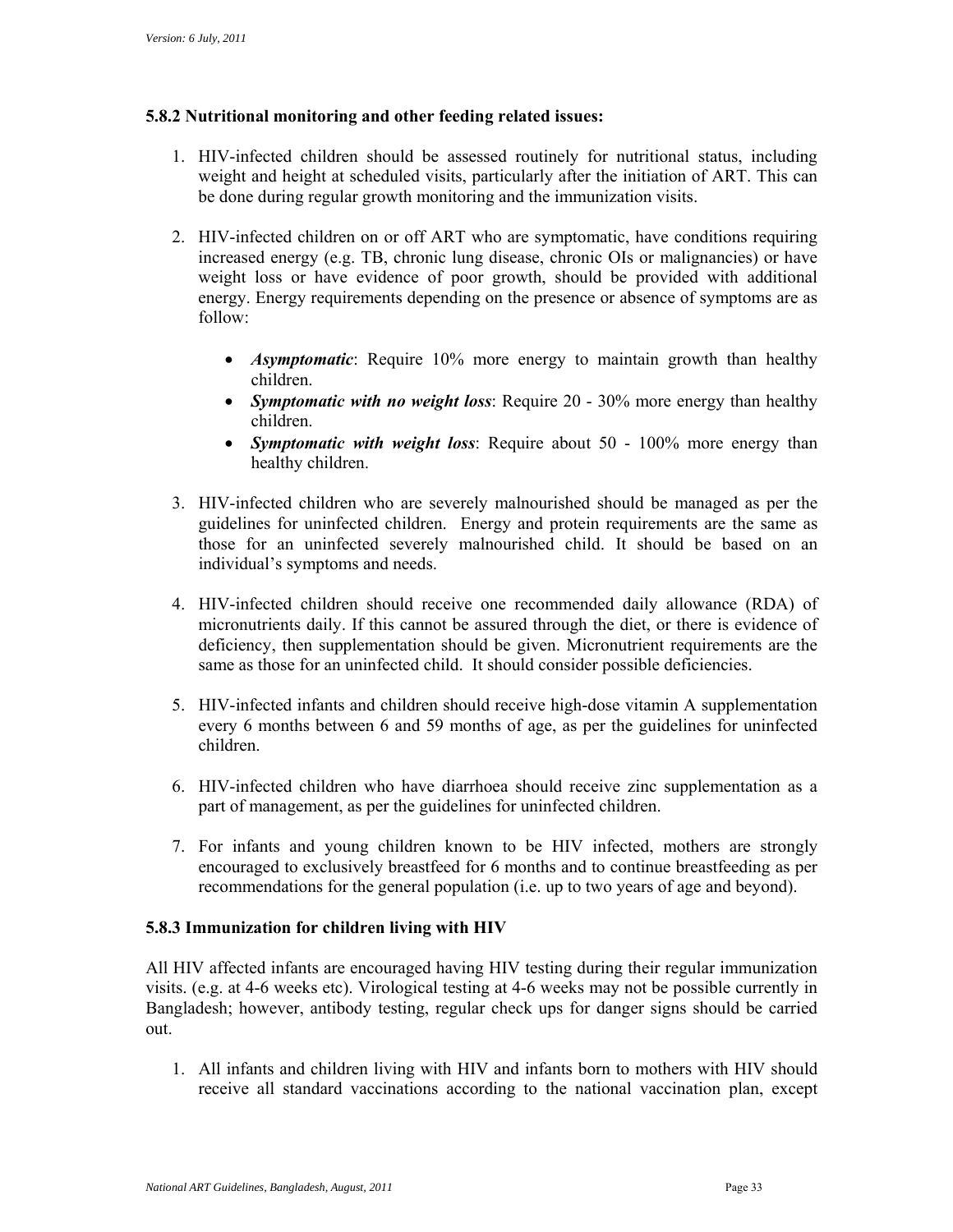BCG-vaccination. Infants and children living with HIV should not receive Bacille Calmette-Guérin (BCG)-vaccination for TB.

- of importation are high, OPV is recommended and the fear of prolonged excretion of 2. There is no contraindication for giving OPV in HIV positive children. Although this is not recommended in settings where Polio has been eradicated or the transmission risk is very low (e.g., according to WHO EURO guidelines, OPV is contraindicated and IPV is recommended). However, in the context where transmission risk is high or chances the virus is questionable. Please refer to the table in annex 4 for details.
- receive an extra dose of measles vaccine at the age of 6 months. 3. Infants and children living with HIV or exposed to HIV and unclear HIV-status should
- 4. Children with symptomatic or severe immunodeficiency (%CD4 cell less than 15%) should receive ART before vaccinations with attenuated alive vaccines (measles, mumps, rubella)

### **5.9 Adherence to ART**

 Adherence preparation should begin as soon as possible and before initiation of ART, but should not put the child at risk of disease progression or death through delaying the initiation of ART. Adherence should be assessed at each visit. Parental, caregiver and child related issues should always be addressed to support the adherence. Intervene early if problems with adherence are identified, and before switching therapy. Local programmes should select the most efficacious regimens and preparations, which are easiest for caregivers to administer to young children and adolescents. Child-friendly formulations are needed to facilitate adherence. Pill boxes/calendars/diaries or other practical tools should be used to support adherence.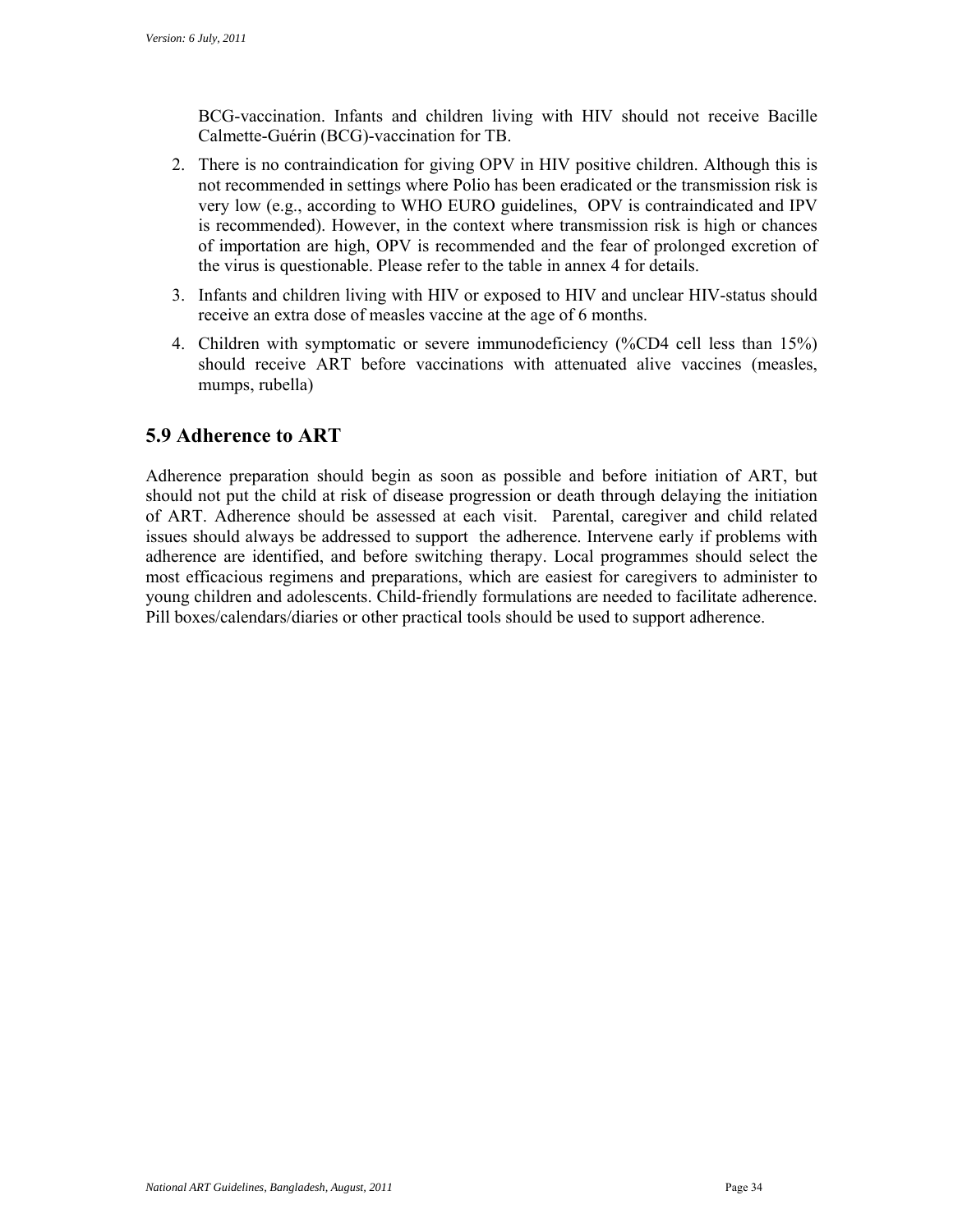### **SECTION 6: ANTI-RETROVIRAL THERAPY IN SPECIAL SITUATIONS**

| 1. ART and Tuberculosis<br>2. ART and Hepatitis B<br>3. ART and Hepatitis C<br>4. ART in PWIDs-interaction with methodone<br>5. ART for PLHIV with severe anemia<br>6. Post exposure prophylaxis of HIV<br>7. Immune Reconstitution Inflammation Syndrome<br>8. Cotrimoxazole prophylaxis<br>9. Managing HIV 2 | This section includes the following topics: |  |
|----------------------------------------------------------------------------------------------------------------------------------------------------------------------------------------------------------------------------------------------------------------------------------------------------------------|---------------------------------------------|--|
|                                                                                                                                                                                                                                                                                                                |                                             |  |
|                                                                                                                                                                                                                                                                                                                |                                             |  |
|                                                                                                                                                                                                                                                                                                                |                                             |  |
|                                                                                                                                                                                                                                                                                                                |                                             |  |
|                                                                                                                                                                                                                                                                                                                |                                             |  |
|                                                                                                                                                                                                                                                                                                                |                                             |  |
|                                                                                                                                                                                                                                                                                                                |                                             |  |
|                                                                                                                                                                                                                                                                                                                |                                             |  |
|                                                                                                                                                                                                                                                                                                                |                                             |  |

### **6.1 ART and Tuberculosis**

Tuberculosis is one of the most common co-infection with HIV. Without the proper treatment, mortality in TB patient infected with HIV is almost 100 percent. Recommendations for the management HIV in Tuberculosis coinfected individuals are as below:

- a. Screen all people living with HIV for active tuberculosis. Screening should be done as per National TB HIV Guidelines.
- b. Start ART in all HIV-infected individuals with active TB, irrespective of the CD4 cell count.
- the first eight weeks). It is recommended that ART be initiated as soon as TB therapy is c. Start TB treatment first, followed by ART as soon as possible afterwards (and within tolerated. Ideally, this may be as early as 2 weeks and not later than 8 weeks.
- the standard dose is 600 mg /day. For those HIV/TB coinfected individuals who are unable to tolerate EFV, an NVP-based regimen or a triple NNRTI  $(AZT + 3TC + ABC$ d. Use efavirenz (EFV) as the preferred NNRTI in patients starting ART while on TB treatment. EFV is recommended because of less interaction with rifampicin compared to NVP. No increase in the dose of EFV is recommended (as was previously the case) , or  $AZT + 3TC + TDF$ ) are alternative options. In the presence of rifampicin, no lead-in dose of NVP is required. The ART regimens recommended in Bangladesh to treat HIV in people infected with TB are as follow:

Preferred regimen- AZT+3TC+ EFV

Alternative regimens:

i. AZT+3TC+NVP

- ii.  $AZT + 3TC + ABC$  or
- iii.  $AZT + 3TC + TDF$
- the concomitant use of standard therapies for both HIV and TB. Rifampicin induces the e. Drug interactions between rifampicin and boosted protease inhibitors (bPIs) prohibit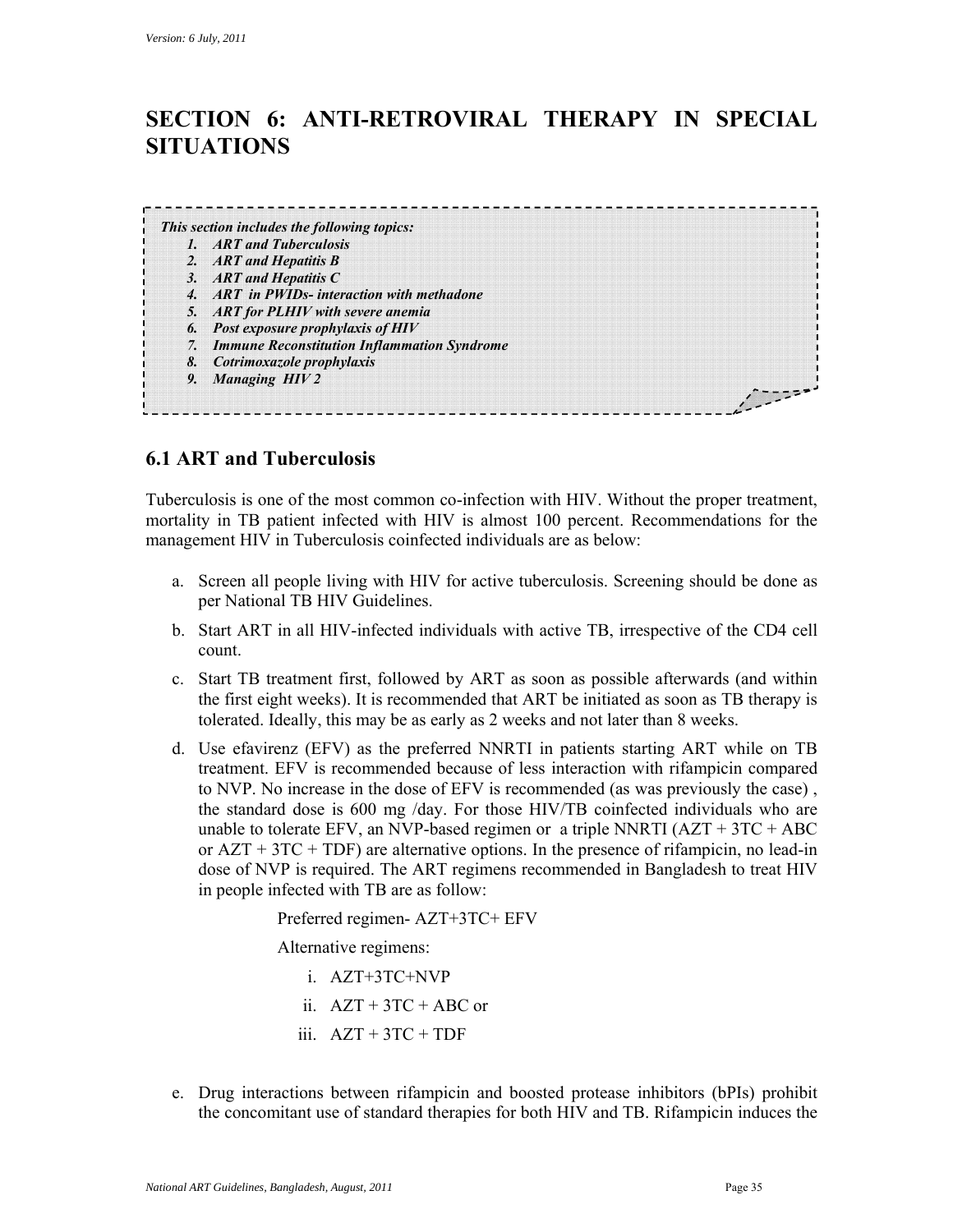is the alternative if rifampicin is contraindicated. The recommended dose of rifabutin in the presence of a boosted PI is 150 mg three times per week. The most common adverse events associated with rifabutin are neutropenia, leucopenia, elevations of hepatic enzymes, rash and upper gastrointestinal complaints, and, more rarely uveitis. cytochrome P450 enzyme system, lowering standard-dose bPI plasma concentrations by 75−90%. All bPIs (at standard doses) are contraindicated with rifampicin. Rifabutin

 TB meningitis, sequenced therapy (ART-initiation after completion of TB treatment) is f. An exception of the beneficial outcome of early initiation is TB meningitis. In case of recommended.

### **6.2 ART and Hepatitis B**

- a. Start ART in all HIV/HBV co-infected individuals who require treatment for their HBV infection (chronic active hepatitis), irrespective of the CD4 cell count or the WHO clinical stage.
- b. Start TDF and 3TC (or FTC)-containing antiretroviral regimens in all HIV/HBV coinfected individuals needing treatment.
- c. Use at least two agents with activity against HBV (TDF plus 3TC or FTC).
- d. Use following criteria given in annex(no.) for the diagnosis of chronic active hepatitis in Bangladesh:

### **6.3 ART and Hepatitis C**

- a. Hepatitis C (HCV) co-infection is significantly associated with increased risk of death and advanced liver disease in HIV-positive individuals. HIV infection accelerates HCV-related disease progression and mortality.
- hepatitis C management in the context of HIV co-infection, WHO is planning to revise b. Considering the significant level of uncertainty on these topics and the importance of the recommendations for the prevention and treatment of major HIV-related opportunistic infections and co-morbidities, including hepatitis C.
- c. Meanwhile, the initiation of ART in HIV/HCV coinfected people should follow the same principles and recommendations as for its initiation in HIV mono-infected individuals.

### **6.4 ART for PWIDs on Methadone Substitution**

A comprehensive package of interventions to prevent the transmission of HIV must include measures to reduce unsafe injecting of opioids, including the treatment of opioid dependence and antiretroviral therapy. To improve adherence, directly administered/observed therapy of HIV and TB should be integrated with opioid agonist maintenance treatment and given in the same location as far as possible.

 Some ARVs interact with commonly used opoid substitution drugs, mainly methadone. Interactions of ARVs with methadone and the related recommendations for use are given below: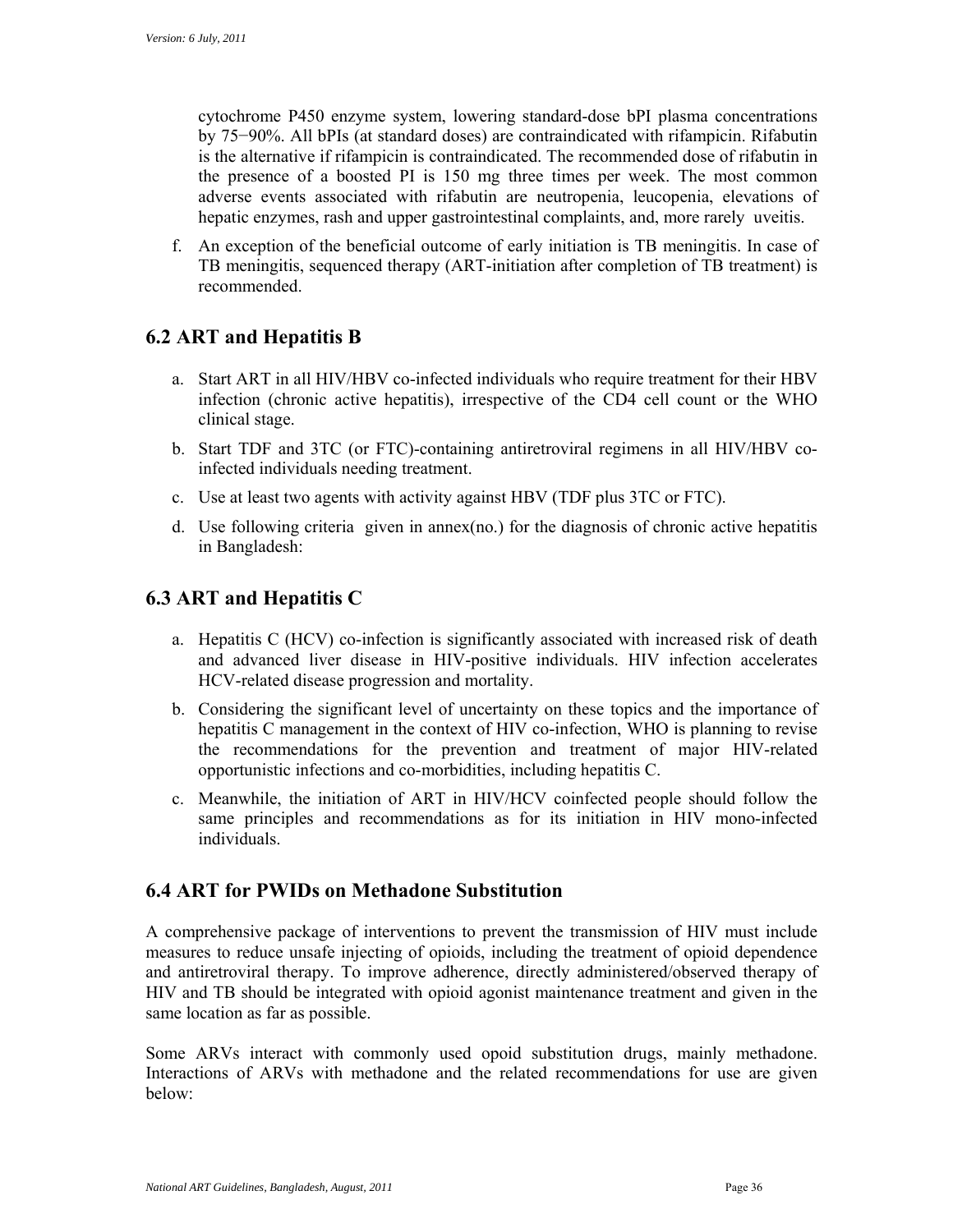| <b>Antiretroviral Drugs</b> | <b>Interactions and recommendations</b>                                                                                                                                                                                                                                                                                       |
|-----------------------------|-------------------------------------------------------------------------------------------------------------------------------------------------------------------------------------------------------------------------------------------------------------------------------------------------------------------------------|
| <b>ABC</b>                  | No dosage adjustment necessary.                                                                                                                                                                                                                                                                                               |
| ZDV                         | Monitor for ZDV-related adverse effects. Methadone significantly<br>increases the blood concentration of ZDV related adverse events. Watch<br>for possible increases in AZT toxicity: anemia, myalgia, bone marrow<br>suppression, fatigue, headache and vomiting.                                                            |
| <b>EFV</b>                  | Opioid withdrawal common; increased methadone dose often necessary.<br>EFV can significantly decrease the concentration of methadone in the<br>blood and can cause methadone withdrawal. Withdrawal can be delayed<br>and possibly not seen until 2–3 weeks after starting the EFV. May require<br>a methadone dose increase. |
| <b>NVP</b>                  | NVP can significantly decrease the blood concentration of methadone.<br>Methadone withdrawal is common. Withdrawal can be delayed and<br>possibly not seen until 2–3 weeks after starting NVP. May need increase<br>in methadone dose                                                                                         |
| ATV/r, LPV/r, SQV/r,        | Opioid withdrawal unlikely but may occur. No adjustment in methadone<br>dose usually required; however, monitor for opioid withdrawal and<br>increase methadone dose if clinically will be indicated.                                                                                                                         |
| 3TC, TDF                    | No significant effect, no dosage adjustment necessary.                                                                                                                                                                                                                                                                        |
| <b>FTC</b>                  | No data                                                                                                                                                                                                                                                                                                                       |

### **6.5 Post Exposure Prophylaxis (PEP) of HIV**

 Post Exposure Prophylaxis is for providing prophylaxis of HIV to the health care workers who get exposures to the risk of HIV while providing medical care to PLHIV. Commonest form of transmission following skin puncture from a needle or other sharp object contaminated with a blood from a person with "documented" HIV infections is about 0.3%. The risk of HIV occupational exposure among the health workers is needle stick injury. The risk of HIV transmission is less with injuries sustained with solid bore (e.g. suture) needles than with hollow bore (e.g. blood drawing) needles. There have been rare reports of infection transmission to a health worker by exposure of mucous membrane (of eyes, nose or mouth) or abraded (broken) skin to HIV-infected material; the risk is about 0.09%. HIV is not transmitted by exposure-infected materials to healthy intact skin.

PEP, if indicated, should be started as soon as possible, preferably within 2 hours of the exposure. PEP is not recommended after 72 hours of exposure.

### **Recommendations in case of occupational exposure**

 wound or application of any antiseptic increases the chances of HIV transmission by a. Provide first aid by washing the exposed area thoroughly with running water and mild soap. It is not recommended to squeeze the wound with intention to express the blood out and it is also recommended not too apply any antiseptic to the injury area; squeezing the enhancing the local inflammation.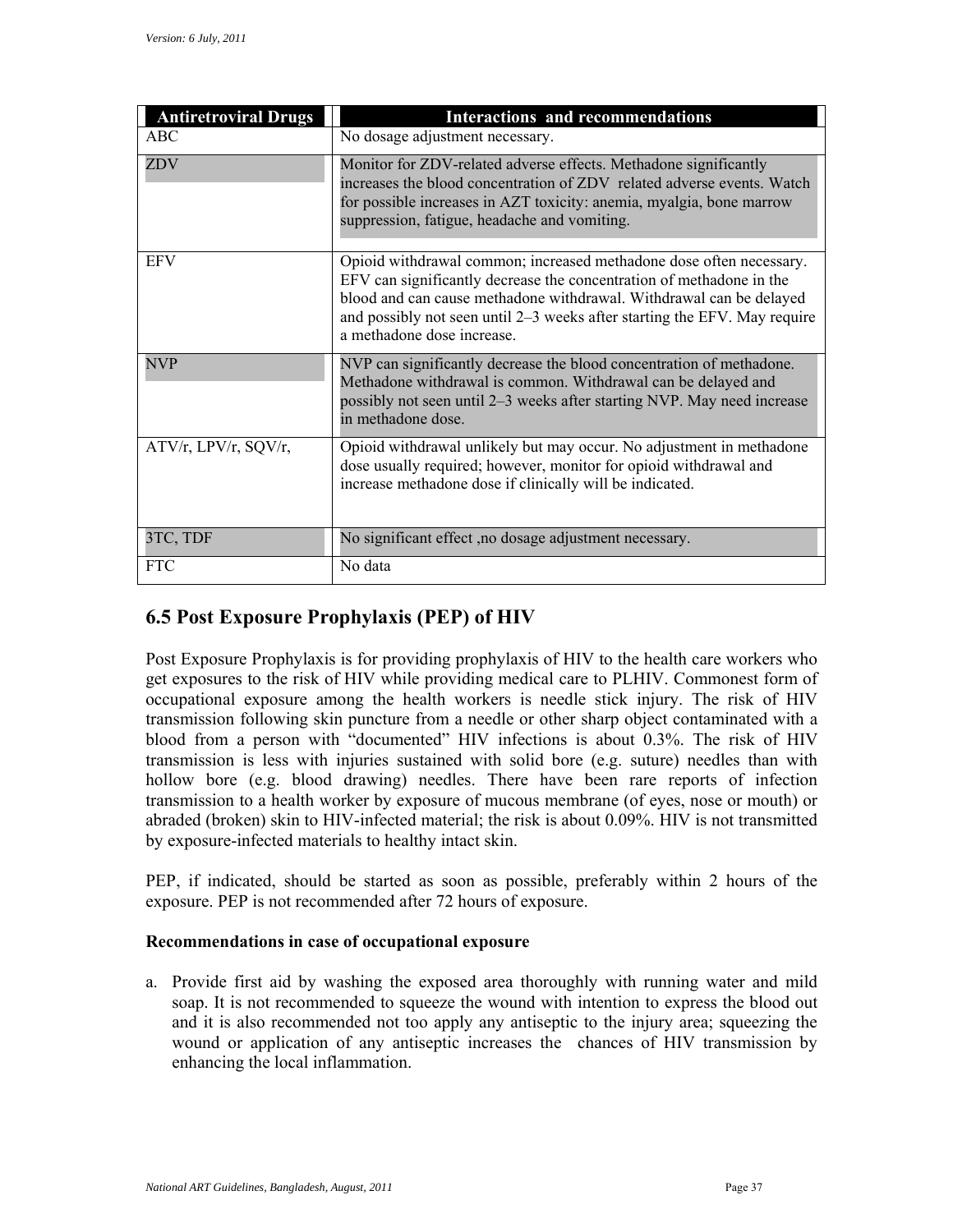- b. Testing for HIV source person and the exposed person is essential to make the decision of starting PEP. The source should always be HIV positive or the person at high risk of recent infection (likely to be in the window period). The exposed person should always be HIV negative. Considering the anxiety of the health worker exposed, the counseling for testing should be short, It should include the risk of occupational exposure, side effects of ARV and adherence, and follow up during PEP..
- c. Depending on the exposure received, risk of HIV transmission is evaluated. All occupational exposures considering the risk of transmission of HIV are divided into three categories - no risk, low risk and high risk exposure. Use of Only two ARVs is recommended for low risk exposure, and three for the high-risk exposure. ART clinician should do the risk assessment and decide the level of risk of HIV transmission related to the exposure. Following table provides the criteria for level of risk and recommended prophylaxis.

| <b>Risk of HIV</b><br>transmission | Type of exposure                                                                                                                                                                                                                                                                                                                                                                                                                                           | Recommended<br>prophylaxis regimen                                                                                         |
|------------------------------------|------------------------------------------------------------------------------------------------------------------------------------------------------------------------------------------------------------------------------------------------------------------------------------------------------------------------------------------------------------------------------------------------------------------------------------------------------------|----------------------------------------------------------------------------------------------------------------------------|
| No Risk                            | Exposure to intact skin<br>Exposure with urine, saliva, feces, tears,<br>$\bullet$                                                                                                                                                                                                                                                                                                                                                                         | Not recommended                                                                                                            |
|                                    | sweat with no blood contamination                                                                                                                                                                                                                                                                                                                                                                                                                          |                                                                                                                            |
| Low risk                           | Blood on mucous membrane - eye, nose,<br>$\bullet$<br>mouth<br>Splash of blood on abraded skin<br>Solid needle superficial injury<br>$\bullet$                                                                                                                                                                                                                                                                                                             | $AZT$ 300 mg and 3TC 150<br>mg, two times a day<br>for 28 days                                                             |
| High Risk                          | Exposure to large quantity of blood (device)<br>٠<br>with visible blood on it)<br>Exposure to body fluids- pleural, pericardial,<br>٠<br>and ascetic fluid, semen and vaginal<br>secretions, amniotic fluid, CSF, synovial<br>fluids and body secretion contaminated with<br>blood<br>Exposure to a needle that had been placed in<br>٠<br>a vein or artery<br>Deep injury<br>٠<br>Hollow bore needle stick injury<br>٠<br>Source-terminally ill with AIDS | $AZT$ 300 mg and 3TC 150<br>mg, two times a day<br>Plus LPV/r $(200mg/50mg)$<br>two tablets two times a day<br>for 28 days |

### **Recommended HIV regimen according to the risk of HIV transmission**

*\*Note: Alternatives of ZDV is TDF and and substitute for LPV/r are ATV/r, SQR/r or APV/r.* 

#### d. Follow up

- Follow up HIV Antibody testing (rapid or ELISA is recommended to perform at 6 weeks, at 3 months and at 6 months after the exposure. Negative result of HIV antibody testing at 6 months after the exposure confirms that no transmission occurred.
- Baseline Hemoglobin test is recommended when AZT is prescribed
- Tests for other blood-borne diseases (eg. hepatitis B and C) are also recommended.
- e. PEP following rape: There are no available data about the use of PEP following rape. However, if the risk of transmission of HIV is considered to be present, PEP, as used for health workers after occupational exposure, can be used.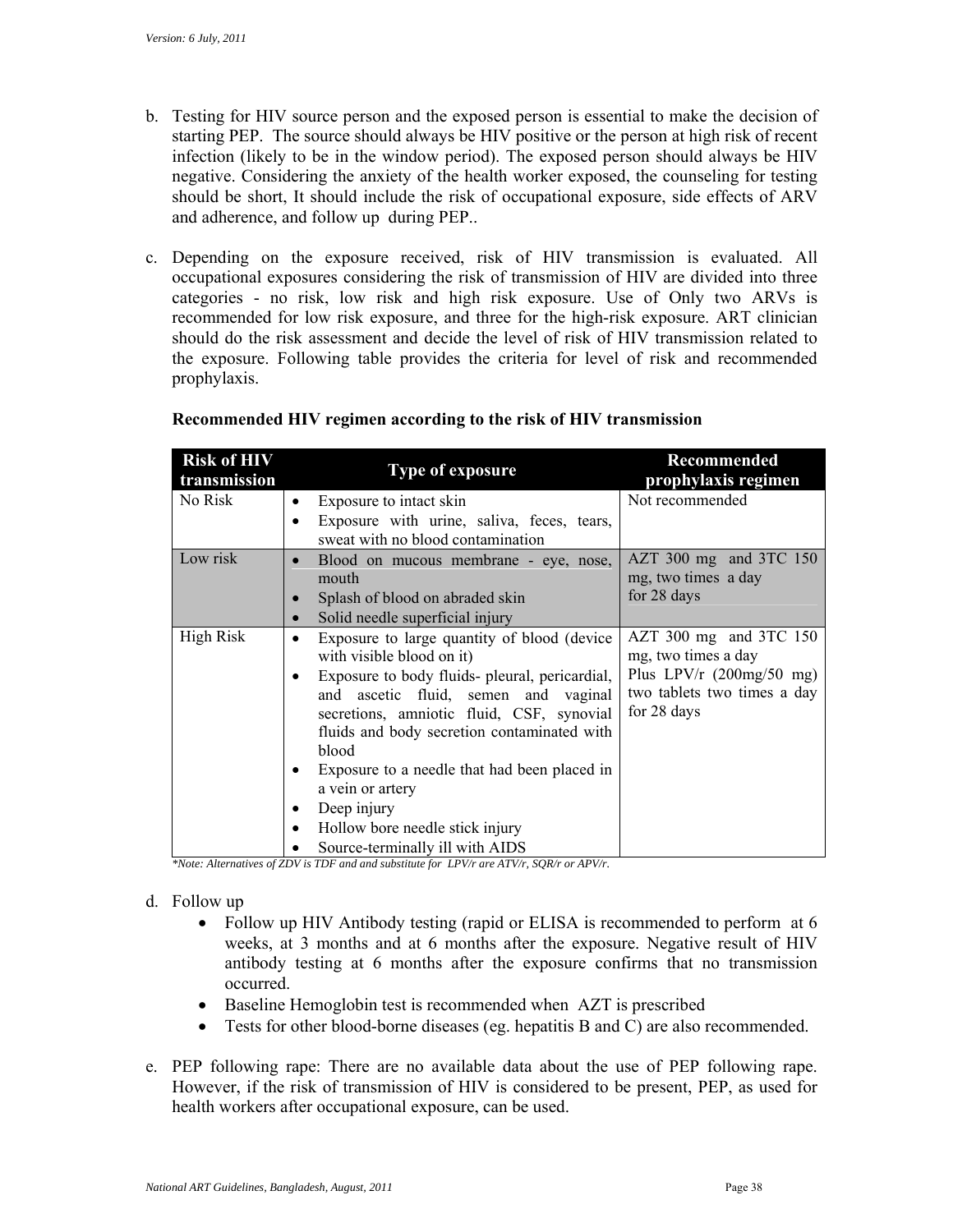should not be provided in the case of chronic HIV exposure or cases of "recreational f. PEP for non-occupational exposure other than rape: For non-occupational exposure other than rape, clinician will decide on a case-by-case basis whether PEP should be provided. It exposure". Provider may decide to provide PEP in some cases, such as an episode of condom breakage in a discordant couple.

### **6.6 Immune reconstitution inflammatory syndrome (IRIS)**

 initiation of ARV. The suppression of CD4 T cells by HIV causes a decrease in the body's Immune reconstitution inflammatory syndrome (IRIS) is a condition that can occur shortly after a person starts HIV therapy for the first time. It can also occur in people who restart their ARVs after a time being off them. IRIS happens as the immune system recovers following normal response to certain infections. If the CD4 count rapidly increases (due to effective treatment of HIV) a sudden increase in the inflammatory response produces nonspecific symptoms such as fever, and in some cases a paradoxical worsening of pre-exisiting symptoms. Though most cases of IRIS resolve after a few weeks, when IRIS does occur, it happens more often in people with TB and other mycobacterial infections.

In general, people with more severely damaged immune systems before starting HIV therapy are most at risk for IRIS. Possible risk factors are listed below:

- 1. People with CD4 counts below 100 before starting therapy
- 2. People who start HIV therapy for the first time, or re-start therapy
- 3. People with greater drops in HIV viral loads due to therapy
- 4. People with a diagnosis of another infection before starting therapy, the closer the appearance or diagnosis is to starting therapy, the higher the risk
- 5. Severity of TB disease, especially high pathogen burden, and less than 30-day interval between initiation of TB and HIV treatments

 soon after ARV agents are started. Paradoxical IRIS refers to the worsening of TB clinical IRIS occurs in two forms, "unmasking" and "paradoxical". It is explained with an example of tuberculosis. Unmasking IRIS refers to the initial clinical expression of active TB occurring manifestations after ARV agents are started in patients who are receiving TB treatment.

 Symptoms of IRIS may improve and resolve on their own. For others, the symptoms may persist or get worse and become life-threatening in which case it may be necessary to stop ARV and treat the underlying infection before restarting the ARV. Some of the examples are expanding Tuberculoma in the brain causing raised intracranial pressure, or rapidly enlarging lymph nodes in the neck causing respiratory distress due to airway compromise.

 weighed against the potential benefit of earlier ART in improving immune function and Most IRIS in HIV/TB disease occurs within 3 months of the start of TB treatment. Delaying the start of ART for 2–8 weeks may reduce the incidence and severity of IRIS but must be preventing progression of HIV disease and mortality.

 Milder or moderately severe cases of IRIS can be managed symptomatically or treated with nonsteroidal inflammatory agents. More severe cases can be successfully treated with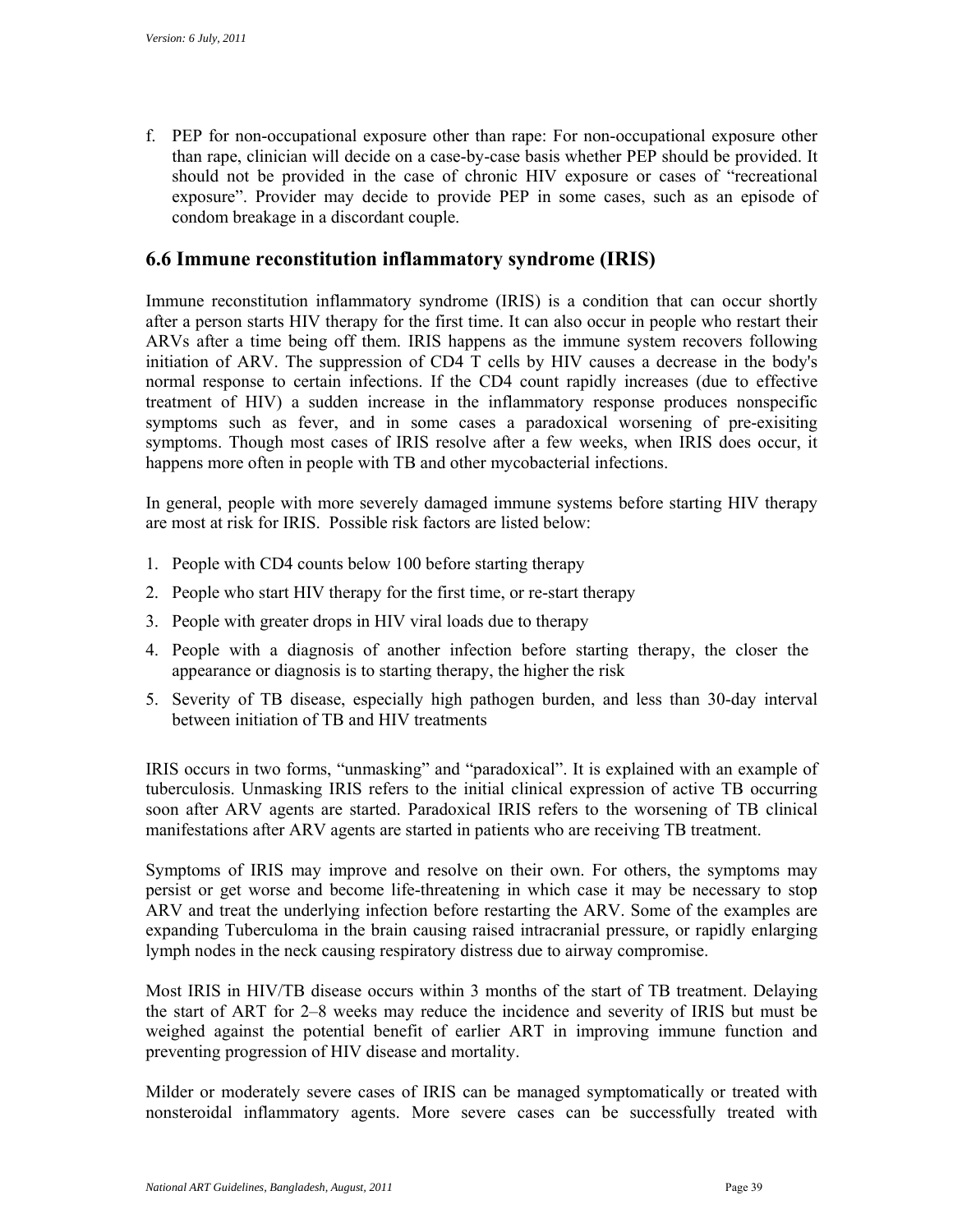corticosteroids. In the presence of IRIS, neither TB therapy nor ART should be stopped because both therapies are necessary for the long-term health of the patient unless there are some life**-** threatening conditions as mentioned above.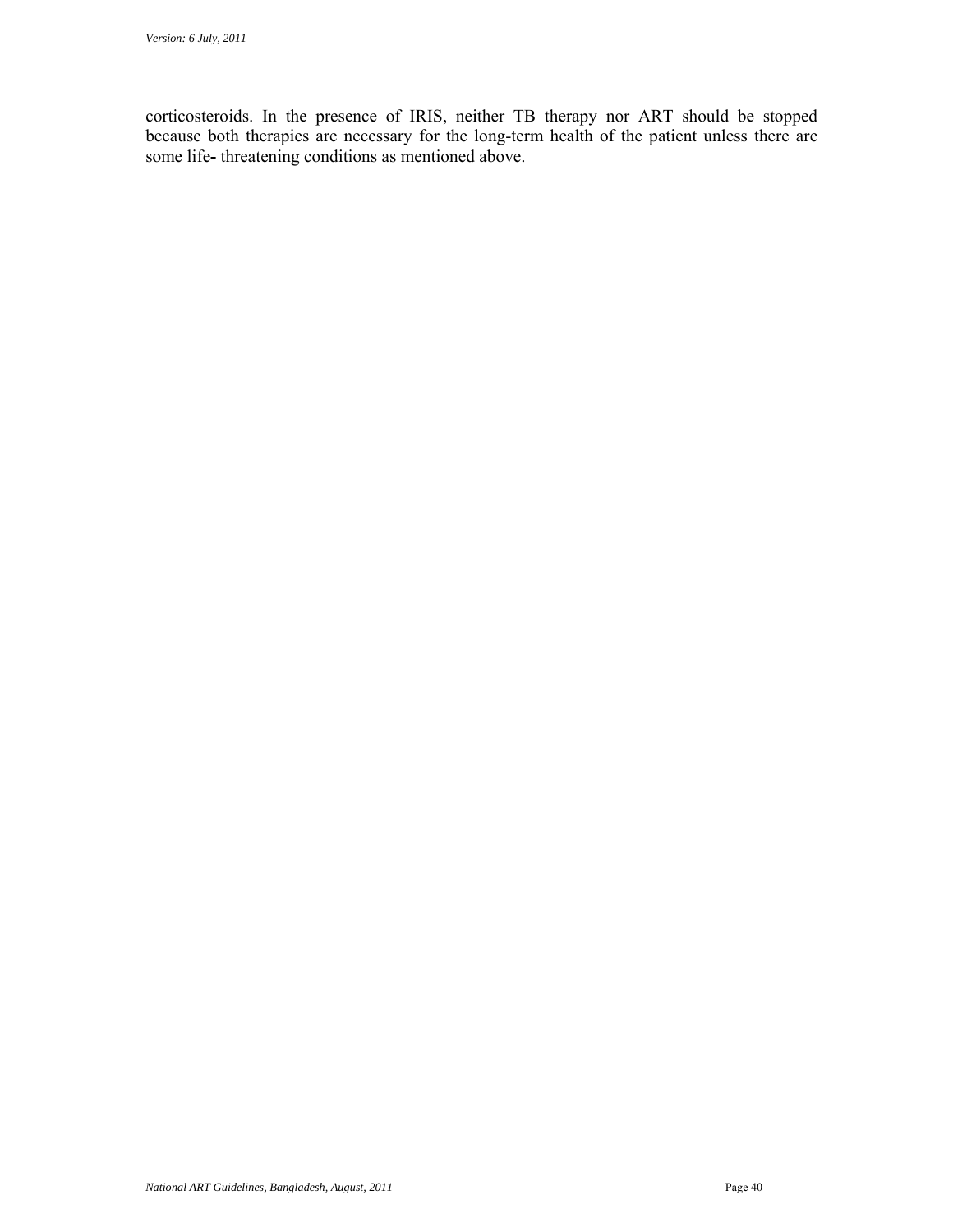| This subsection includes:                               |  |
|---------------------------------------------------------|--|
| 1. Cotrimoxazole prophylaxis in adults and adolescents  |  |
| 2. Cotrimoxazole prophylaxis among infants and children |  |
| 3. Cotrimoxazole prophylaxis among pregnant women       |  |

### **6.7 Cotrimoxazole Prophylaxis**

 Cotrimoxazole, a fixed-dose combination of sulfamethoxazole and trimethoprim, is a broad Pneumocystis jiroveci pneumonia (PCP) (formerly Pneumocystis carinii pneumonia) and toxoplasmosis since the early 1990s. spectrum antimicrobial agent that targets a range of aerobic gram-positive and gram-negative organisms, fungi and protozoa. The drug is widely available in both syrup and solid formulations at low cost in most places. Cotrimoxazole is in list of essential medicines of Bangladesh. Providing co-trimoxazole has been part of the standard of care for preventing

### **6.7.1 Cotrimoxazole prophylaxis in adults and adolescents**

Cotrimoxazole prophylaxis in adults and adolescents is recommended to:

- HIV infected adults with CD4 count <350 cells/mm3
- All adults who have had an episode of PCP
- All adults with symptomatic HIV disease or Clinical stage 2, 3 or 4

#### **Recommended dose**

 One double strength tablet (160mgTMP/800 mg SMX) every day OR two single strength tablets (80mg TMP/ 400 mg SMX) every day

### **Duration**

- Lifelong, if not on ART
- If on ART the CD4 is >350 on two consecutive samples 6 months apart, Cotrimoxazole can be discontinued.
- If prophylaxis has been stopped because of immune improvement, Cotrimoxazole prophylaxis (or Dapsone) should be restarted if CD4 cell count falls below 350 or if new or recurrent WHO clinical stage 2, 3 or 4 conditions occur

### **a. Cotrimoxazole prophylaxis and ART initiation**

 on cotrimoxazole and has no rash. Do NOT start Cotrimoxazole and ART at the same time. Since the most common initial side effect of cotrimoxazole and antiretroviral therapy (especially nevirapine and efavirenz) is rash, it is recommended to start cotrimoxazole prophylaxis first and to initiate antiretroviral therapy two weeks later if the individual is stable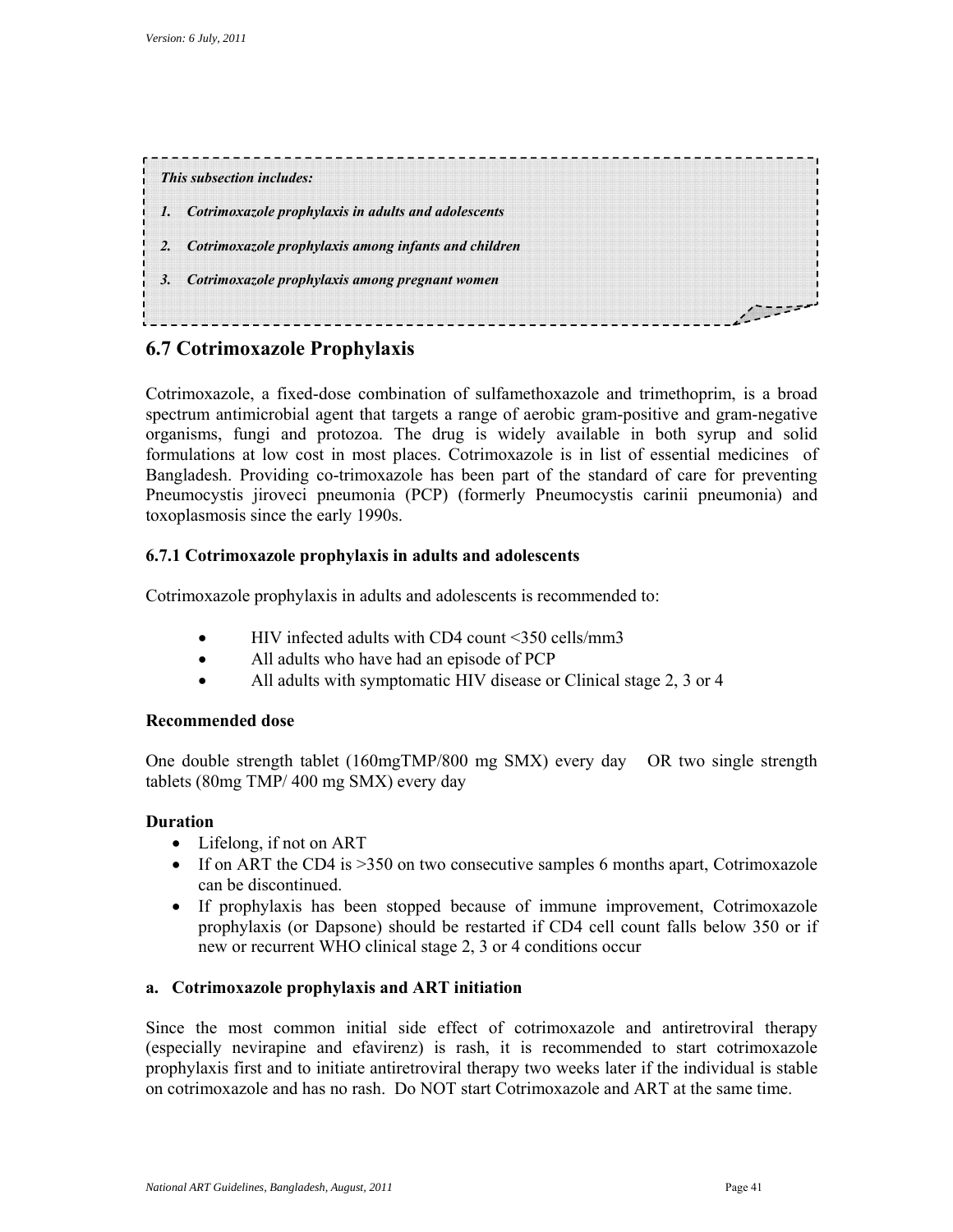### **b. Cotrimoxazole intolerance**

Consider Dapsone 100 mg once daily as the first choice the in case of cotrinoxazole intolerance. In cases of non-life -threatening adverse reactions, stop treatment for two weeks; then re-challenge the client with TMP/ SMX in a gradually increasing dose of an oral suspension of TMP/SMX. After desensitization under surveillance, up to 70 percent of clients may again tolerate TMP/SMX.

### **c. Cotrimoxazole desensitization chart for adults and adolescents**

| Day          |                  | <b>Dose of Cotrimoxazole</b> | <b>Equivalent preparations</b>                                                                      |  |  |
|--------------|------------------|------------------------------|-----------------------------------------------------------------------------------------------------|--|--|
|              | Sulfamethoxazole | <b>Trimethoprim</b>          |                                                                                                     |  |  |
|              | $80 \text{ mg}$  | $16 \text{ mg}$              | 2 ml of oral suspension                                                                             |  |  |
| П            | $160$ mg         | $32 \text{ mg}$              | 4 ml of oral suspension                                                                             |  |  |
| Ш            | $240$ mg         | $48 \text{ mg}$              | 6 ml of oral suspension                                                                             |  |  |
| IV           | 320 mg           | $64$ mg                      | 8 ml of oral suspension                                                                             |  |  |
| V            | $400 \text{ mg}$ | $80 \text{ mg}$              | single-strength sulfamethoxazole-<br>One<br>trimethoprim tablet                                     |  |  |
| VI and after | $800$ mg         | $160$ mg                     | sulfamethoxazole-<br>Twosingle-strength<br>trimethoprim tablets or one<br>double<br>strength tablet |  |  |

 *Note: Each 5 ml cotrimoxazole oral suspension in contains 40 mg trimethoprim and 200 mg sulfamethoxazole* 

#### **d. Follow-up of clients on Cotrimoxazole prophylaxis**

- Monitor for toxicity, clinical events and adherence.
- Lab tests of hemoglobin and white blood counts, only as indicated.
- Adherence counseling on Cotrimoxazole can be useful to prepare clients for ART in the future and address barriers to medication adherence.
- Use an alternative antibiotic for treating breakthrough bacterial infections among individuals living with HIV receiving cotrimoxazole prophylaxis, while continuing cotrimoxazole.
- For toxoplasmosis and PCP infections, prophylaxis should be suspended and full active treatment initiated. Cotrimoxazole prophylaxis should be recommenced after the treatment course.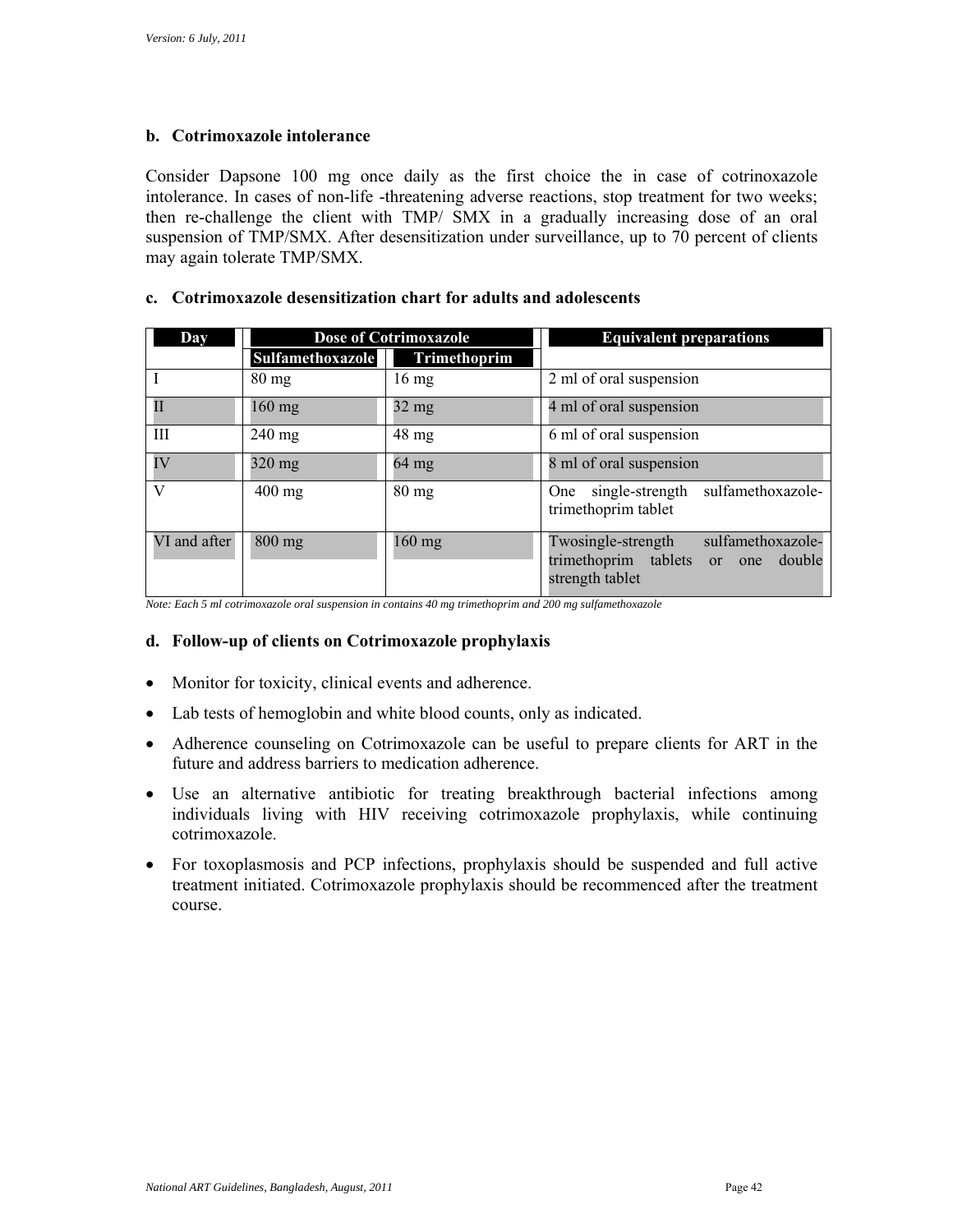### **6.7.2 Cotrimoxazole prophylaxis for infants and children**

 infection has been excluded and the infant is no longer at risk of acquiring HIV through PCP has been identified as the leading cause of death in infants with HIV infection. The incidence peaks in the first six months of life. Because of difficulty in diagnosing HIV infection in infants, cotrimoxazole prophylaxis is recommended for all HIV-exposed children born to mothers living with HIV starting at 6 weeks after birth and continuing until HIV breastfeeding.

### **a. Recommendations for starting Cotrimoxazole in infants and children:**

| Group of infants and<br>children         | Age                     | <b>Recommendations</b>                                                                                                                              |
|------------------------------------------|-------------------------|-----------------------------------------------------------------------------------------------------------------------------------------------------|
| Exposed Infants and<br>HIV –<br>Children | Any Age                 | All exposed babies start at 4-6 weeks<br>after birth and continue until at least 3<br>months after stopping breastfeeding with<br>negative HIV test |
| Infected Infants<br><b>HIV</b><br>and 1  | Less than 1 year of age | All regardless of CD4 or clinical status                                                                                                            |
| Children (confirmed)                     | 1 - 4 years of age      | Those with symptomatic HIV disease and                                                                                                              |
|                                          |                         | or CD4 count $\langle 25\%$ (or absolute                                                                                                            |
|                                          |                         | $1000/mm3$ )                                                                                                                                        |
|                                          | > 5 years of age        | Those with symptomatic HIV disease and                                                                                                              |
|                                          |                         | or CD4 count $\leq$ 350/mm3                                                                                                                         |

#### **Duration**

 Primary cotrimoxazole prophylaxis can be stopped in older children on ART at least after 12 months of good adherence, no stage 2, 3 or 4 conditions and high CD4 on two measurements done in six months apart  $(25\%$  between 1-5 years,  $> 350$  for children above 5 years of age).

#### **Dose of cotrimoxazole prophylaxis in children**

| Age of<br><b>Recommended Dose</b><br>the |                                |       | Doses of the commonly available preparations       |                                     |                                                           |                                                         |  |
|------------------------------------------|--------------------------------|-------|----------------------------------------------------|-------------------------------------|-----------------------------------------------------------|---------------------------------------------------------|--|
| children                                 |                                |       | <b>Suspension</b><br>(5 ml svrup<br>$200$ mg/40mg) | Pediatric<br>tablet<br>(100mg/20mg) | <b>Single</b><br>strength adult<br>tablet<br>(400mg/80mg) | <b>Double strength</b><br>adult tablet<br>(800mg/160mg) |  |
| $\,<$<br>6<br>months                     | SMX/<br>100mg<br><b>TMP</b>    | 20mg  | $2.5$ ml                                           | One tablet                          |                                                           |                                                         |  |
| months<br>6<br>– 5 years                 | SMX/<br>$200$ mg<br><b>TMP</b> | 40mg  | $5 \text{ ml}$                                     | Two tablets                         | Half tablet                                               |                                                         |  |
| $-14$<br>6<br>years                      | SMX/<br>400mg<br><b>TMP</b>    | 80mg  | $10 \text{ ml}$                                    | Four tablets                        | One tablet                                                | Half tablet                                             |  |
| $> 14$ years                             | $800$ mg<br>SMX/<br><b>TMP</b> | 160mg |                                                    |                                     | Two tablets                                               | One Tablet                                              |  |

#### **b. Initiation of cotrimoxazole in relation to ART in children**

Since the most common initial side effect of cotrimoxazole and ARVs (especially nevirapine and efavirenz) is rash, it is recommended to start cotrimoxazole prophylaxis first and initiate ART two weeks later if the individual is stable on cotrimoxazole and has no rash.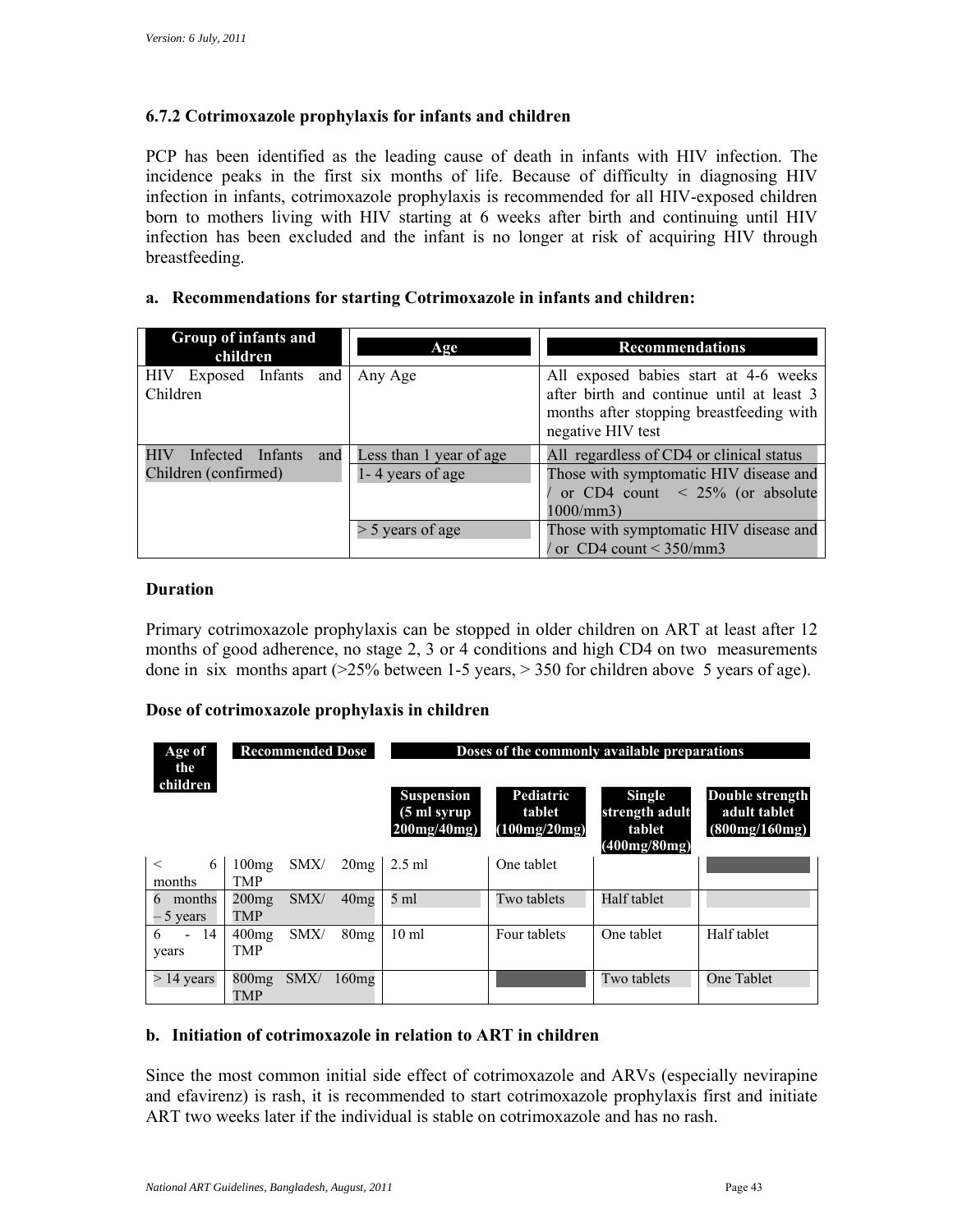### **c. Cotrimoxazole intolerance in children**

- In case of adverse reactions desensitization using small doses of cotrimoxazole in children is not recommended.
- Dapsone is the best alternative for prophylaxis at  $2mg/kg/day$  orally, maximum dose 100mg/day.
- Dapsone is less effective in the prevention of toxoplasmosis and also lacks the broad antibacterial activity of cotrimoxazole.

#### **d. Side effects of cotrimoxazole, grading of toxicity and the recommendations**

| <b>Clinical descriptions</b>  | <b>Toxicity</b> | <b>Recommendations</b>                                                                                |  |  |
|-------------------------------|-----------------|-------------------------------------------------------------------------------------------------------|--|--|
| Ervthema                      | Grade 1         | Continue CPT                                                                                          |  |  |
| Maculopapular rash            | Grade 2         | Monitor closely                                                                                       |  |  |
| Dry desquamation              |                 | Consider antihistamines                                                                               |  |  |
| Vesiculation<br>Ulceration    | Grade 3         | Stop CPT<br>Try desensitization after return to the normal<br>condition, not recommended for children |  |  |
| <b>Exfoliative dermatitis</b> |                 |                                                                                                       |  |  |
| Stevens-Johnson-              |                 | Stop CPT permanently and                                                                              |  |  |
| Syndrome                      | Grade 4         | Document the reason                                                                                   |  |  |
| Erythema multiforma           |                 |                                                                                                       |  |  |
| Moist desquamation            |                 |                                                                                                       |  |  |

#### **e. Monitoring of Cotrimoxazole prophylaxis**

- Clinical monitoring of children on CTX should be performed by health staff at the site of CTX provision at regular intervals, followed by laboratory investigations or referral, as required.
- Caregivers should be provided with information on how to recognize common CTX reactions such as jaundice and rash and to stop the drug and report to the nearest clinic, should they occur.
- no additional laboratory tests are needed. For those children who are already under laboratory monitoring for HIV care or ART,

#### **6.7.3 Cotrimoxazole prophylaxis among pregnant women**

- Women who fulfill the criteria for co-trimoxazole prophylaxis should stay on cotrimoxazole throughout their pregnancy.
- If a woman requires co-trimoxazole prophylaxis during pregnancy, it should be started regardless of the stage of pregnancy.
- Folic acid is provided in a higher dose to pregnant PLHIV taking cotrimoxazole. Recommended dose of folic acid in this situation is 5 mg daily.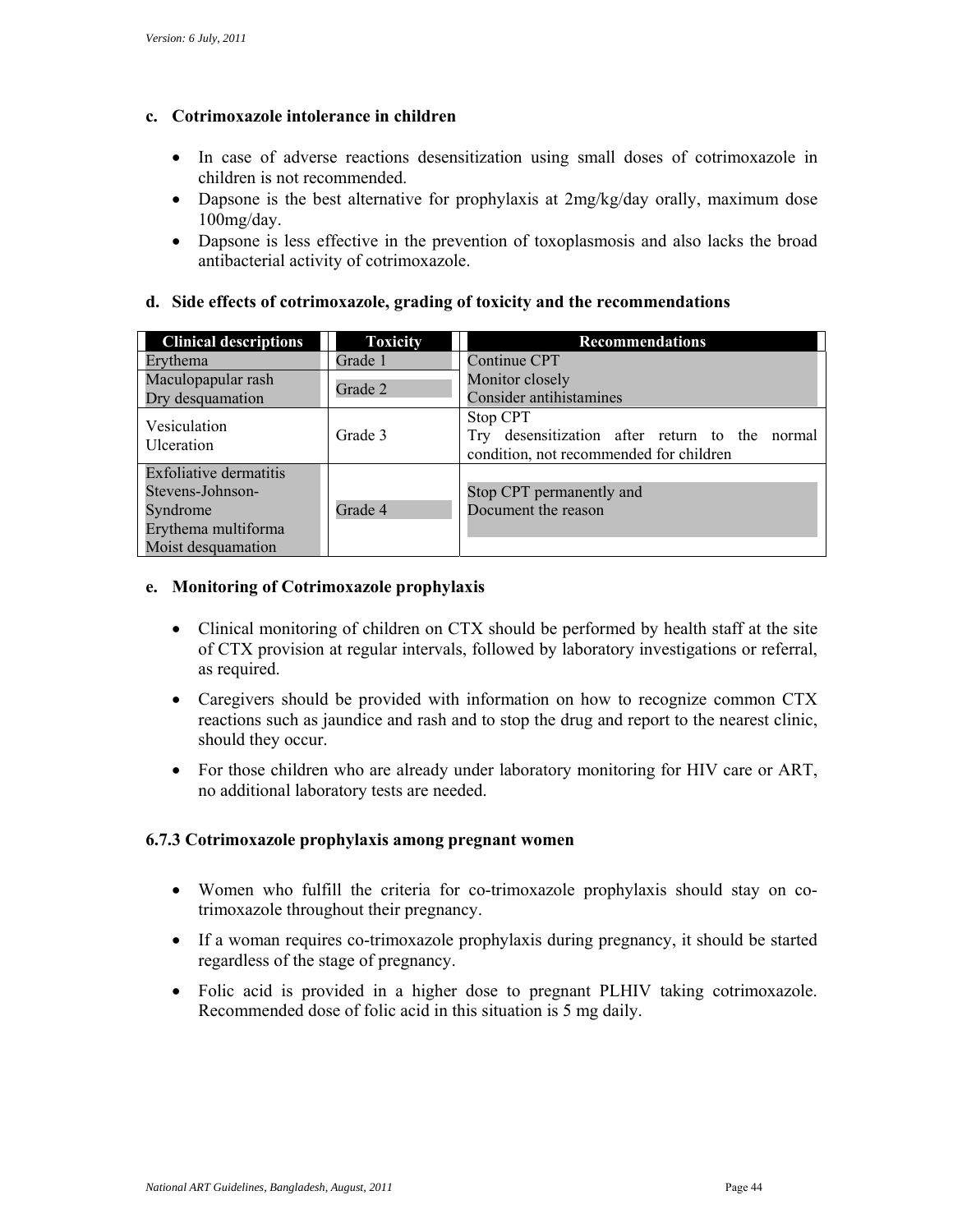### **6.8 Management of HIV- 2**

managing accidental cases who have been diagnosed outside and then travelled to Bangladesh. with HIV-2 are less infectious early in the course of infection. As the disease advances, HIV-2 HIV- 2 is mainly reported from West Africa, some of the nations are Cape Verde, Côte d'Ivoire (Ivory Coast), Gambia, Guinea-Bissau, Mali, Mauritania, Nigeria, and Sierra Leone etc. There are no provisions of the diagnosis of HIV-2 in Bangladesh. These recommendations are for Both HIV-1 and HIV-2 have the same modes of transmission and are associated with similar opportunistic infections and AIDS. In persons infected with HIV-2, immunodeficiency seems to develop more slowly and to be milder. Compared with persons infected with HIV-1, those infectiousness seems to increase; however, compared with HIV-1, the duration of this increased infectiousness is shorter. Few recommendations regarding HIV 2 are below:

- a. In vitro (laboratory) studies suggest that nucleoside analogs are active against HIV-2, though not as active as against HIV-1. Non-nucleoside reverse transcriptase inhibitors (NNRTIs) are not active against HIV-2
- b. Protease inhibitors should be active against HIV-2.
- c. Triple NRTI with AZT+3TC+ABC can also be used if PI are not available, but this combination has higher virological failure rate than boosted PI.
- d. Response to treatment for HIV-2 infection may be monitored by following  $CD4^+$  T-cell counts and other indicators of immune system deterioration, such as weight loss, oral candidiasis, unexplained fever, and the appearance of a new AIDS-defining illness. or HIV-2.
- e. The recommendations on viral load monitoring and the use of NNRTIs would not apply to patients with HIV-2 infection.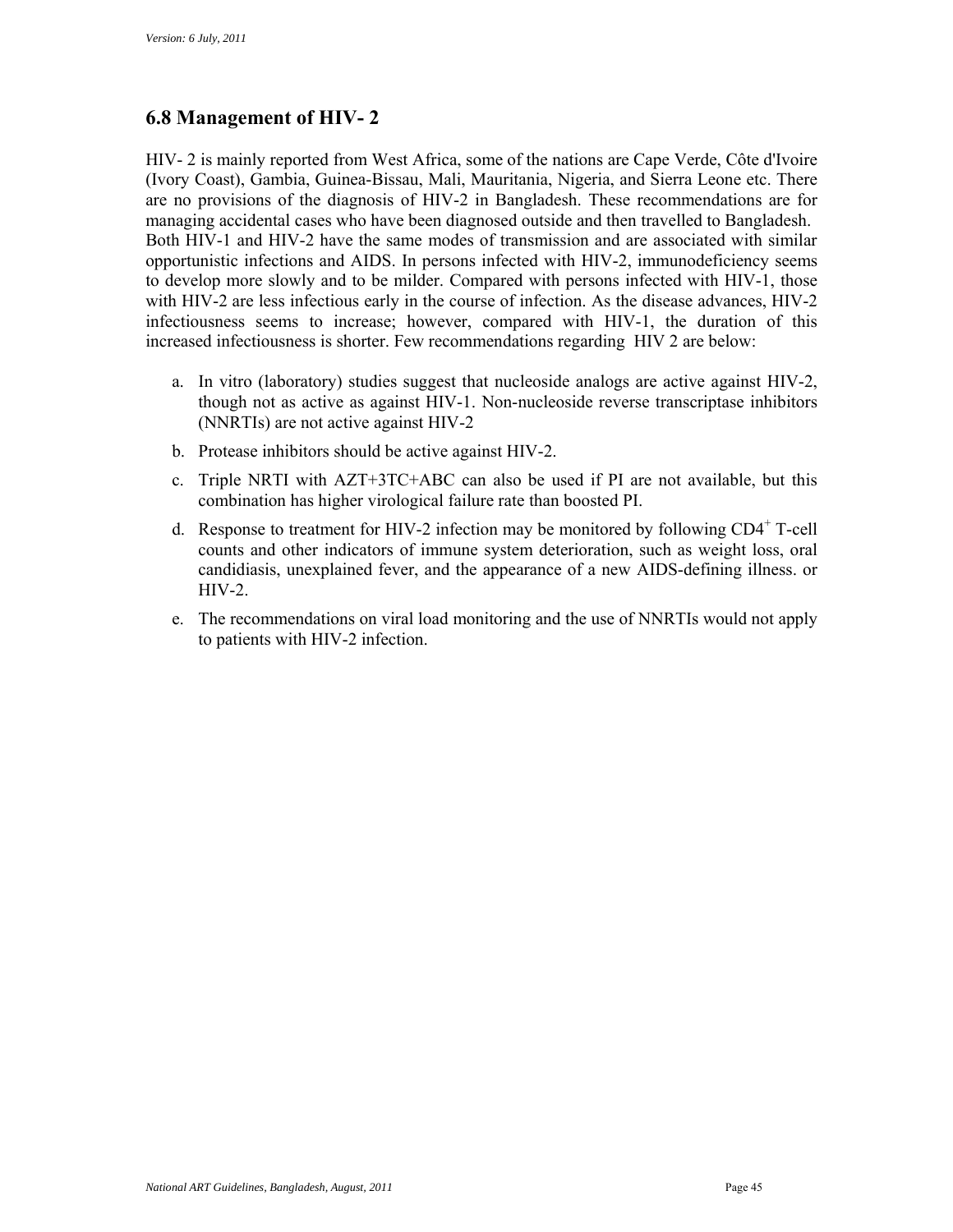### **Bibliography**

- 1. Anti Retroviral Therapy for HIV Infections in Adults and Adolescents, Recommendations for Public Health Approach, 2010 Revision, World Health Organization, 2010
- 2. Antiretroviral Drugs for Treating Pregnant Women and Preventing, HIV Infections in Infants, Recommendations for a Public Health Approach, 2010 Version, World Health Organization, 2010
- 3. Antiretroviral Therapy for HIV Infections In Infants And Children : Towards Universal Access, Recommendations For a Public Health Approach, 2010 Revision, World Health Organization, 2010
- 4. Guidelines for the Use of Antiretroviral Agents in HIV-1-Infected Adults and Adolescents, US Department o Health and Human Services, January 10, 2011
- 5. National Guideline on TB/HIV Program Collaboration National Tuberculosis Control Program, Mycobacterial Disease Control, Directorate General of Health Services, Ministry of Health and Family Welfare, Dhaka, Bangladesh, 2007
- 6. Antiretroviral Therapy Guidelines for HIV Infected Adults and Adolescents Including Post-Exposure Prophylaxis, NACO, Ministry of Health and Family Welfare, Government of India, 2007
- 7. National ART Guidelines, National Center for AIDS and STD Control, Nepal, 2009 (unpublished)
- 8. Guidelines on Co-Trimoxazole Prophylaxis for HIV-Related Infections among Children Adolescents and Adults, Recommendations for Public Health Approach, World Health Organization, 2006
- 9. Guidelines for the Use of Antiretroviral Agents in Pediatric HIV Infection, National Institute of Health, USA, August 2010
- States, National Institute of Health, USA, May 2010 10. Recommendations for Use of Antiretroviral Drugs in Pregnant HIV-1-Infected Women for Maternal Health and Interventions to Reduce Perinatal HIV Transmission in the United
- 11. Northern Ireland Guidelines For Antenatal, Intrapartum And Postpartum Care Of HIV Positive Women and Management of the HIV-Exposed Infant, North Ireland, July 2010
- 12. Recommended Routine Immunizations for Children Summary of WHO Position Papers, WHO, October 2010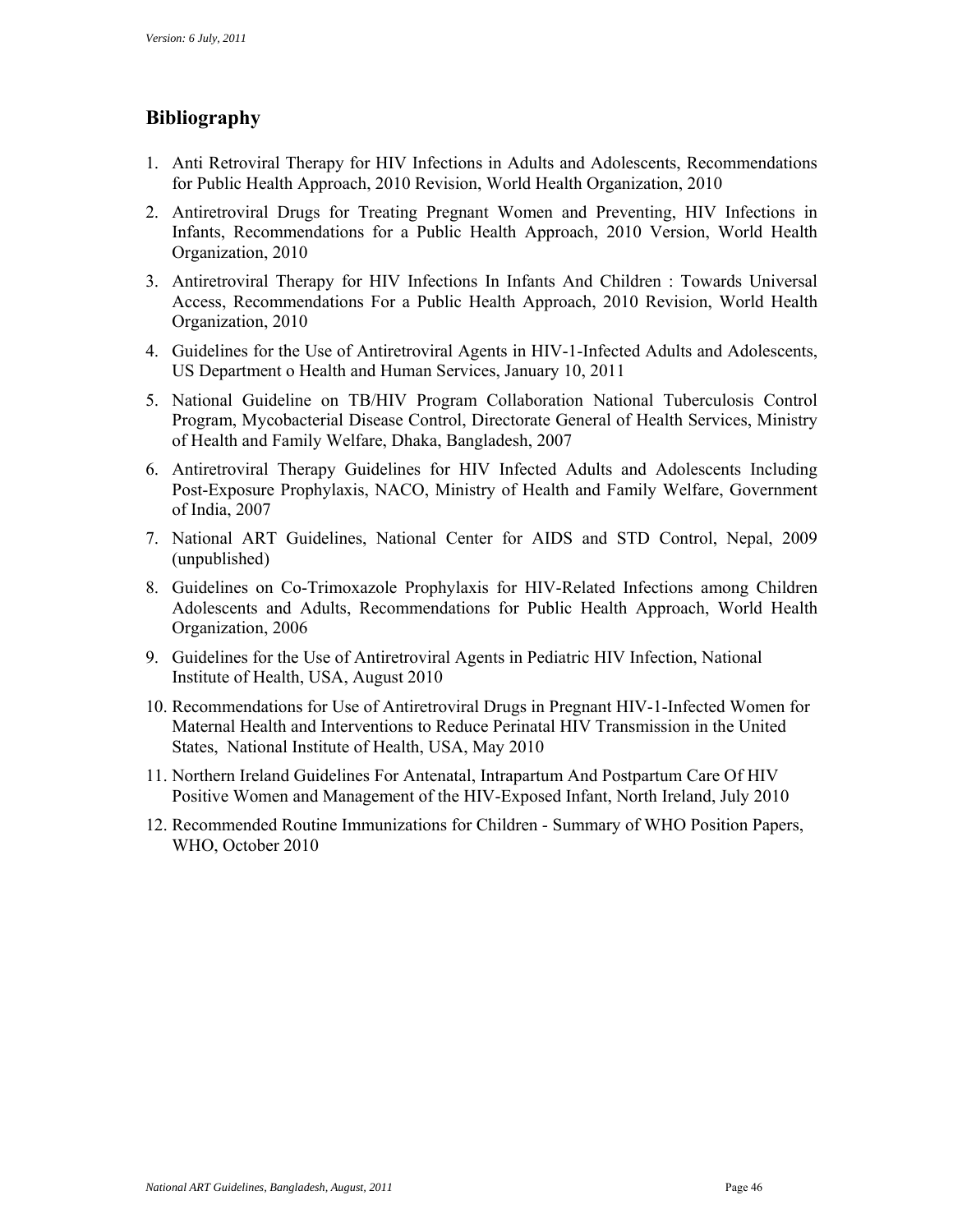### **Annex 1 WHO Clinical Staging of HIV for Infants and Children with Established HIV Infection**

| Clinical stage 1               |                                                                                                                                                          |
|--------------------------------|----------------------------------------------------------------------------------------------------------------------------------------------------------|
| Asymptomatic                   |                                                                                                                                                          |
|                                | Persistent generalized lymphadenopathy                                                                                                                   |
| Clinical stage 2               |                                                                                                                                                          |
|                                | Unexplained persistent hepatosplenomegaly                                                                                                                |
| Papular pruritic eruptions     |                                                                                                                                                          |
| Extensive wart virus infection |                                                                                                                                                          |
|                                | Extensive molluscum contagiosum                                                                                                                          |
| Recurrent oral ulcerations     |                                                                                                                                                          |
|                                | Unexplained persistent parotid enlargement                                                                                                               |
| Lineal gingival erythema       |                                                                                                                                                          |
| Herpes zoster                  |                                                                                                                                                          |
|                                | Recurrent or chronic upper respiratory tract infections (otitis media, otorrhoea, sinusitis, tonsillitis)                                                |
| Fungal nail infections         |                                                                                                                                                          |
| Clinical stage 3               |                                                                                                                                                          |
|                                | Unexplained moderate malnutrition not adequately responding to standard therapy                                                                          |
|                                | Unexplained persistent diarrhoea (14 days or more)                                                                                                       |
|                                | Unexplained persistent fever (above 37.5 oC, intermittent or constant, for longer than one month)                                                        |
|                                | Persistent oral Candidiasis (after first 6 weeks of life)                                                                                                |
| Oral hairy leukoplakia         |                                                                                                                                                          |
|                                | Acute necrotizing ulcerative gingivitis/periodontitis                                                                                                    |
| Lymph node TB                  |                                                                                                                                                          |
| Pulmonary TB                   |                                                                                                                                                          |
|                                | Severe recurrent bacterial pneumonia                                                                                                                     |
|                                | Symptomatic lymphoid interstitial pneumonitis                                                                                                            |
|                                | Chronic HIV-associated lung disease including bronchiectasis                                                                                             |
|                                | Unexplained anaemia (<8.0 g/dl), neutropenia (<0.5x109/L3) or chronic thrombocytopenia (<50 x                                                            |
| 109/L3                         |                                                                                                                                                          |
| Clinical stage 4               |                                                                                                                                                          |
|                                | Unexplained severe wasting, stunting or severe malnutrition not responding to standard therapy                                                           |
| Pneumocystis pneumonia         |                                                                                                                                                          |
|                                | Recurrent severe bacterial infections (e.g. empyema, pyomyositis, bone or joint infection, meningitis,                                                   |
| but                            |                                                                                                                                                          |
| excluding pneumonia)           |                                                                                                                                                          |
|                                | Chronic herpes simplex infection; (orolabial or cutaneous of more than one month's duration, or                                                          |
| visceral at any                |                                                                                                                                                          |
| site)                          |                                                                                                                                                          |
| <b>Extrapulmonary TB</b>       |                                                                                                                                                          |
| Kaposi sarcoma                 |                                                                                                                                                          |
|                                | Oesophageal candidiasis (or candiadisis of trachea, bronchi or lungs)                                                                                    |
|                                | Central nervous system toxoplasmosis (after the neonatal period)                                                                                         |
|                                |                                                                                                                                                          |
|                                |                                                                                                                                                          |
| HIV encephalopathy             |                                                                                                                                                          |
| age more than                  |                                                                                                                                                          |
| 1 month                        | Cytomegalovirus (CMV) infection; retinitis or CMV infection affecting another organ, with onset at<br>Extrapulmonary cryptococcosis including meningitis |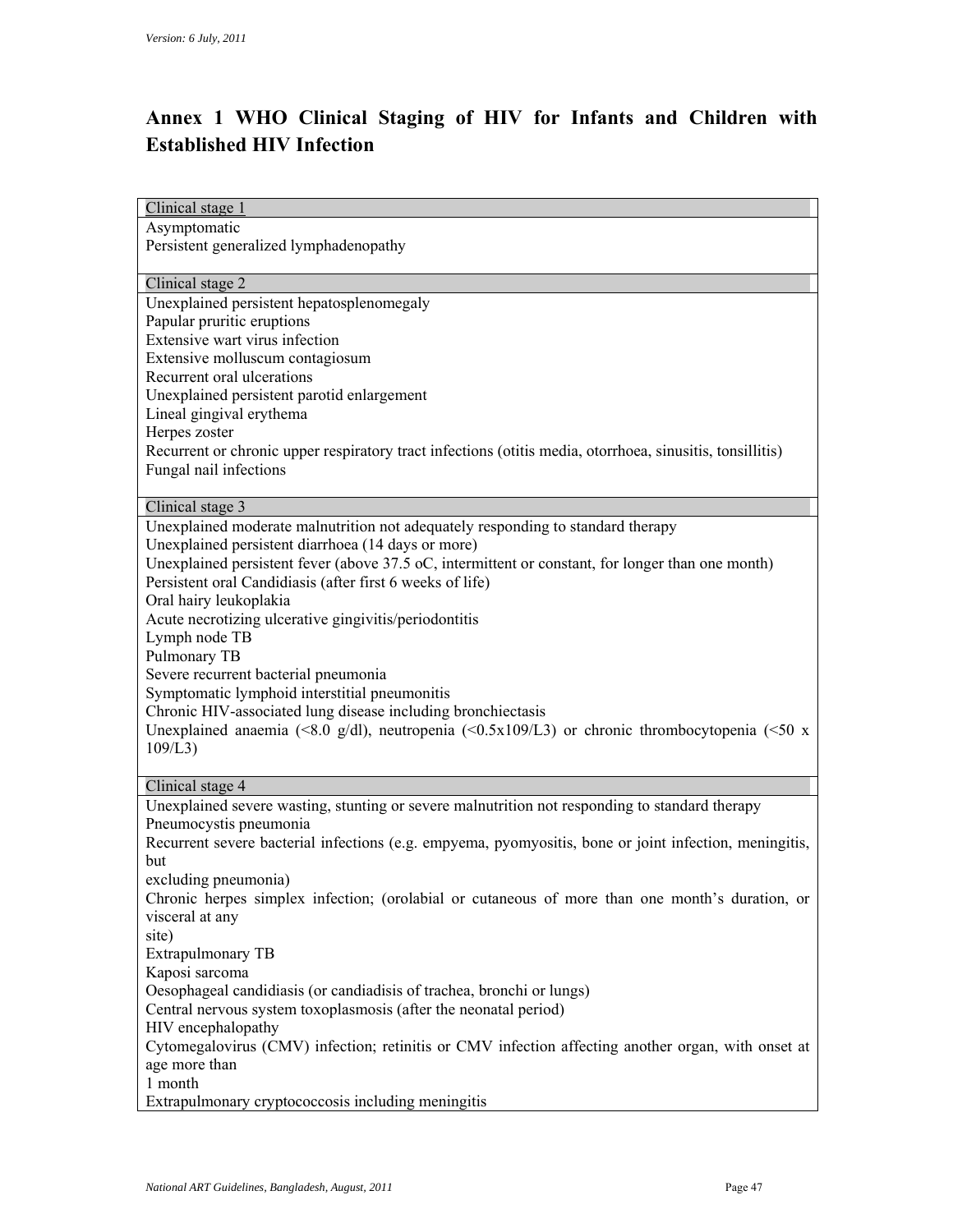Disseminated endemic mycosis (extrapulmonary histoplasmosis, coccidioidomycosis, penicilliosis) Chronic cryptosporidiosis (with diarrhoea) Chronic isosporiasis Disseminated non-tuberculous mycobacterial infection Cerebral or B cell non-Hodgkin lymphoma Progressive multifocal leukoencephalopathy HIV-associated cardiomyopathy or nephropathy Penicillinosis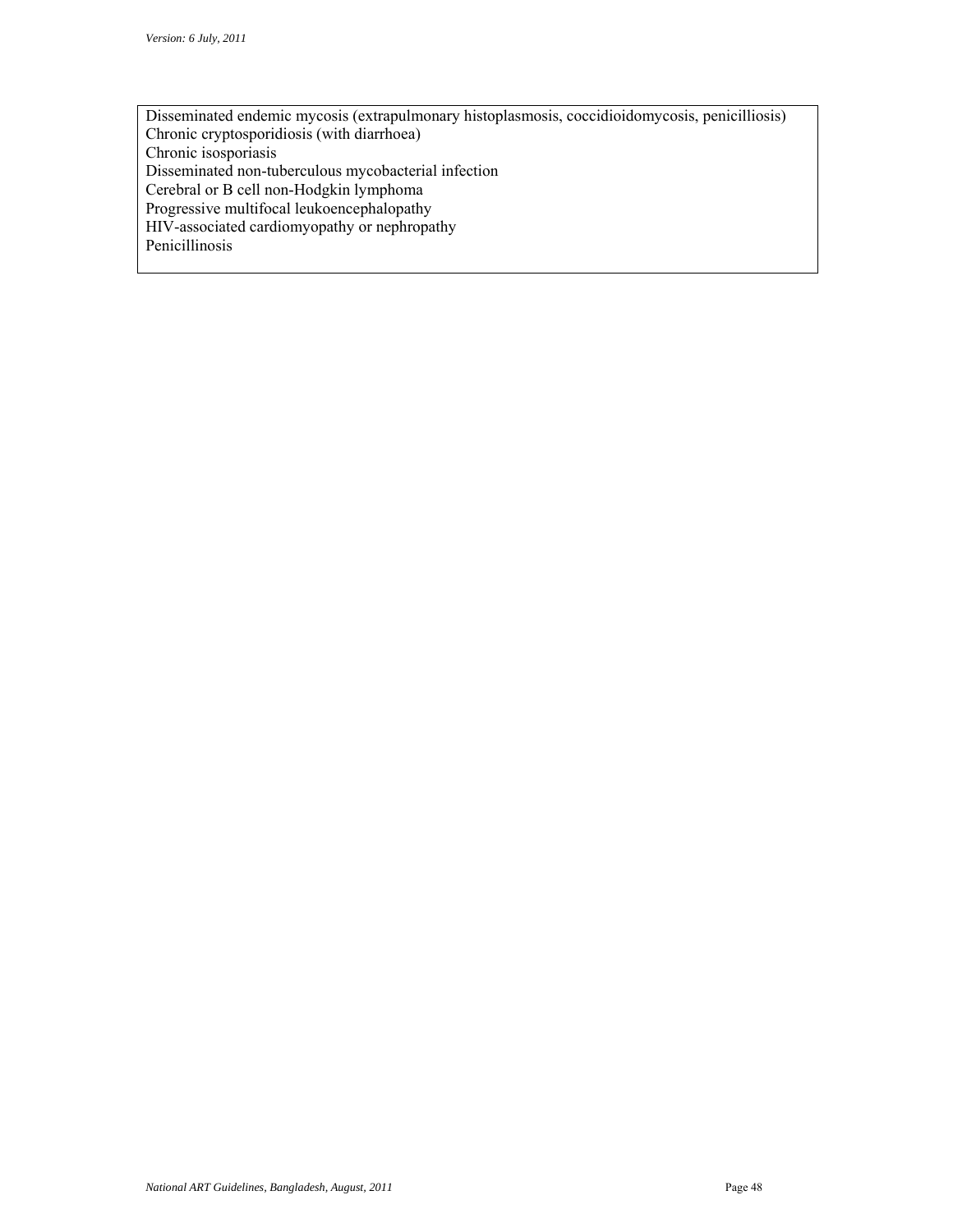| <b>Clinical events</b>                                                                                                                       | <b>Clinical diagnosis</b>                                                                                                                                                                                                                                                 | <b>Definitive diagnosis</b>                                             |
|----------------------------------------------------------------------------------------------------------------------------------------------|---------------------------------------------------------------------------------------------------------------------------------------------------------------------------------------------------------------------------------------------------------------------------|-------------------------------------------------------------------------|
| <b>Clinical stage 1</b>                                                                                                                      |                                                                                                                                                                                                                                                                           |                                                                         |
| Asymptomatic                                                                                                                                 | No HIV-related symptoms reported<br>and no signs on examination                                                                                                                                                                                                           | Not applicable                                                          |
| Persistent generalized<br>lymphadenopathy                                                                                                    | Painless enlarged lymph nodes >1 cm,<br>in two or more noncontiguous sites<br>(excluding inguinal), in absence of<br>known cause and persisting for 3<br>months or longer                                                                                                 | Histology                                                               |
| <b>Clinical stage 2</b>                                                                                                                      |                                                                                                                                                                                                                                                                           |                                                                         |
| Moderate<br>unexplained<br>weight<br>loss (under 10% of<br>body weight)                                                                      | Reported unexplained weight loss. In<br>pregnancy, failure to gain weight                                                                                                                                                                                                 | Documented weight loss (under 10%<br>of body weight)                    |
| bacterial<br>Recurrent<br>upper respiratory tract<br>infections<br>(current<br>event plus<br>one<br>or<br>in<br>last<br>more<br>6<br>months) | Symptoms complex, e.g. unilateral face<br>pain with nasal discharge (sinusitis),<br>painful inflamed<br>eardrum<br>(otitis)<br>media), or tonsillopharyngitis without<br>features of viral infection (e.g. coryza,<br>cough)                                              | Laboratory studies if available, e.g.<br>culture of suitable body fluid |
| Herpes zoster                                                                                                                                | Painful vesicular rash in dermatomal<br>distribution of a nerve supply does not<br>cross midline                                                                                                                                                                          | Clinical diagnosis                                                      |
| Angular cheilitis                                                                                                                            | Splits or cracks at the angle of the<br>mouth not attributable to iron or<br>deficiency,<br>vitamin<br>usually<br>and<br>responding to antifungal treatment                                                                                                               | Clinical diagnosis                                                      |
| Recurrent<br>oral<br>ulcerations<br>(two<br>or<br>more episodes in last<br>6 months)                                                         | Aphthous ulceration, typically painful<br>with a halo of inflammation and a<br>yellow-grey pseudomembrane                                                                                                                                                                 | Clinical diagnosis                                                      |
| Papular<br>pruritic<br>eruption                                                                                                              | Papular pruritic lesions, often with<br>marked postinflammatory pigmentation                                                                                                                                                                                              | Clinical diagnosis                                                      |
| Seborrhoeic<br>dermatitis                                                                                                                    | Itchy scaly skin condition, particularly<br>affecting hairy areas (scalp, axillae,<br>upper trunk and groin)                                                                                                                                                              | Clinical diagnosis                                                      |
| Fungal nail infections                                                                                                                       | Paronychia (painful red and swollen<br>nail bed) or onycholysis (separation of<br>nail from nail bed) of the fingernails<br>discolouration,<br>(white<br>especially<br>involving proximal part of nail plate,<br>with thickening and separation of nail<br>from nail bed) | Fungal culture of nail / nail plate<br>material                         |
| unexplained<br>Severe<br>weight<br>loss<br>(more<br>than 10% of body<br>weight)                                                              | unexplained<br>Reported<br>weight<br>loss<br>(over 10% of body weight) and visible<br>thinning of face, waist and extremities<br>with obvious wasting or body mass<br>index below 18.5. In pregnancy, weight<br>loss may be masked.                                       | Documented loss of more than 10%<br>of body weight                      |

### **Annex 2 Diagnostic criteria for HIV-related clinical events (adults)**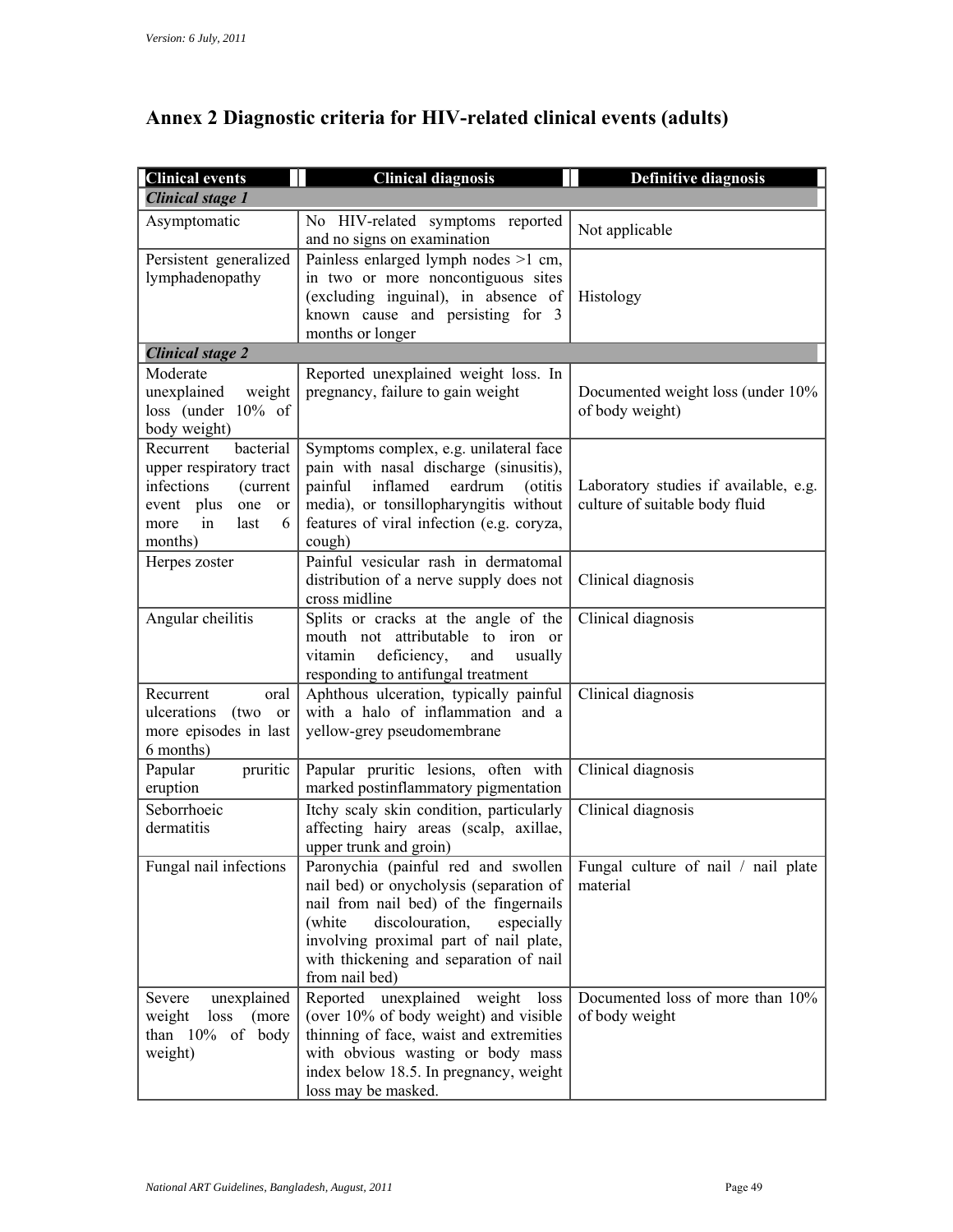| <b>Clinical events</b>                                                                                                                                                                         | <b>Clinical diagnosis</b>                                                                                                                                                                                                                                                                                                                                                                                                 |                                                                                                                                                                                                                     |
|------------------------------------------------------------------------------------------------------------------------------------------------------------------------------------------------|---------------------------------------------------------------------------------------------------------------------------------------------------------------------------------------------------------------------------------------------------------------------------------------------------------------------------------------------------------------------------------------------------------------------------|---------------------------------------------------------------------------------------------------------------------------------------------------------------------------------------------------------------------|
| Unexplained chronic<br>diarrhoea for longer<br>than 1 month                                                                                                                                    | Chronic diarrhoea (loose or watery<br>stools three or more times daily)<br>reported for longer than 1 month                                                                                                                                                                                                                                                                                                               | <b>Definitive diagnosis</b><br>Not required but confirmed if three<br>stools<br>observed<br>more<br>and<br>$\alpha$<br>documented as unformed, and two<br>stool tests reveal<br>more<br>$\alpha$<br>no<br>pathogens |
| Unexplained<br>persistent<br>fever<br>(intermittent<br>or<br>constant and lasting<br>for longer<br>than<br>- 1<br>month)                                                                       | Reports of fever or night sweats for<br>more than 1 month, either intermittent<br>or constant with reported lack of<br>response to antibiotics or antimalarials,<br>without other obvious foci of disease<br>reported or found on examination.<br>Malaria must be excluded in malarious<br>areas.                                                                                                                         | Documented fever exceeding 37.6<br>oC with negative blood culture,<br>Ziehl-Nielsen<br>negative<br>stain,<br>negative malaria slide, normal or<br>unchanged chest X-ray and no other<br>obvious focus of infection  |
| Oral candidiasis                                                                                                                                                                               | Persistent or recurring creamy white<br>curd-like plaques which can be scraped<br>(pseudomembranous),<br>off<br><sub>or</sub><br>red<br>patches on tongue, palate or lining of<br>usually painful or<br>mouth,<br>tender<br>(erythematous form)                                                                                                                                                                           | Clinical diagnosis                                                                                                                                                                                                  |
| Oral<br>hairy<br>leukoplakia                                                                                                                                                                   | Fine white small linear or corrugated<br>lesions on lateral borders of the tongue,<br>which do not scrape off                                                                                                                                                                                                                                                                                                             | Clinical diagnosis                                                                                                                                                                                                  |
| Pulmonary TB                                                                                                                                                                                   | Chronic symptoms (lasting at least 2 to<br>3<br>weeks):<br>cough,<br>haemoptysis,<br>shortness of breath, chest pain, weight<br>loss, fever, night sweats, plus EITHER<br>positive sputum smear OR negative<br>sputum smear AND compatible chest<br>radiograph (including but not restricted<br>upper lobe infiltrates, cavitation,<br>to<br>pulmonary fibrosis and shrinkage). No<br>evidence of extrapulmonary disease. | Isolation of M. tuberculosis on<br>sputum culture or histology of lung<br>biopsy (together with compatible<br>symptoms)                                                                                             |
| bacterial<br>Severe<br>infection<br>(e.g.<br>pneumonia,<br>meningitis, empyema,<br>pyomyositis, bone or<br>joint<br>infection,<br>bacteraemia,<br>severe<br>inflammatory<br>pelvic<br>disease) | Fever<br>accompanied<br>by<br>specific<br>localize<br>signs<br>that<br>symptoms<br>or<br>infection, and response to appropriate<br>antibiotic                                                                                                                                                                                                                                                                             | Isolation<br>of<br>from<br>bacteria<br>appropriate<br>clinical<br>specimens<br>(usually sterile sites)                                                                                                              |
| Acute<br>necrotizing<br>ulcerative<br>stomatitis,<br>gingivitis<br>or<br>periodontitis                                                                                                         | Severe<br>pain,<br>ulcerated<br>gingival<br>loosening<br>papillae,<br>teeth,<br>of<br>spontaneous bleeding, bad odour, rapid<br>loss of bone and/or soft tissue                                                                                                                                                                                                                                                           | Clinical diagnosis                                                                                                                                                                                                  |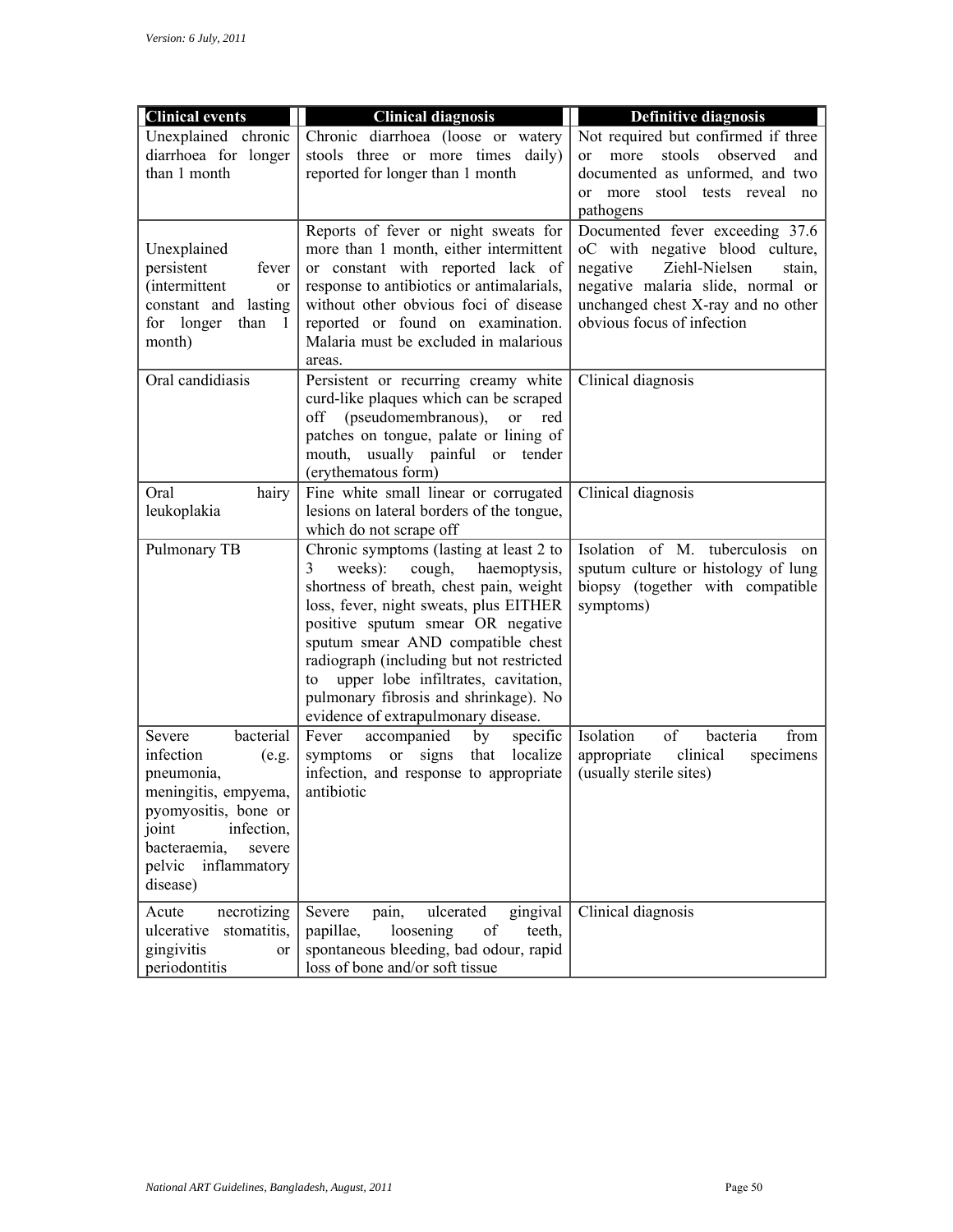| <b>Clinical events</b>                                                                                                                                                                | <b>Clinical diagnosis</b>                                                                                                                                                                                                                                                                                                                                                                                                                                                                         | <b>Definitive diagnosis</b>                                                                                                                                                                                                                                                                                                               |
|---------------------------------------------------------------------------------------------------------------------------------------------------------------------------------------|---------------------------------------------------------------------------------------------------------------------------------------------------------------------------------------------------------------------------------------------------------------------------------------------------------------------------------------------------------------------------------------------------------------------------------------------------------------------------------------------------|-------------------------------------------------------------------------------------------------------------------------------------------------------------------------------------------------------------------------------------------------------------------------------------------------------------------------------------------|
| Unexplained anaemia<br>(below<br>$8g/dl$ ),<br>neutropenia<br>(below<br>$0.5 \times 109/l$ and/or<br>chronic (more than 1<br>month)<br>thrombocytopenia<br>(under $50 \times 109/l$ ) | No presumptive clinical diagnosis                                                                                                                                                                                                                                                                                                                                                                                                                                                                 | Diagnosed on laboratory testing and<br>not explained by other non-HIV<br>conditions.<br>Not<br>responding<br>to<br>standard therapy with haematinics,<br>antimalarials or anthelmintics as<br>outlined<br>in<br>relevant<br>national<br>treatment guidelines, WHO IMCI<br>guidelines<br>other<br>relevant<br><sub>or</sub><br>guidelines. |
| <b>Clinical stage 4</b>                                                                                                                                                               |                                                                                                                                                                                                                                                                                                                                                                                                                                                                                                   |                                                                                                                                                                                                                                                                                                                                           |
| <b>HIV</b><br>wasting<br>syndrome                                                                                                                                                     | Reported unexplained weight<br>loss<br>(over 10% of body weight)<br>with<br>obvious wasting or body mass index<br>below 18.5, plus<br><b>EITHER</b><br>unexplained chronic diarrhoea (loose<br>or watery stools three or more times<br>daily) reported for longer than 1 month<br><b>OR</b><br>reports of fever or night sweats for<br>more than 1 month without other cause<br>and lack of response to antibiotics or<br>antimalarials.<br>Malaria<br>be<br>must<br>excluded in malarious areas. | Documented weight loss (over 10%<br>of body weight) Plus two or more<br>unformed<br>stools negative for<br>pathogens<br><b>OR</b><br>documented temperature exceeding<br>37.6 oC with no other cause of<br>disease, negative blood culture,<br>negative malaria slide and normal or<br>unchanged CXR                                      |
| Pneumocystis<br>pneumonia                                                                                                                                                             | Dyspnoea on exertion or nonproductive<br>cough of recent onset (within the past 3<br>months), tachypnoea and fever;<br>AND CXR evidence of diffuse bilateral<br>interstitial infiltrates, AND no evidence<br>of bacterial pneumonia.<br>Bilateral<br>crepitations on auscultation with or<br>without reduced air entry.                                                                                                                                                                           | Cytology<br>immunofluorescent<br>or<br>microscopy of induced sputum or<br>bronchoalveolar lavage (BAL), or<br>histology of lung tissue                                                                                                                                                                                                    |
| bacterial<br>Recurrent<br>(this<br>Pneumonia<br>episode plus one or  <br>more episodes in last<br>6 months)                                                                           | Current episode plus one or more<br>episodes in last 6 months. Acute onset<br>(under 2 weeks) of symptoms (e.g.<br>fever, cough, dyspnoea, and chest pain)<br>PLUS new consolidation on clinical<br>examination or CXR. Response to<br>antibiotics.                                                                                                                                                                                                                                               | Positive culture or antigen test of a<br>compatible organism                                                                                                                                                                                                                                                                              |
| Chronic<br>herpes<br>simplex virus (HSV)<br>infection<br>(orolabial,<br>genital or anorectal)<br>of more than 1 month,<br>or visceral at any site<br>or any duration                  | Painful, progressive anogenital<br>or<br>orolabial ulceration; lesions caused by<br>recurrent HSV infection and reported<br>for more than one month. History of<br>episodes. Visceral<br>previous<br><b>HSV</b><br>requires definitive diagnosis.                                                                                                                                                                                                                                                 | Positive culture or DNA (by PCR)<br>of<br><b>HSV</b><br>compatible<br>or<br>cytology/histology                                                                                                                                                                                                                                            |
| Oesophageal<br>candidiasis                                                                                                                                                            | Recent onset of retrosternal pain or<br>difficulty in swallowing (food and<br>fluids) together with oral candidiasis                                                                                                                                                                                                                                                                                                                                                                              | Macroscopic<br>appearance<br>at<br>endoscopy or bronchoscopy, or by<br>microscopy/histology                                                                                                                                                                                                                                               |
| Extrapulmonary TB                                                                                                                                                                     | Systemic illness (e.g. fever, night<br>sweats, weakness and weight loss).<br>Other evidence for extrapulmonary or                                                                                                                                                                                                                                                                                                                                                                                 | tuberculosis<br>isolation<br>M.<br>or<br>compatible<br>histology<br>from<br>appropriate<br>together<br>with<br>site,                                                                                                                                                                                                                      |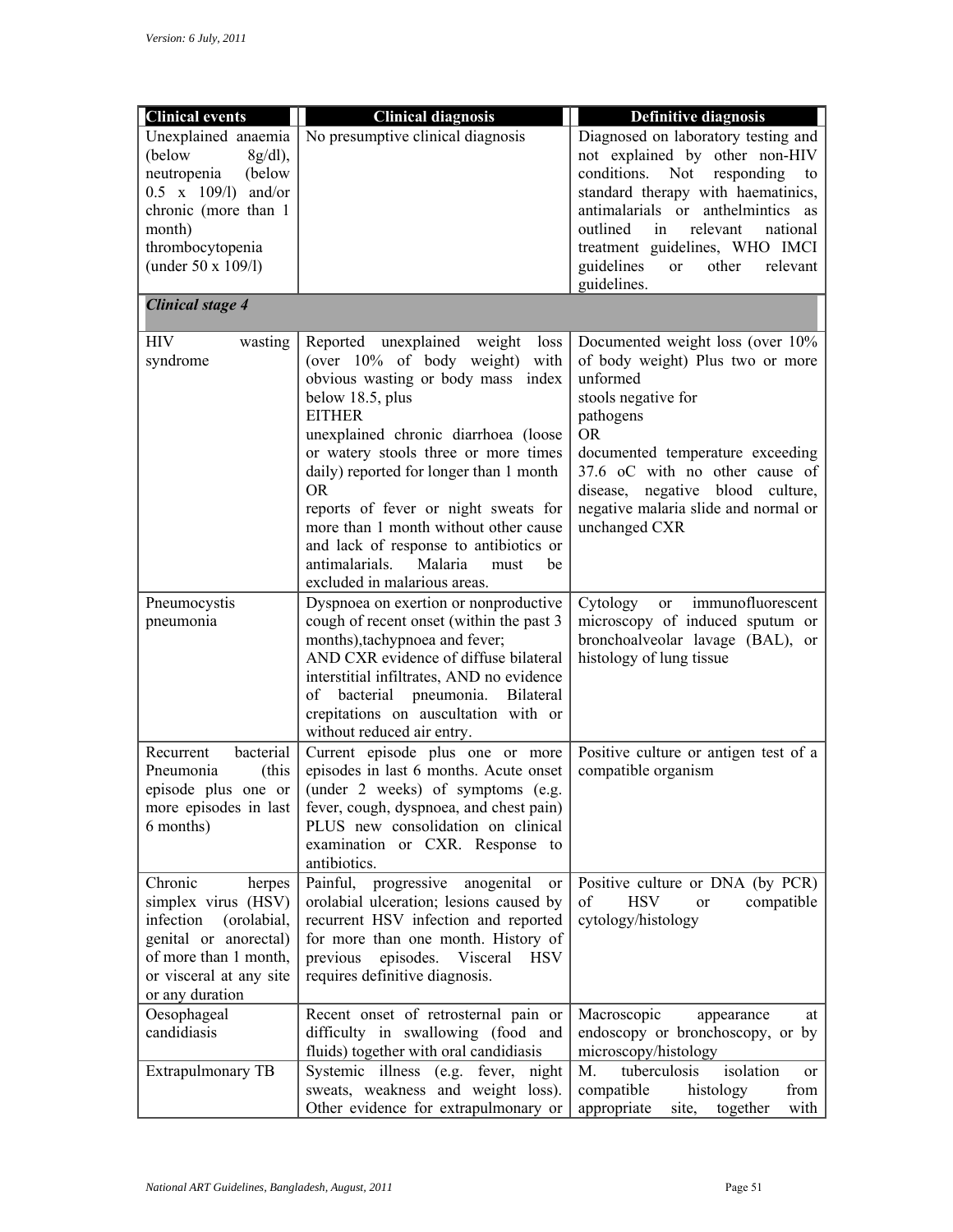| <b>Clinical events</b><br><b>Clinical diagnosis</b><br><b>Definitive diagnosis</b><br>disseminated TB varies by site: pleural,<br>compatible symptoms/<br>signs<br>(i f)<br>culture/histology is from respiratory<br>pericardial, peritoneal involvement,<br>meningitis, mediastinal or abdominal<br>specimen there must<br>be<br>other<br>lymphadenopathy, osteitis.<br>evidence of extrapulmonary disease)<br>Miliary<br>TB:<br>diffuse<br>uniformly<br>distributed small miliary shadows or<br>micronodules on CXR. Discrete cerv<br>node<br>lymph<br>M.tuberculosis<br>ical<br>infection is usually considered a less<br>form<br>of<br>extrapulmonary<br>severe<br>tuberculosis.<br>in<br>Typical<br>skin<br>Kaposi sarcoma<br>appearance<br>Macroscopic<br>appearance<br>or<br>at<br>oropharynx of persistent, initially flat<br>endoscopy or bronchoscopy, or by<br>patches with a pink or blood-bruise<br>histology<br>skin lesions that usually<br>colour,<br>develop into violaceous plaques or<br>nodules |
|---------------------------------------------------------------------------------------------------------------------------------------------------------------------------------------------------------------------------------------------------------------------------------------------------------------------------------------------------------------------------------------------------------------------------------------------------------------------------------------------------------------------------------------------------------------------------------------------------------------------------------------------------------------------------------------------------------------------------------------------------------------------------------------------------------------------------------------------------------------------------------------------------------------------------------------------------------------------------------------------------------------------|
|                                                                                                                                                                                                                                                                                                                                                                                                                                                                                                                                                                                                                                                                                                                                                                                                                                                                                                                                                                                                                     |
|                                                                                                                                                                                                                                                                                                                                                                                                                                                                                                                                                                                                                                                                                                                                                                                                                                                                                                                                                                                                                     |
|                                                                                                                                                                                                                                                                                                                                                                                                                                                                                                                                                                                                                                                                                                                                                                                                                                                                                                                                                                                                                     |
|                                                                                                                                                                                                                                                                                                                                                                                                                                                                                                                                                                                                                                                                                                                                                                                                                                                                                                                                                                                                                     |
|                                                                                                                                                                                                                                                                                                                                                                                                                                                                                                                                                                                                                                                                                                                                                                                                                                                                                                                                                                                                                     |
|                                                                                                                                                                                                                                                                                                                                                                                                                                                                                                                                                                                                                                                                                                                                                                                                                                                                                                                                                                                                                     |
|                                                                                                                                                                                                                                                                                                                                                                                                                                                                                                                                                                                                                                                                                                                                                                                                                                                                                                                                                                                                                     |
|                                                                                                                                                                                                                                                                                                                                                                                                                                                                                                                                                                                                                                                                                                                                                                                                                                                                                                                                                                                                                     |
|                                                                                                                                                                                                                                                                                                                                                                                                                                                                                                                                                                                                                                                                                                                                                                                                                                                                                                                                                                                                                     |
|                                                                                                                                                                                                                                                                                                                                                                                                                                                                                                                                                                                                                                                                                                                                                                                                                                                                                                                                                                                                                     |
|                                                                                                                                                                                                                                                                                                                                                                                                                                                                                                                                                                                                                                                                                                                                                                                                                                                                                                                                                                                                                     |
|                                                                                                                                                                                                                                                                                                                                                                                                                                                                                                                                                                                                                                                                                                                                                                                                                                                                                                                                                                                                                     |
|                                                                                                                                                                                                                                                                                                                                                                                                                                                                                                                                                                                                                                                                                                                                                                                                                                                                                                                                                                                                                     |
|                                                                                                                                                                                                                                                                                                                                                                                                                                                                                                                                                                                                                                                                                                                                                                                                                                                                                                                                                                                                                     |
|                                                                                                                                                                                                                                                                                                                                                                                                                                                                                                                                                                                                                                                                                                                                                                                                                                                                                                                                                                                                                     |
|                                                                                                                                                                                                                                                                                                                                                                                                                                                                                                                                                                                                                                                                                                                                                                                                                                                                                                                                                                                                                     |
|                                                                                                                                                                                                                                                                                                                                                                                                                                                                                                                                                                                                                                                                                                                                                                                                                                                                                                                                                                                                                     |
| Retinitis only: may be diagnosed by<br>CMV<br>Cytomegalovirus<br>Compatible histology<br>or                                                                                                                                                                                                                                                                                                                                                                                                                                                                                                                                                                                                                                                                                                                                                                                                                                                                                                                         |
| experienced clinicians. Typical eye<br>demonstrated in CSF by culture or<br>disease (retinitis<br>or                                                                                                                                                                                                                                                                                                                                                                                                                                                                                                                                                                                                                                                                                                                                                                                                                                                                                                                |
| infection<br>other<br>lesions on fundoscopic examination:<br>DNA (by PCR)<br>of                                                                                                                                                                                                                                                                                                                                                                                                                                                                                                                                                                                                                                                                                                                                                                                                                                                                                                                                     |
| discrete patches of retinal whitening<br>excluding<br>organs,                                                                                                                                                                                                                                                                                                                                                                                                                                                                                                                                                                                                                                                                                                                                                                                                                                                                                                                                                       |
| liver,<br>spleen<br>distinct<br>borders,<br>with<br>spreading<br>and                                                                                                                                                                                                                                                                                                                                                                                                                                                                                                                                                                                                                                                                                                                                                                                                                                                                                                                                                |
| lymph nodes)<br>centrifugally, often following blood                                                                                                                                                                                                                                                                                                                                                                                                                                                                                                                                                                                                                                                                                                                                                                                                                                                                                                                                                                |
| vessels,<br>associated<br>with<br>retinal                                                                                                                                                                                                                                                                                                                                                                                                                                                                                                                                                                                                                                                                                                                                                                                                                                                                                                                                                                           |
| vasculitis, haemorrhage and necrosis.                                                                                                                                                                                                                                                                                                                                                                                                                                                                                                                                                                                                                                                                                                                                                                                                                                                                                                                                                                               |
| Recent onset of a focal neurological<br>CNS toxoplasmosis<br>Positive serum toxoplasma antibody                                                                                                                                                                                                                                                                                                                                                                                                                                                                                                                                                                                                                                                                                                                                                                                                                                                                                                                     |
| AND (if available) single/multiple<br>abnormality or reduced level<br>of                                                                                                                                                                                                                                                                                                                                                                                                                                                                                                                                                                                                                                                                                                                                                                                                                                                                                                                                            |
| consciousness AND response within 10<br>intracranial<br>lesion<br>mass<br>on                                                                                                                                                                                                                                                                                                                                                                                                                                                                                                                                                                                                                                                                                                                                                                                                                                                                                                                                        |
| days to specific therapy.<br>neuroimaging (CT or MRI)                                                                                                                                                                                                                                                                                                                                                                                                                                                                                                                                                                                                                                                                                                                                                                                                                                                                                                                                                               |
| Clinical finding of disabling cognitive<br>Diagnosis of exclusion,<br>if<br>HIV encephalopathy<br>and,                                                                                                                                                                                                                                                                                                                                                                                                                                                                                                                                                                                                                                                                                                                                                                                                                                                                                                              |
| and/or motor dysfunction interfering<br>available,<br>neuroimaging<br>(CT)<br>or<br>MRI)<br>with<br>activities                                                                                                                                                                                                                                                                                                                                                                                                                                                                                                                                                                                                                                                                                                                                                                                                                                                                                                      |
| daily<br>of<br>living,<br>progressing over weeks or months in                                                                                                                                                                                                                                                                                                                                                                                                                                                                                                                                                                                                                                                                                                                                                                                                                                                                                                                                                       |
| the absence of a concurrent illness or                                                                                                                                                                                                                                                                                                                                                                                                                                                                                                                                                                                                                                                                                                                                                                                                                                                                                                                                                                              |
| condition, other than HIV infection,                                                                                                                                                                                                                                                                                                                                                                                                                                                                                                                                                                                                                                                                                                                                                                                                                                                                                                                                                                                |
| which might explain the findings                                                                                                                                                                                                                                                                                                                                                                                                                                                                                                                                                                                                                                                                                                                                                                                                                                                                                                                                                                                    |
| Isolation<br>Extrapulmonary<br>Meningitis: usually subacute, fever<br>of<br>Cryptococcus                                                                                                                                                                                                                                                                                                                                                                                                                                                                                                                                                                                                                                                                                                                                                                                                                                                                                                                            |
| cryptococcosis<br>with increasingly severe headache,<br>neoformans<br>from extrapulmonary                                                                                                                                                                                                                                                                                                                                                                                                                                                                                                                                                                                                                                                                                                                                                                                                                                                                                                                           |
| site or positive cryptococcal antigen<br>(including meningitis)<br>confusion,<br>behavioural<br>meningism,                                                                                                                                                                                                                                                                                                                                                                                                                                                                                                                                                                                                                                                                                                                                                                                                                                                                                                          |
| changes that respond to cryptococcal<br>test (CRAG) on CSF/blood                                                                                                                                                                                                                                                                                                                                                                                                                                                                                                                                                                                                                                                                                                                                                                                                                                                                                                                                                    |
| therapy                                                                                                                                                                                                                                                                                                                                                                                                                                                                                                                                                                                                                                                                                                                                                                                                                                                                                                                                                                                                             |
| No presumptive clinical diagnosis<br>Disseminated<br>Diagnosed<br>finding<br>by<br>typical<br>non-                                                                                                                                                                                                                                                                                                                                                                                                                                                                                                                                                                                                                                                                                                                                                                                                                                                                                                                  |
| tuberculous<br>mycobacterial species from stool,                                                                                                                                                                                                                                                                                                                                                                                                                                                                                                                                                                                                                                                                                                                                                                                                                                                                                                                                                                    |
| blood, body fluid or other body<br>mycobacteria                                                                                                                                                                                                                                                                                                                                                                                                                                                                                                                                                                                                                                                                                                                                                                                                                                                                                                                                                                     |
| infection<br>tissue, excluding lung                                                                                                                                                                                                                                                                                                                                                                                                                                                                                                                                                                                                                                                                                                                                                                                                                                                                                                                                                                                 |
| Progressive<br>No presumptive clinical diagnosis<br>Progressive neurological disorder                                                                                                                                                                                                                                                                                                                                                                                                                                                                                                                                                                                                                                                                                                                                                                                                                                                                                                                               |
| (cognitive dysfunction, gait/speech<br>multifocal                                                                                                                                                                                                                                                                                                                                                                                                                                                                                                                                                                                                                                                                                                                                                                                                                                                                                                                                                                   |
| disorder, visual loss, limb weakness<br>leukoencephalopathy                                                                                                                                                                                                                                                                                                                                                                                                                                                                                                                                                                                                                                                                                                                                                                                                                                                                                                                                                         |
| and cranial nerve palsies) together<br>(PML)                                                                                                                                                                                                                                                                                                                                                                                                                                                                                                                                                                                                                                                                                                                                                                                                                                                                                                                                                                        |
| with hypodense white matter lesions                                                                                                                                                                                                                                                                                                                                                                                                                                                                                                                                                                                                                                                                                                                                                                                                                                                                                                                                                                                 |
| neuroimaging<br>positive<br>on<br>or<br>polyomavirus JC                                                                                                                                                                                                                                                                                                                                                                                                                                                                                                                                                                                                                                                                                                                                                                                                                                                                                                                                                             |
| (JCV) PCR on CSF                                                                                                                                                                                                                                                                                                                                                                                                                                                                                                                                                                                                                                                                                                                                                                                                                                                                                                                                                                                                    |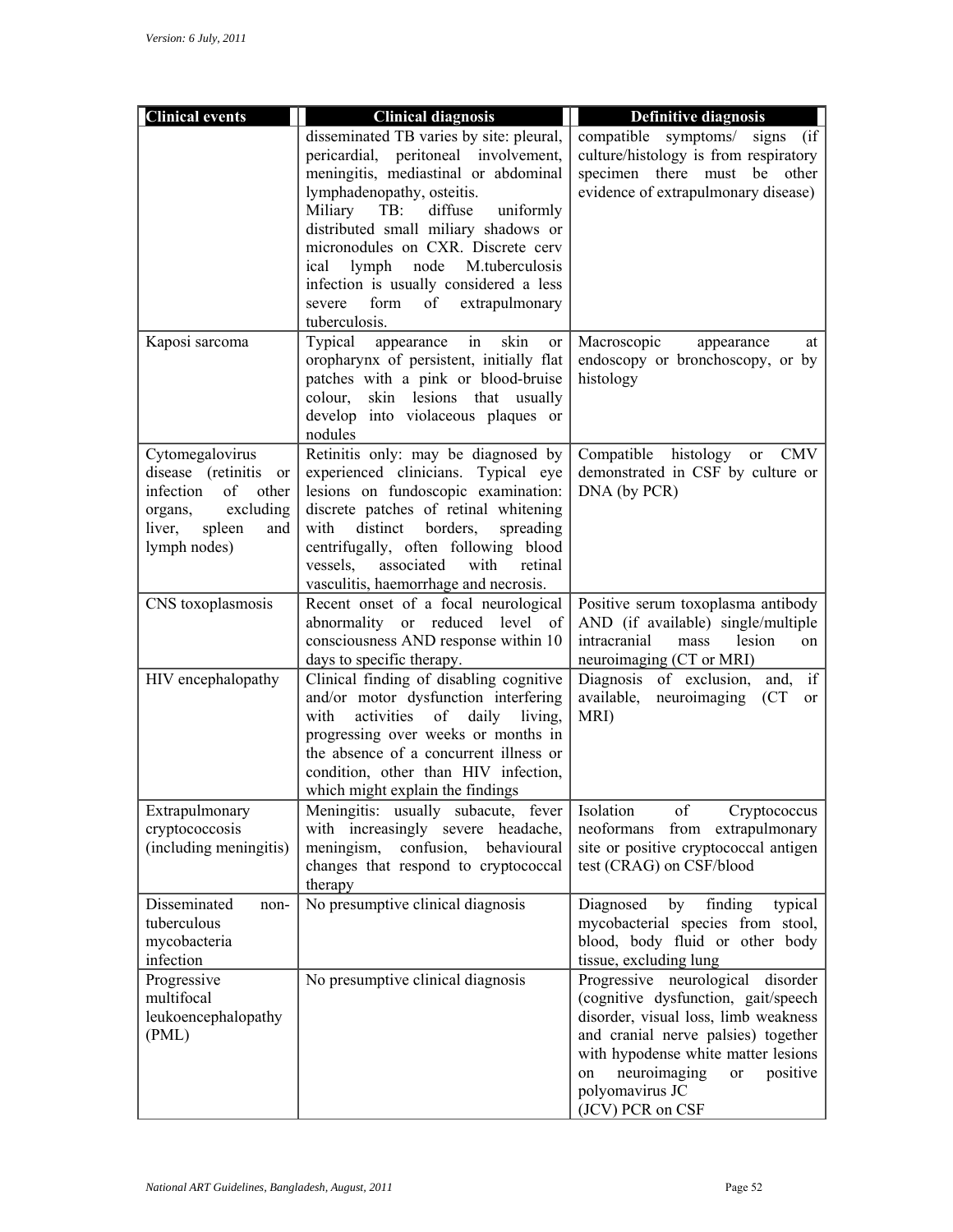| <b>Clinical events</b>                                                                                                        | <b>Clinical diagnosis</b>         | <b>Definitive diagnosis</b>                                                                               |
|-------------------------------------------------------------------------------------------------------------------------------|-----------------------------------|-----------------------------------------------------------------------------------------------------------|
| Cryptosporidiosis<br>diarrhoea<br>(with<br>lasting more than 1<br>month)                                                      | No presumptive clinical diagnosis | Cysts identified on modified ZN<br>microscopic<br>examination<br>οf<br>unformed stool                     |
| Chronic isosporiasis                                                                                                          | No presumptive clinical diagnosis | Identification of Isospora                                                                                |
| Disseminated<br>mycosis<br>(coccidiomycosis,<br>histoplasmosis)                                                               | No presumptive clinical diagnosis | detection<br>Histology,<br>antigen<br><sub>or</sub><br>culture from clinical specimen or<br>blood culture |
| Recurrent septicemia<br>(including)<br>non-<br>typhoid salmonella)                                                            | No presumptive clinical diagnosis | Blood culture                                                                                             |
| Lymphoma (cerebral<br>$\mathbf{B}$<br>cell<br>$\alpha$ r<br>non-<br>Hodgkin)<br>other<br>or<br>solid HIVassociated<br>tumours | No presumptive clinical diagnosis | Histology of relevant specimen or,<br>for CNS tumours, neuroimaging<br>techniques                         |
| cervical<br>Invasive<br>carcinoma                                                                                             | No presumptive clinical diagnosis | Histology or cytology                                                                                     |
| Atypical disseminated<br>leishmaniasis                                                                                        | No presumptive clinical diagnosis | Histology (amastigotes visualized)<br>or culture from any<br>appropriate<br>clinical specimen             |
| HIV-associated<br>nephropathy                                                                                                 | No presumptive clinical diagnosis | Renal biopsy                                                                                              |
| HIV-associated<br>cardiomyopathy                                                                                              | No presumptive clinical diagnosis | Cardiomegaly and evidence of poor<br>left ventricular function confirmed<br>by echocardiography           |

*Source: Revised WHO Clinical staging and immunological classification of HIV and case definition of HIV for surveillance. 2006.*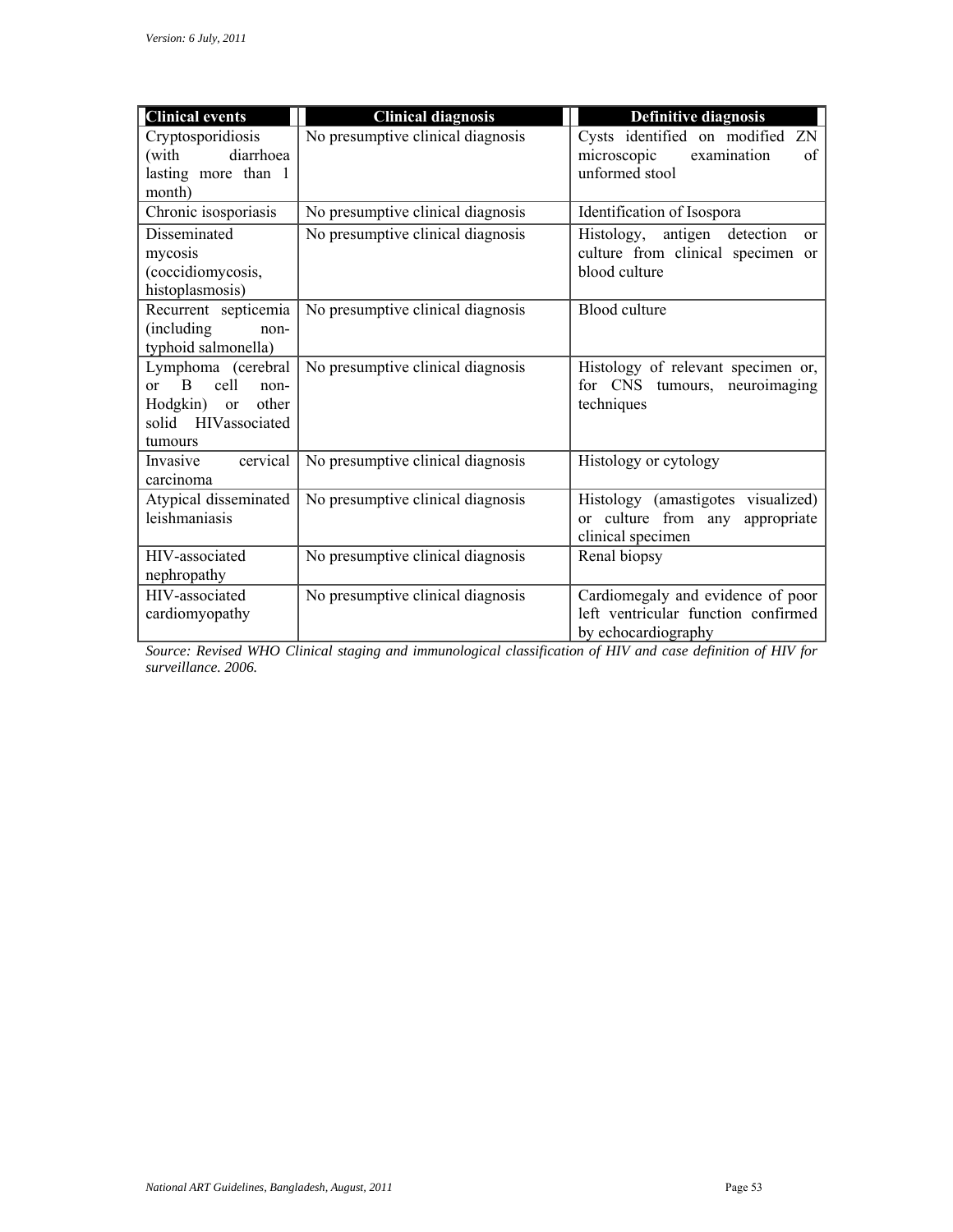### **Annex 3 Chronic Hepatitis B Virus Infection Case Definition**

#### **Clinical description**

Persons with chronic hepatitis B virus (HBV) infection may be asymptomatic or may have no evidence of liver disease or may have a spectrum of disease ranging from chronic hepatitis to cirrhosis or liver cancer.

#### **Laboratory criteria for diagnosis:**

IgM antibodies to hepatitis B core antigen (anti-HBc) negative<br>AND

A positive result on one of the following tests:

i. Hepatitis B surface antigen (HBsAg), ii. Hepatitis B e antigen (HBeAg), iii. or Hepatitis B virus (HBV) DNA

#### OR

HBsAg positive or HBV DNA positive or HBeAg positive two times at least 6 months apart (Any combination of these tests performed 6 months apart is acceptable.)

#### **Case classification**

**Confirmed:** A case that meets either laboratory criteria for diagnosis

**Probabl**e: A case with a single HBsAg positive or HBV DNA positive or HBeAg positive lab result when no IgM anti-HBc results are available.

 same patient specimen as part of a "hepatitis panel". Testing performed in this manner may lead to Multiple laboratory tests indicative of chronic HBV infection may be performed simultaneously on the seemingly discordant results, e.g., HBsAg-negative AND HBV DNA-positive. For the purposes of this case definition, any positive result among the three laboratory tests mentioned above is acceptable, regardless of other testing results. Negative HBeAg results and HBV DNA levels below positive cutoff level do not confirm the absence of HBV infection.

#### **Classification of HBV infections**

 virus and the nature of the patient's immune response. The clinical outcome of HBV is a result of a combination of the level of replication attained by the

Patients with persistent hepatitis B generally exhibit one of four major clinical patterns of infection:

- 1. Profound immunotolerance and mild hepatitis B despite high levels of replication of the virus (HBeAg-positive immunotolerant chronic hepatitis B)
- 2. Active infection (sustained high levels of replication of HBV and raised ALT) in which the 'wild-type' HBeAg-positive HBV is predominant (chronic HBeAg-positive hepatitis B)
- 3. Active infections in which variant forms of HBV unable to secrete HBeAg are predominant (chronic HBeAg-negative or 'precore mutant' chronic hepatitis B)
- 4. Inactive HBV infection (HBeAg-negative inactive disease)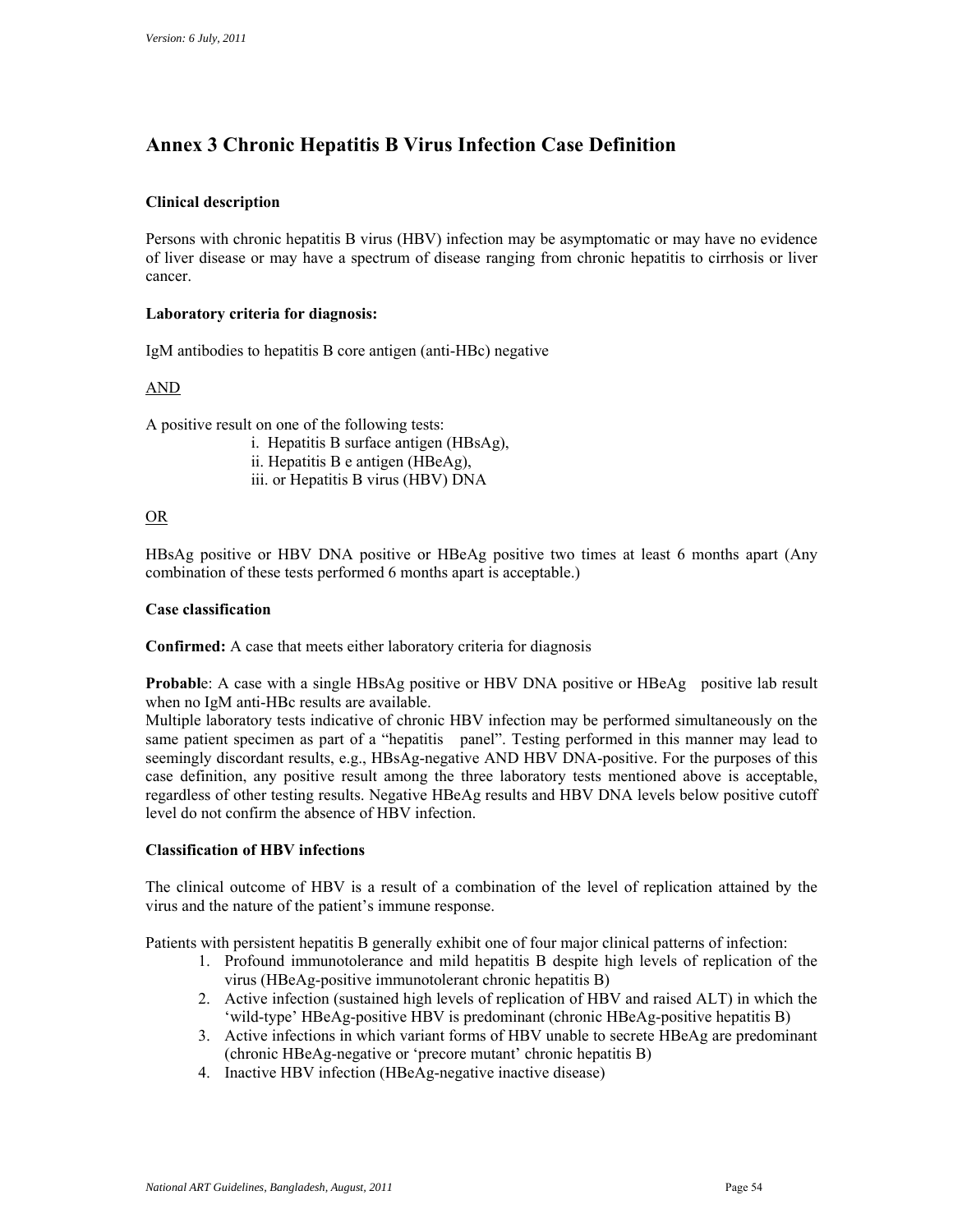Occult HBV infection: A profile, of uncertain clinical significance, which is characterized by the persistence of HBV DNA in liver tissue in HBsAg negative patients.

 It is important to note that these phases are by no means static and can change from one to the other. The virological pattern of chronic hepatitis B is changing in many parts of the world. A few decades ago the disease was characterized primarily by wild-type (HBeAg-positive chronic hepatitis B) infection. In recent years the prevalence of HBeAg-positive relative to HBeAg-negative infection has diminished. A substantial proportion of HBV infection is now characterised by HBV variants unable to secrete HBeAg.

 All the above tests are being done in Bangladesh.In Dhaka Medical college and in Bangabandhu surface antigen (HBsAg) and Hepatitis B e antigen (HBeAg) are done using ELISA method.Hepatitis B Virus (HBV) DNA is done by PCR in Bangabandhu Sheikh Mujib Medical University. Sheikh Mujib Medical University IgM antibodies to hepatitis B core antigen (anti-HBc), Hepatitis B

References:

- 1. New Chronic Hepatitis B Virus 2007 Case Definition (www.cdc.gov/epo/dphsi/print/hepatitisbcurrent.htm).
- 2. Division of Viral Hepatitis. Guidelines for Viral Hepatitis Surveillance and Case Management. Centers for Disease Control and Prevention. January 2005.
- *3.* British *Liver Trust ( www.britishlivertrust.org.uk ).*